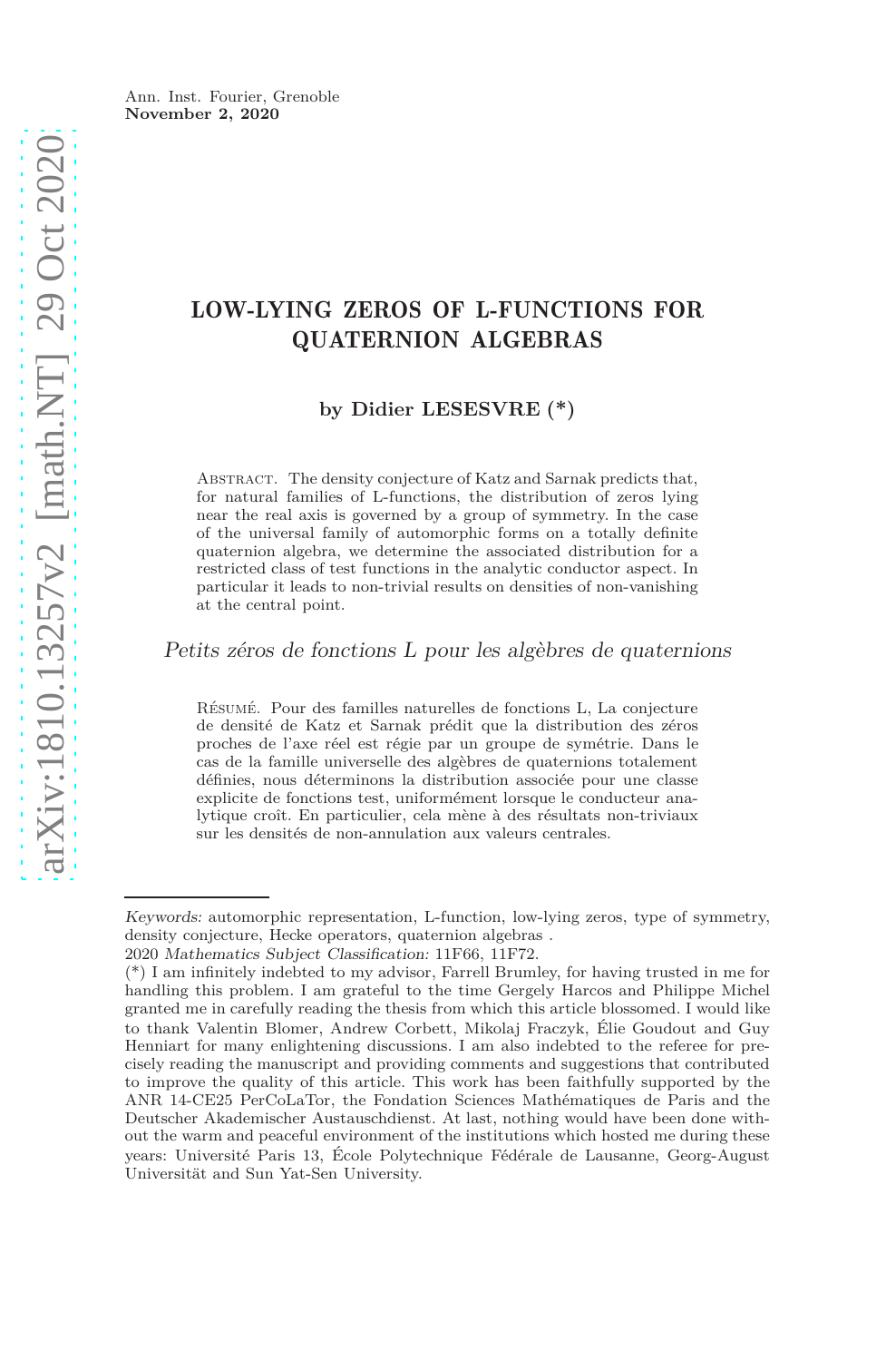#### 2 DIDIER LESESVRE

# **1. Introduction**

# **1.1. Statement of results**

Let  $F$  be a number field of degree  $d$  over  $Q$  and  $A$  the ring of adeles of *F*. We consider a division quaternion algebra *B* over *F*, and write *R* for the places of *F* where *B* is not split. We introduce the group of projective units  $G = Z \backslash B^{\times}$ , where *Z* denotes the center of  $B^{\times}$ . Let  $\mathcal{A}(G)$ denote the universal family of *G*, that is the set of all infinite dimensional irreducible automorphic representations of the group  $G(A)$ . It embeds, via the Jacquet-Langlands correspondence, into the universal family of PGL(2) made of all its cuspidal automorphic representations. Following Sarnak [\[29\]](#page-42-0), a deep understanding of  $\mathcal{A}(G)$  is of fundamental importance in the theory of automorphic forms.

In order to make sense of problems on average for  $\mathcal{A}(G)$ , it is necessary to truncate the universal family to a finite set. We do so by bounding the analytic conductor  $c(\pi)$  of Iwaniec and Sarnak [\[14\]](#page-41-0). The truncated universal family may then be introduced as

(1.1) 
$$
\mathcal{A}(Q) = \{\pi \in \mathcal{A}(G) : c(\pi) \leq Q\}, \qquad Q \geq 1.
$$

In a previous work [\[19\]](#page-42-1), we have shown that  $\mathcal{A}(Q)$  is a finite set and determined arithmetic statistics on this universal family when *Q* grows to infinity. Namely, an asymptotic expansion for its cardinality was given, as well as global and local equidistribution results.

THEOREM 1.1 (Counting law for quaternion algebras).  $-$  Introduce  $\delta_F = 2(1 + [F : \mathbf{Q}])^{-1}$ . There exists  $C > 0$  such that, for any  $Q \ge 1$ ,  $|A(Q)| = CQ^2 +$  $\sqrt{ }$  $\Big\}$ *O*  $(Q^{1+\epsilon})$  if  $F = \mathbf{Q}$  and *B* totally definite, for all  $\varepsilon > 0$ ;  $O(Q^{2-\delta_F})$  if  $F \neq \mathbf{Q}$  and *B* totally definite;

 $\overline{a}$  $O\left(\frac{Q^2}{\log Q}\right)$ if *B* is not totally definite*.*

The exact form of the constant *C* is given in  $[19, Eq. (8)]$  in a geometric meaningful form. The knowledge of this cardinality opens the path to other statistical results. By refining the methods leading to the above theorem, mainly based on the construction of a suitable test function for the Arthur-Selberg trace formula, we address here the question of the distribution of the low-lying zeros of the associated L-functions. We briefly state the two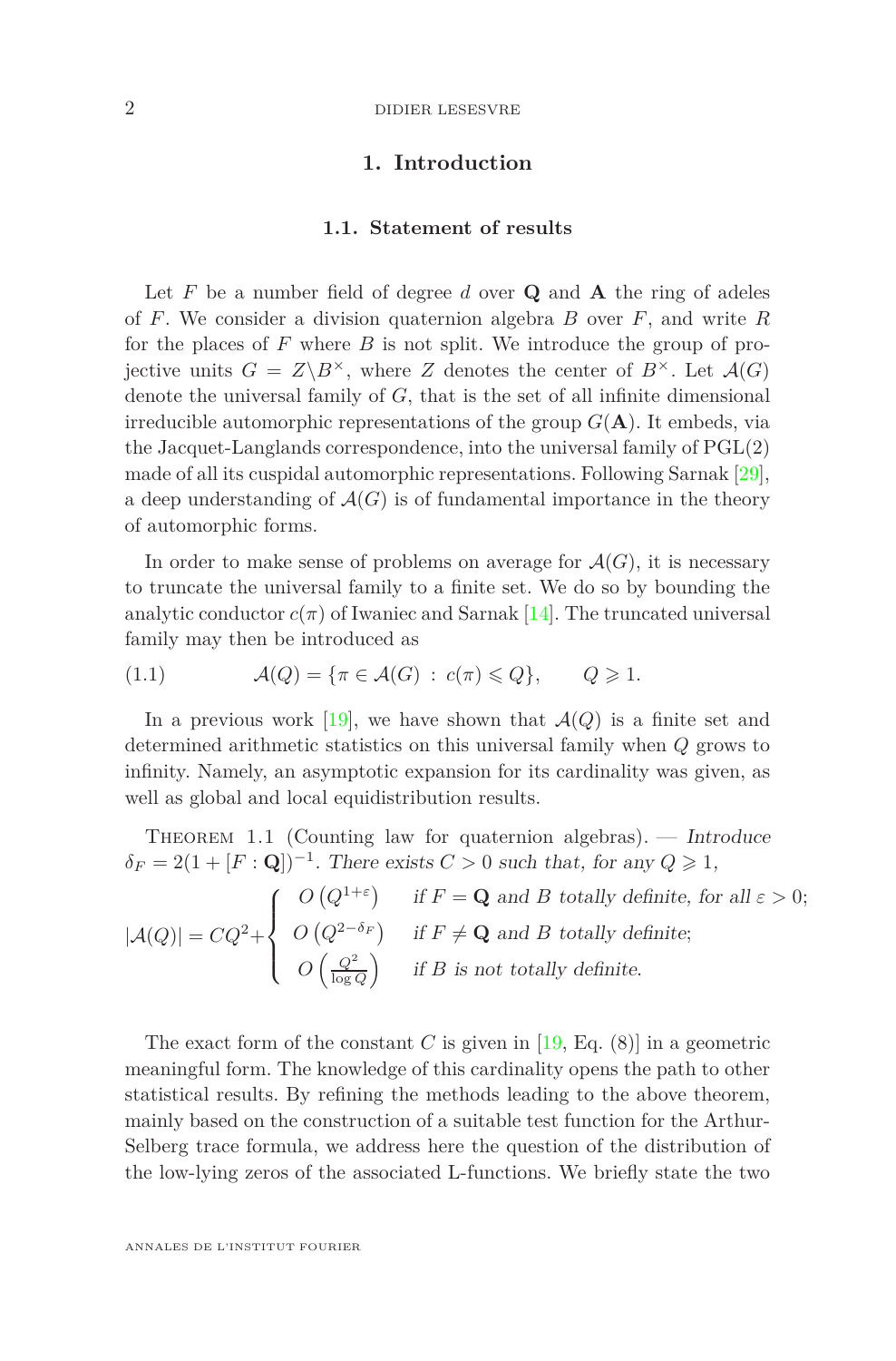main results of this paper before presenting the more detailed setup in the next sections.

Let  $\pi \in \mathcal{A}(G)$ . Let  $\phi$  be an even Schwartz function on **R** with compactly supported Fourier transform. In particular it admits analytic continuation to the whole the complex plane. The one-level density attached to  $\pi$  is defined by the distribution

(1.2) 
$$
D(\pi, \phi) = \sum_{\gamma_{\pi}} \phi(\tilde{\gamma}_{\pi}),
$$

<span id="page-2-0"></span>where the sum runs over nontrivial zeros of the *L*-function  $L(s, \pi)$ , normalized as in Section [1.2.2.](#page-4-0)

THEOREM  $1.2.$  — Let *B* a totally definite quaternion algebra. For every even and Schwartz class function  $\phi$  on **R** with Fourier transform compactly supported in  $(-2/3, 2/3)$ , we have

<span id="page-2-1"></span>(1.3) 
$$
\frac{1}{|\mathcal{A}(Q)|} \sum_{\pi \in \mathcal{A}(Q)} D(\pi, \phi) \xrightarrow[Q \to \infty]{} \int_{\mathbf{R}} \phi(x) W_O(x) dx = \widehat{\phi}(0) + \frac{1}{2} \phi(0).
$$

The distribution density is therefore given by the function  $W_O = 1 + \frac{1}{2}\delta_0$ . In particular, the type of symmetry of the inner forms of  $PGL(2)$  is the one of the orthogonal group.

Statistics on the distribution of low-lying zeros of *L*-functions are known to lead to results concerning vanishing at the central point, following the ideas of Iwaniec, Luo and Sarnak [\[13\]](#page-41-1). Introduce the proportion of automorphic representations with vanishing at the central point of order *m*, that is to say

(1.4) 
$$
p_m(Q) = \frac{1}{|\mathcal{A}(Q)|} \# \left\{ \pi \in \mathcal{A}(Q) : \text{ord}_{s=1/2} L(s, \pi) = m \right\}, \quad m \in \mathbb{N}.
$$

<span id="page-2-2"></span>COROLLARY  $1.3.$  — Let *B* a totally definite quaternion algebra and assume the generalized Riemann hypothesis. We have

(1.5) 
$$
\liminf_{Q \to \infty} \sum_{m \geq 1} m p_m(Q) \leq 2.
$$

### **1.2. One-level densities**

There is a long-lasting history about zeros of L-functions, that remain even today a challenging field of investigation. The lack of tools to grasp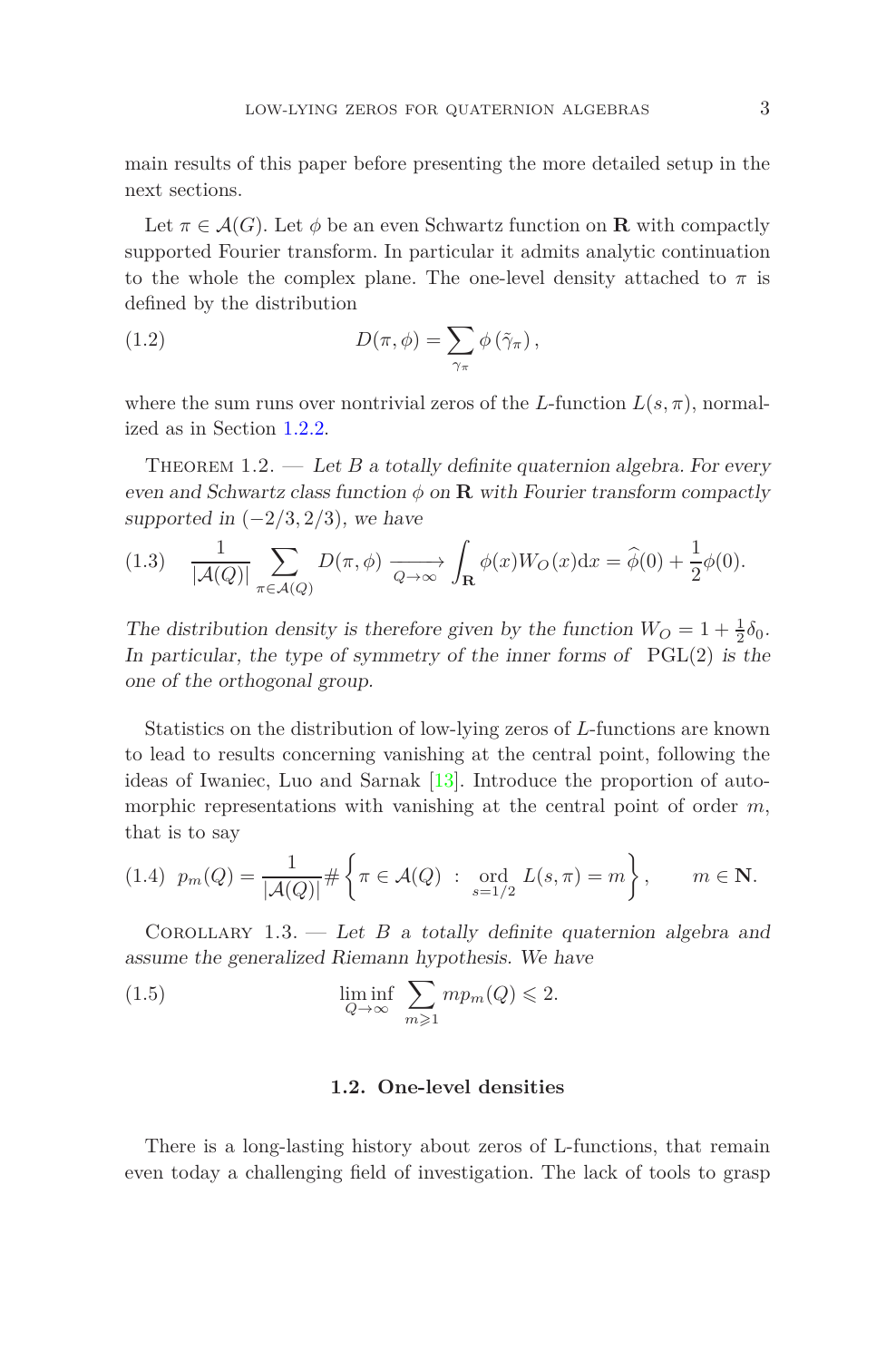#### 4 DIDIER LESESVRE

such zeros pointwise leads to search for results on average. The theory of random matrices [\[25\]](#page-42-2) is a glass through which understand the field of statistics on zeros of *L*-functions. Indeed, the zeros of families of *L*-functions behave strikingly like the eigenangles of classical groups of random matrices, and this heuristics serves as a guide for the *L*-function world. For a wide insight, we refer to the general survey of Sarnak, Shin and Templier[\[30\]](#page-42-3).

Rudnick and Sarnak [\[28\]](#page-42-4) showed that the pair correlation of spacings between zeros of automorphic L-functions matches the pair correlation of spacings between eigenvalues of classical groups of random matrices. The universality of the pair correlations is surprising for it is blind to the differences between the classical groups. A further disappointment with correlations is that they are unsensitive to finitely many modifications of the zeros, and in particular do not give any importance to zeros usually of arithmetic significance, typically the central point. Altogether, it can be expected that other statistics are able to distinguish between them.

### 1.2.1. One-level density for matrices

The correlation statistics take into account *all* the eigenangles, since they consider only the distribution of spacings between them. Katz and Sarnak [\[15\]](#page-41-2) broke this universality, turning their interest towards statistics concentrated on *small* eingenangles. They proved that the average density of these small eigenangles over a family differs depending on the group. Let  $\phi$  be an even Schwartz function on **R** and and *A* be a diagonalizable unitary matrix of one of the classical groups  $G(N)$ . The one-level density attached to  $A \in G(N)$ , where  $G(N)$  is among  $U(N), Sp(N), O(N), SO(2N)$ or  $SO(2N + 1)$ , is

(1.6) 
$$
D(A, \phi) = \sum_{\theta_A} \phi(\tilde{\theta}_A),
$$

where the sum runs over the eigenangles  $\theta_A$  of  $A$ , and  $\tilde{\theta}_A = \frac{N}{2\pi} \theta_A$ .

THEOREM 1.4 (Katz-Sarnak). — For the classical groups  $G(N)$ , for every even Shcwartz function  $\phi$  on **R** whose Fourier transform is compactly supported, we have

(1.7) 
$$
\int_{G(N)} D(A,\phi) dA \xrightarrow[N \to \infty]{} \int_{\mathbf{R}} W_G(x) \phi(x) dx,
$$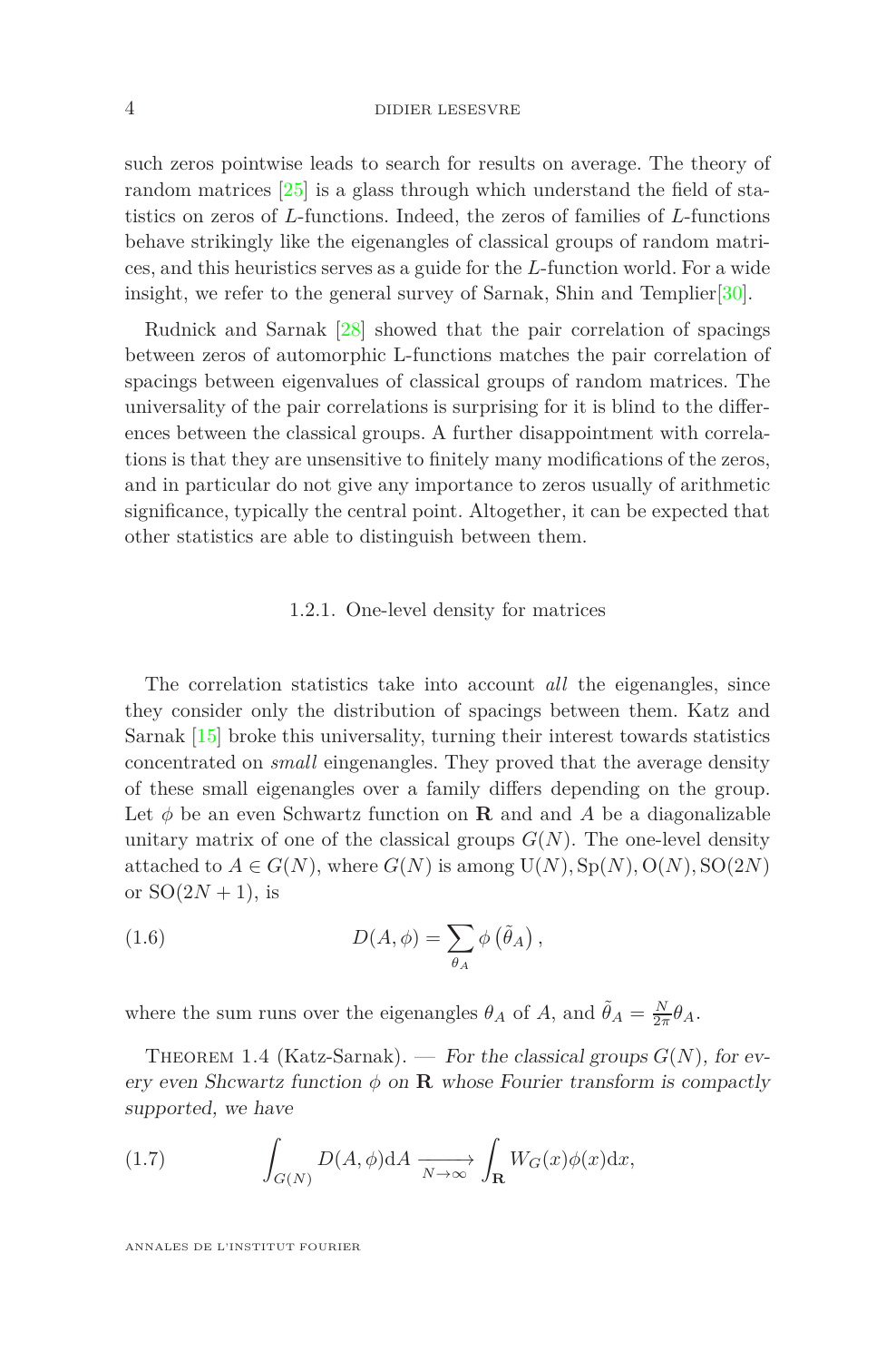$$
W_{\text{U}}(x) = 1
$$
  
\n
$$
W_{\text{Sp}}(x) = 1 - \frac{\sin 2\pi x}{2\pi x}
$$
  
\n
$$
W_{\text{SO(even)}}(x) = 1 + \frac{\sin 2\pi x}{2\pi x}
$$
  
\n
$$
W_{\text{SO(odd)}}(x) = 1 - \frac{\sin 2\pi x}{2\pi x} + \delta_0(x)
$$
  
\n
$$
W_{\text{O}}(x) = \frac{1}{2} (W_{\text{SO(even)}}(x) + W_{\text{SO(odd)}}(x)) = 1 + \frac{1}{2}\delta_0(x).
$$

<span id="page-4-0"></span>The fact that the limit is no more universal but does depend on the group gives rise to the notion of *type of symmetry* of a family of random matrices.

### 1.2.2. One-level density for *L*-functions

Following the enlightening analogy with random matrices, it can be expected that the one-level density of the zeros attached to every reasonable family of *L*-functions behaves as the one-level density of the eigenangles of the classical groups of random matrices, in other words that the behavior of low-lying zeros of *L*-functions is modeled by the classical groups.

Let  $\pi$  be an automorphic representation with an associated notion of *L*-function  $L(s, \pi)$ . Consider its nontrivial zeros written in the form

(1.8) 
$$
\rho_{\pi} = \frac{1}{2} + i\gamma_{\pi}.
$$

Here the  $\gamma_{\pi}$  are a priori complex numbers without assuming the Riemann hypothesis. Renormalize the mean spacing (in the case where the  $\gamma_{\pi}$  are real) of the low-lying zeros to 1 by setting

(1.9) 
$$
\tilde{\gamma}_{\pi} = \frac{\log c(\pi)}{2\pi} \gamma_{\pi}.
$$

Let  $\phi$  be an even Schwartz function on **R** whose Fourier transform is compactly supported, in particular it admits an analytic continuation to all **C**. Let  $\pi$  be an automorphic representation. The one-level density attached to  $\pi$  is defined by

<span id="page-4-1"></span>(1.10) 
$$
D(\pi, \phi) = \sum_{\gamma_{\pi}} \phi(\tilde{\gamma}_{\pi}).
$$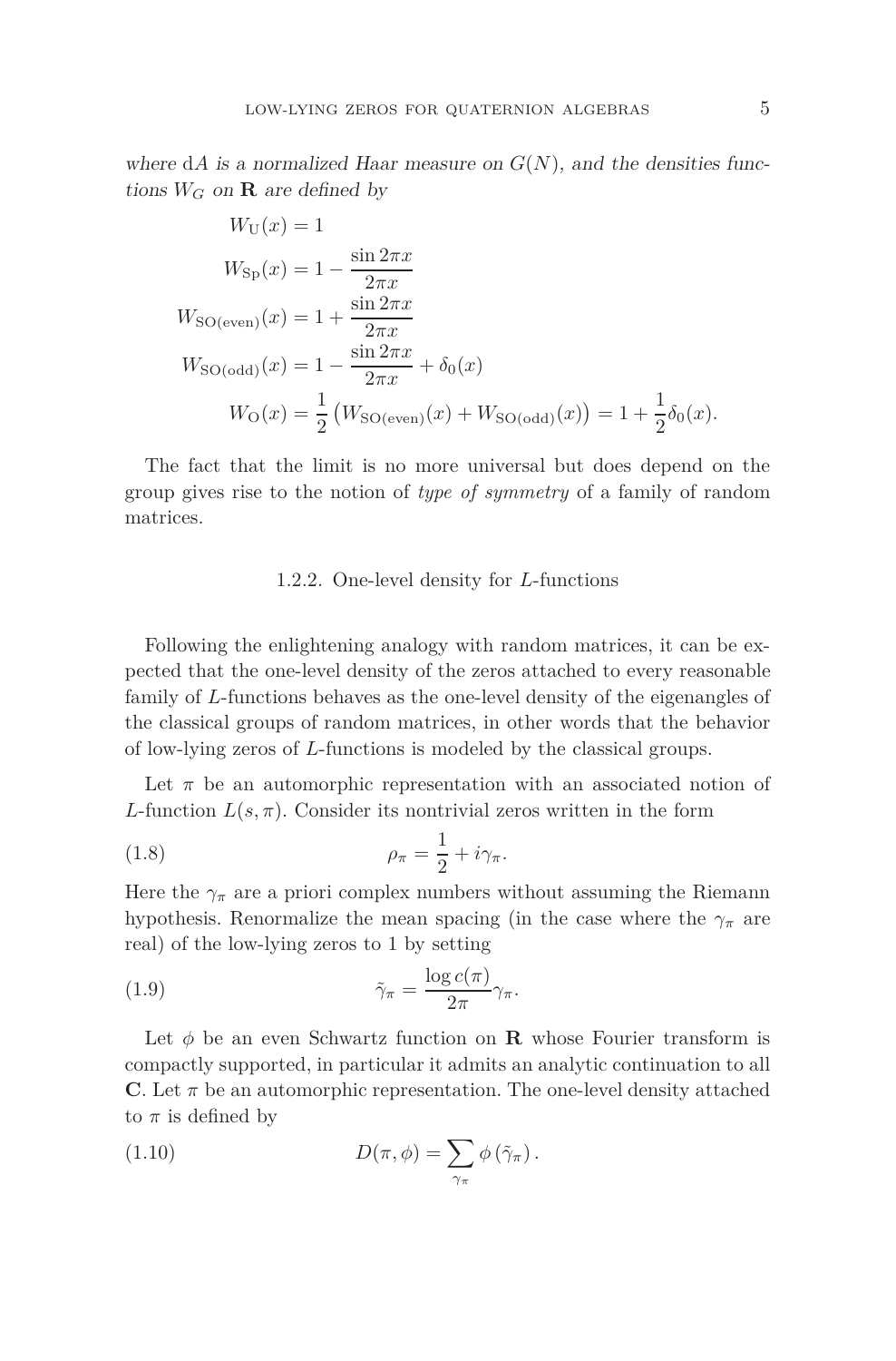### 6 DIDIER LESESVRE

The first result estimating the one-level density is given by Özlük and Snyder [\[32\]](#page-42-5) in 1993 for *L*-functions attached to Dirichlet characters. Since then, a wide literature has been published concerning the statistical behavior of low-lying zeros of families of *L*-functions [\[9,](#page-41-3) [11,](#page-41-4) [13,](#page-41-1) [20,](#page-42-6) [27\]](#page-42-7). This led Katz and Sarnak [\[16\]](#page-41-5) to formulate the so-called density conjecture, claiming the same universality for the types of symmetry of families of *L*-functions than those arising for classical groups of random matrices.

CONJECTURE 1.5 (Density conjecture). — Let  $\mathcal F$  be a family of automorphic representations in the sense of Sarnak and  $\mathcal{F}_Q$  a finite truncation increasing to  $\mathcal F$  when  $Q$  grows. Then for all even Schwartz function on  $\mathbb R$ with compactly supported Fourier transform, there is one classical group *G* among U, SO(even), SO(odd), O or Sp such that

(1.11) 
$$
\frac{1}{|\mathcal{F}_Q|} \xrightarrow[Q \to \infty]{} \int_{\mathbf{R}} \phi(x) W_G(x) dx.
$$

The family  $\mathcal F$  is then said to have the type of symmetry of  $G$ .

*Remark.* For families of *L*-functions associated to algebraic varieties over function fields, the type of symmetry is determined by the monodromy of the family [\[15\]](#page-41-2), shedding light on the reason why zeros of *L*-functions are governed by groups of random matrices. No such analogue is known for number fields.

### **1.3. Type of symmetry of quaternion algebras**

Considering the statistics on low-lying zeros of *L*-functions attached to the universal family of quaternion algebras, the problem is to determine whether or not the averaged one-level density on  $\mathcal{A}(Q)$  admits a limit and unveils a type of symmetry according to the density conjecture. The following statement answers positively to this question and partially determines the type of symmetry of quaternion algebras.

THEOREM  $1.6.$  — Let *B* a totally definite quaternion algebra. For every even and Schwartz class function  $\phi$  on **R** with Fourier transform compactly supported in  $(-2/3, 2/3)$ , we have

(1.3) 
$$
\frac{1}{|\mathcal{A}(Q)|} \sum_{\pi \in \mathcal{A}(Q)} D(\pi, \phi) \xrightarrow[Q \to \infty]{} \int_{\mathbf{R}} \phi(x) W_O(x) dx = \widehat{\phi}(0) + \frac{1}{2} \phi(0).
$$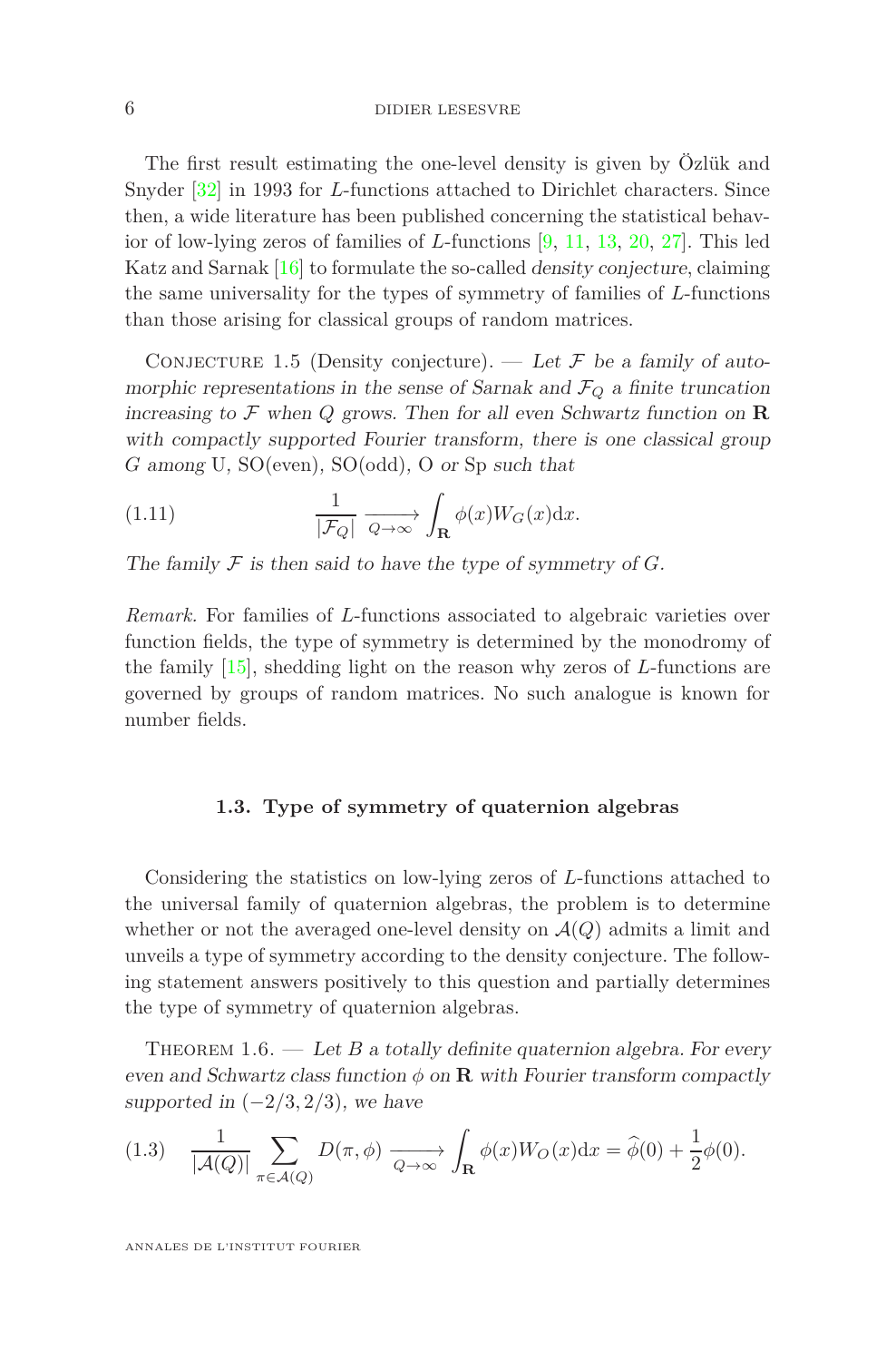The distribution density is therefore given by the function  $W_O = 1 + \frac{1}{2}\delta_0$ . In particular, the type of symmetry of the inner forms of  $PGL(2)$  is the one of the orthogonal group.

*Remark.* It is natural to relate the above result to the two important papers [\[13\]](#page-41-1) and [\[31\]](#page-42-8).

- (i) The landmark work in the Katz-Sarnak philosophy is the one of Iwaniec, Luo and Sarnak [\[13\]](#page-41-1) in the case of classical automorphic forms. By the Jacquet-Langlands correspondence, the universal family we consider,  $A(G)$ , can be embedded in the universal family made of all the cuspidal automorphic representations of GL(2). When *B* is the quaternion algebra over **Q** ramified at the prime place *q* and at the archimedean place, the automorphic representations we consider are in one-to-one correspondence with classical holomorphic cusp forms of level *q*, so that the result of Iwaniec, Luo and Sarnak provides and instance of Theorem [1.2.](#page-2-0) Their result displays a better bound for the support allowed for the Fourier transform (viz. 2 instead of 2*/*3). This feature comes from the fact that their setting is restricted to the special case of holomorphic cusp forms, allowing to use the Petersson formula and specific bounds on Kloosterman sums. Theorem [1.2](#page-2-0) is much more general and not only encapsulates Hilbert modular forms on general number fields, but also Maass forms.
- (ii) Despite the wide generality of [\[31\]](#page-42-8), Shin and Templier are not able to display a quantitatively explicit bound for the limiting Fourier support and do require automorphic representations to have prescribed ramification. Theorem [1.2](#page-2-0) allows automorphic representations to be ramified at an arbitrarily large and not uniformly bounded number of places.

An important caveat ought to be mentioned concerning the orthogonal types of symmetry. The density conjecture postulates results for Schwartz functions with arbitrary compactly supported Fourier transform. Assuming this conjecture, proving the convergence for a narrower class of allowed Fourier supports may determine uniquely the conjectural type of symmetry. However this is not the case for all the supports, and an uncertainty remains in the case or supports smaller than (−1*,* 1). Indeed, the Plancherel formula yields

(1.12) 
$$
\int_{\mathbf{R}} \phi(x)W(x)dx = \int_{\mathbf{R}} \widehat{\phi}(x)\widehat{W}(x)dx.
$$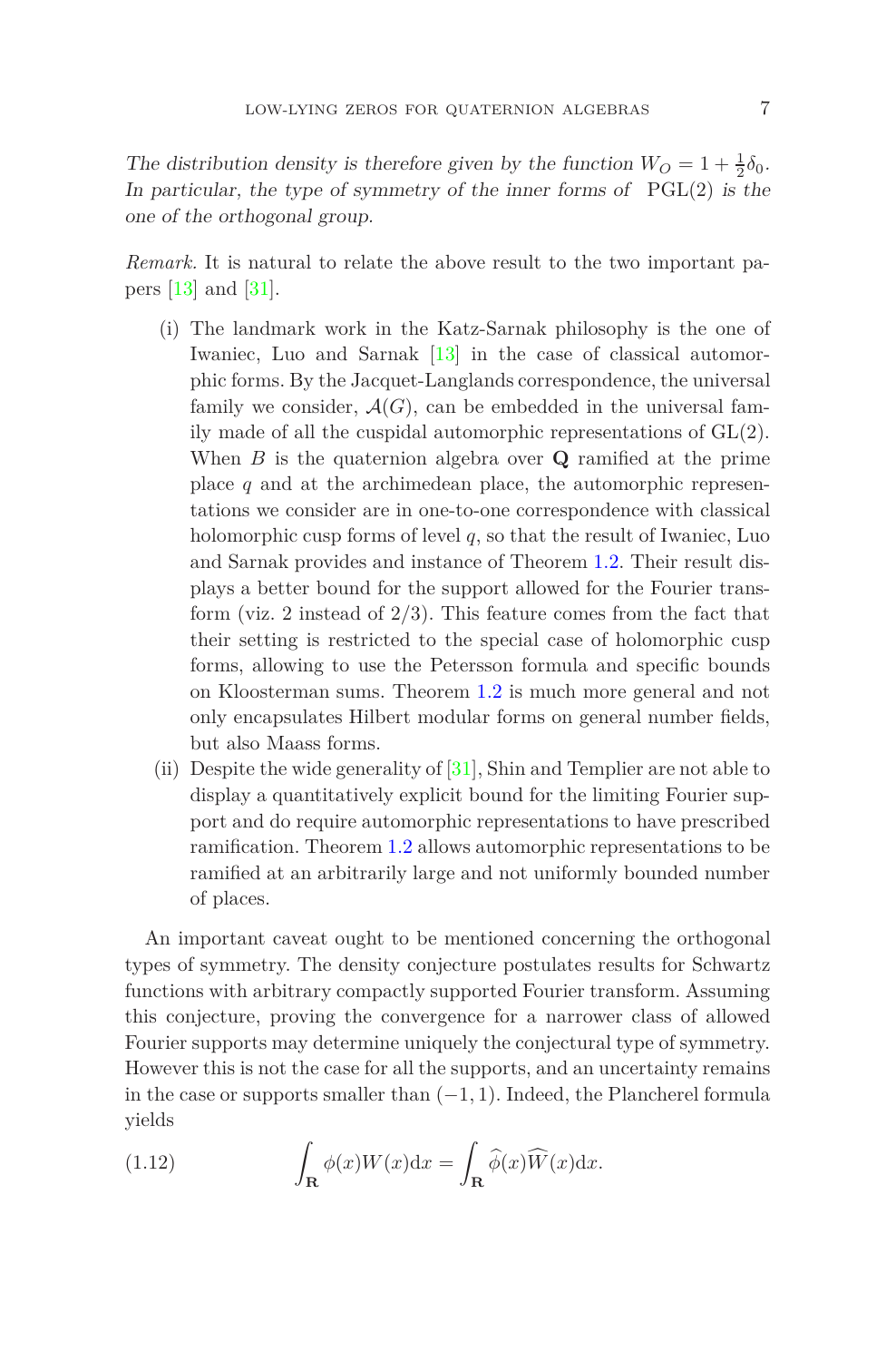Looking at the Fourier transforms of the densities, introducing *η* the characteristic function of  $[-1, 1]$ , direct computations leads to

$$
\widehat{W}_{\text{U}}(x) = \delta_0(x)
$$

$$
\widehat{W}_{\text{Sp}}(x) = \delta_0(x) - \frac{1}{2}\eta(x)
$$

$$
\widehat{W}_{\text{SO(even)}}(x) = \delta_0(x) + \frac{1}{2}\eta(x)
$$

$$
\widehat{W}_{\text{SO(odd)}}(x) = \delta_0(x) - \frac{1}{2}\eta(x) + 1
$$

$$
\widehat{W}_{\text{O}}(x) = \delta_0(x) + \frac{1}{2}.
$$

Unfortunately, we notice that the three orthogonal types of symmetry, viz.  $\widehat{W}_{\mathcal{O}}, \widehat{W}_{\mathcal{SO}(even)}$  and  $\widehat{W}_{\mathcal{SO}(odd)}$ , are indistinguishable in (−1, 1). Therefore, Theorem [1.2](#page-2-0) only partially determines the type of symmetry of the universal family of quaternion algebras. However, following Miller [\[26\]](#page-42-9), determining the two-level density of the low-lying zeros of  $\mathcal{A}(G)$  is enough to determine the type of symmetry for an arbitrarily small support of the Fourier transform of the test function. This computation of the limiting two-level density can be handled explicitly, and essentially amounts to squaring the expression [\(2.25\)](#page-17-0) and to carry on the strategy of the present paper. The formal computation following from there is carried out *mutatis mutandis* in [\[26,](#page-42-9) Section 4.3]. It can be observed that the determination of the precise type of symmetry, among the three orthogonal ones, depends on the proportion of automorphic forms having sign  $-1$  in the functional equation. Such information is not available in the level of generality of this paper; however, with mild assumption on the conductor, Martin [\[21\]](#page-42-10) shows (despite an interesting bias) that the limiting proportion is 1*/*2, pleading for an orthogonal type of symmetry for  $\mathcal{A}(G)$ . The family restricted to positive (resp. negative) signs in the functional equation has an even (resp. odd) orthogonal type of symmetry, see [\[26,](#page-42-9) Theorem 3.2]. This formal argument provides evidence for the conjectural type of symmetry; however a careful study of the spectral terms involved in the trace formula is needed to ensure actual convergence for non-trivial supports of the Fourier transform.

*Remarks.* There are some directions in which this result generalizes.

(i) The centerless assumption has been made for convenience and the same proof carries on to the general central character with minor modifications in Section [5.3.2.](#page-26-0) In this case, the type of symmetry is expected to be unitary.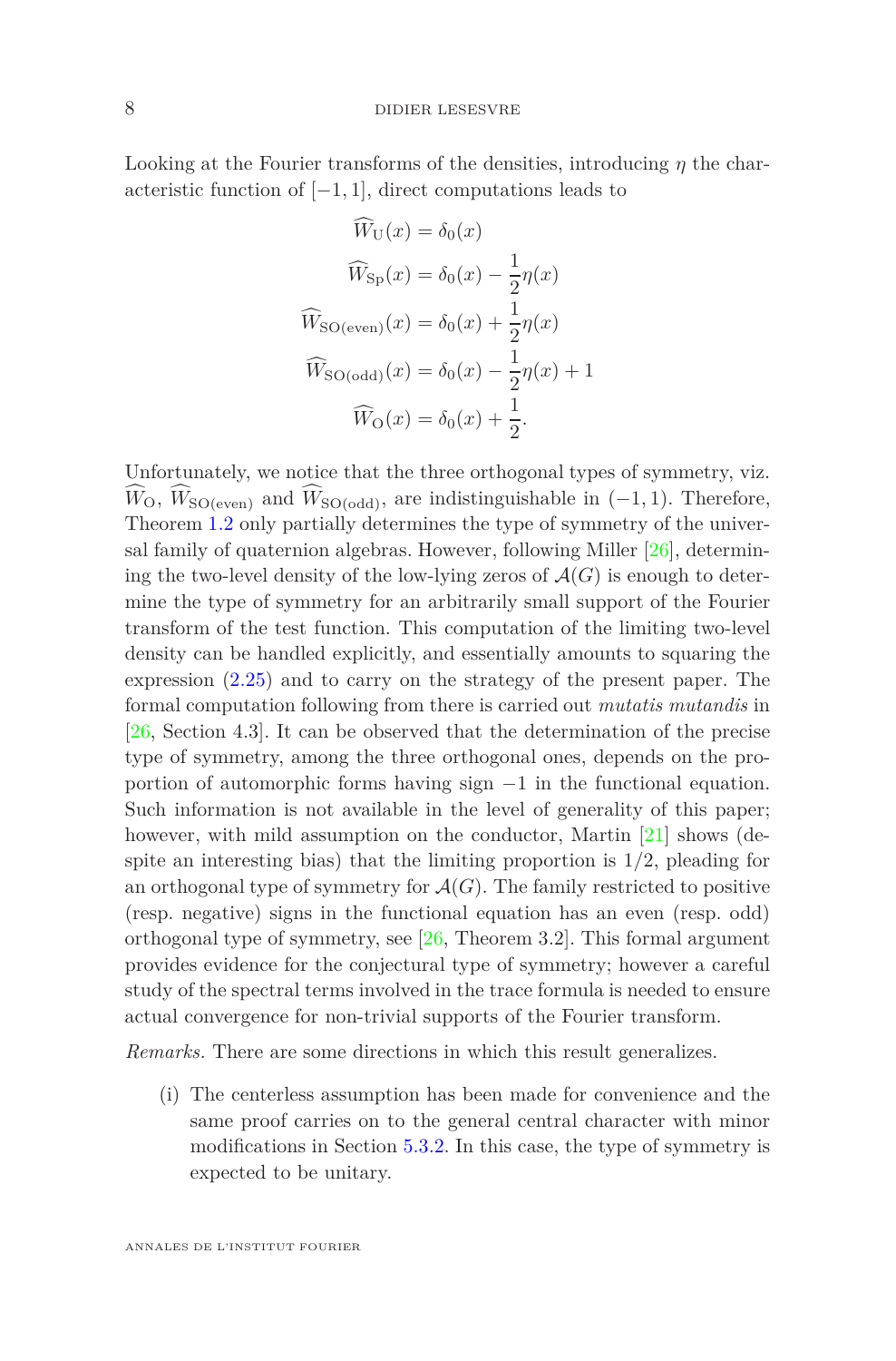- (ii) The totally definite assumption is more significant, but the result is still expected to hold in the case of any quaternion algebra. Let us mention some of the extra difficulties that should arise. For a non totally definite division quaternion algebra, the archimedean spectrum is no more discrete and the selecting function has to be approximated by a smoothing procedure. This can be done only on the tempered part of the spectrum, by Paley-Wiener type theorems, so that the contribution of the archimedean complementary spectrum has to be shown to contribute as an error term. This has already been done by the author for counting and equidistribution results [\[19\]](#page-42-1) and the same method should be adaptable to extend Theorem [1.2](#page-2-0) to this setting, see the author's thesis  $[18]$  for the details.
- (iii) For the case of  $GL(2)$ , the automorphic spectrum admits a continuous part that should also be carefully taken care of. The methods Brumley and Milićević [\[4\]](#page-41-6) developped to prove the counting law for the universal family of GL(2) provides the necessary tools. However, these adaptations are far from trivial and require highly technical analysis of these extra spectral terms.
- (iv) The result on the density of vanishing at the central point, in addition of verifying the whole density conjecture, are strong motivations to strengthen the bounds on the support of the Fourier transform in Theorem [1.2,](#page-2-0) that would yield better results. However, this would require stronger estimates on orbital integrals that are not available in the current literature.

### **1.4. Organization of this article**

In Section [2](#page-9-0) we recall the basic properties of the automorphic L-functions and we reformulate the one-level density in terms of distributions of prime numbers, via an explicit formula. The notations and measures are introduced and the analytic conductor is precisely defined there. The universal family can be decomposed into harmonic subfamilies by fixing spectral data, easier to understand, as explained in Section [3.](#page-17-1) The high orders contributions in the explicit formula are shown to be negligible in Section [4.](#page-21-0) The remaining terms are related to the Hecke eigenvalues in Section [5,](#page-23-0) leading to a reformulation of the low orders terms as a spectral side of the Selberg trace formula for a suitable test function, constructed in Section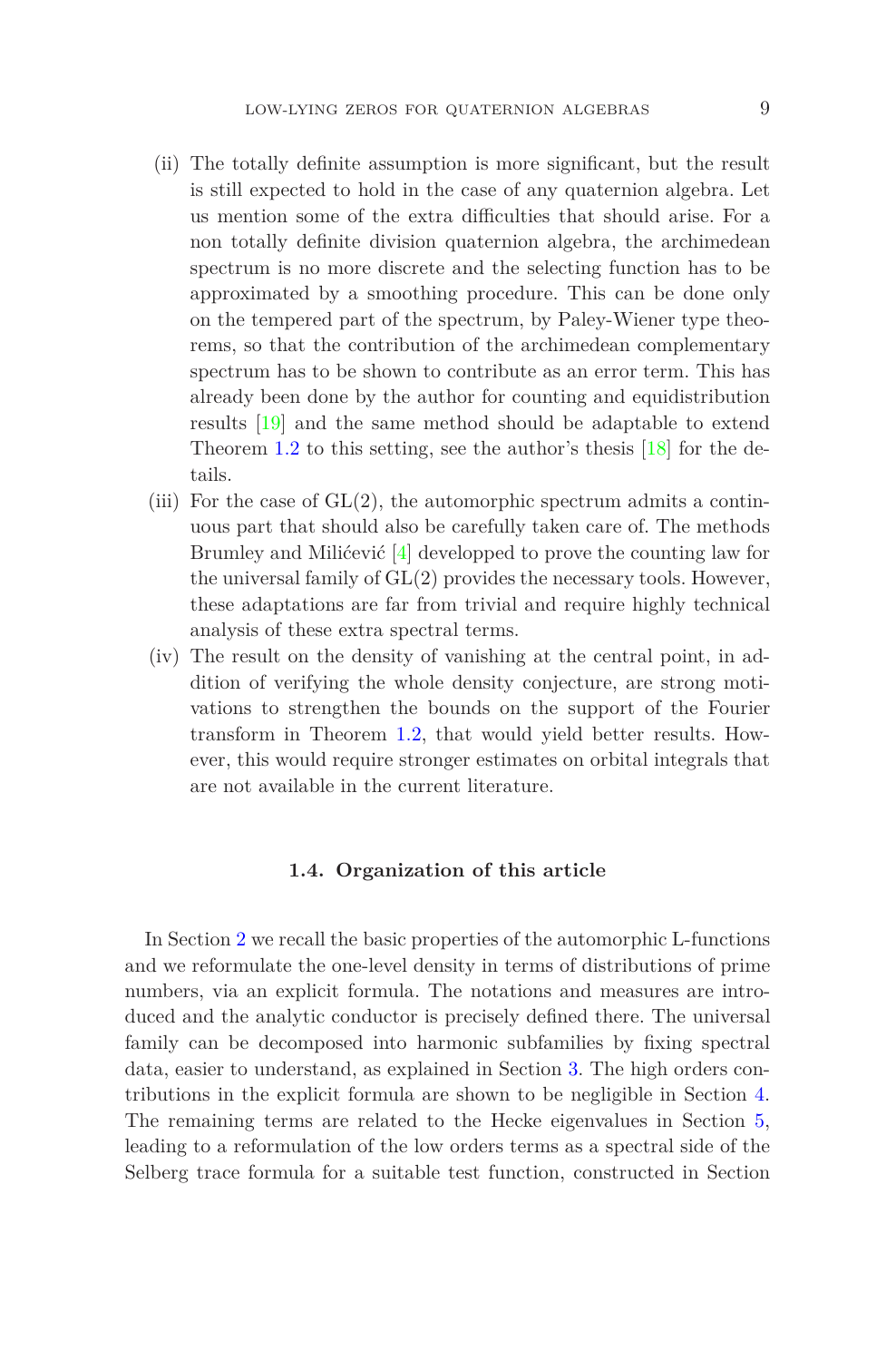[6.](#page-28-0) A precise analysis of the geometric side leads to unveiling the nontrivial contribution of the low orders terms to the type of symmetry in Section [7,](#page-34-0) achieving the proof of Theorem [1.2.](#page-2-0) Finally, the result on the density of non-vanishing at the central point is derived from the type of symmetry in Section [8.](#page-39-0)

# **2. Groundwork**

<span id="page-9-0"></span>We denote by *v* the places of F,  $\mathfrak p$  the non-archimedian ones, and  $\mathcal O_{\mathfrak p}$  the ring of integers of  $F_p$  for a finite place  $\mathfrak p$ . The finite set R of ramification places of *B* determines it up to isomorphism, and is assumed to contain all the archimedean places. From now on, Latin letters *q, d, m*, etc. will denote rational integers, while Gothic letters  $\mathfrak{q}, \mathfrak{d}, \mathfrak{m}$ , etc. will denote ideals of integer rings.

#### **2.1. Analytic conductor**

In order to make sense of the problem, we need to define precisely the notion of size we choose for representations. It is the analytic conductor, which we introduce in this section. We will work with  $B^{\times}$  more than with *G*, for it lightens notations. This local convention makes no harm, for we view a representation  $\pi$  of  $G(A) = PB^{\times}(A)$  as a representation of  $B^{\times}(A)$  with trivial central character. By Flath's theorem, an irreducible admissible representation of  $B^{\times}(\mathbf{A})$  decomposes in a unique way as a restricted tensor product  $\pi = \otimes_v \pi_v$  of irreducible smooth representations where almost every component  $\pi_v$  is unramified. We therefore want first to define the conductor for the local components  $\pi_{\nu}$ .

The Jacquet-Langlands correspondence allows to reduce to the GL(2) case, and in this one only infinite-dimensional representation arise. Indeed, since the universal family excludes global characters, a representation  $\pi$  in it is generic. The Jacquet-Langlands correspondence preserves genericity hence, as shown on the diagram below, associates to  $\pi$  a generic representation  $JL(\pi)$  of  $GL(2)$ , thus also its local components  $JL(\pi)_v$ . These local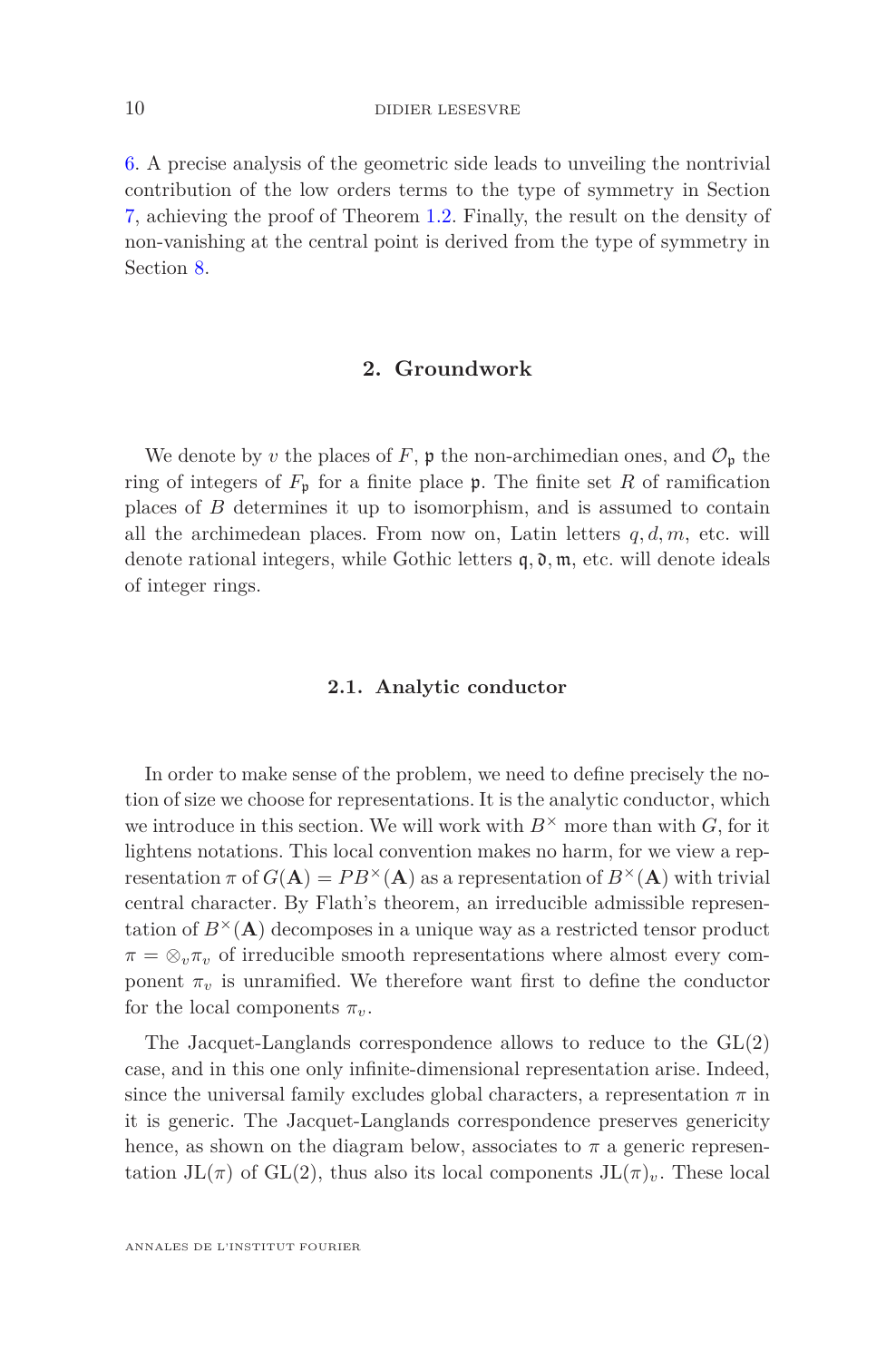components are also the images by the local Jacquet-Langlands correspondence  $JL_{\nu}(\pi_{\nu})$  of the local components of  $\pi$ .



At split places, the local Jacquet-Langlands correspondence is the identity, for then  $B_{\mathfrak{p}}^{\times} \simeq GL(2, F_{\mathfrak{p}})$ . The correspondence is unique, thus the local components at split places  $\pi$ <sup>*v*</sup> are generic hence infinite-dimensional, proving the claim.

### 2.1.1. Non-archimedian case

For finite split places  $\mathfrak{p}$ , by definition  $B_{\mathfrak{p}} \simeq M(2, F_{\mathfrak{p}})$  so that  $B_{\mathfrak{p}}^{\times}$  is isomorphic to  $GL(2, F_p)$ . The notion of local conductor for irreducible smooth infinite-dimensional representations of  $GL(2)$  has been introduced by Casselman [\[6\]](#page-41-7). Consider the sequence of compact open congruence subgroups, for  $r \geqslant 0$ ,

<span id="page-10-0"></span>(2.1) 
$$
K_{0,\mathfrak{p}}(\mathfrak{p}^r) = \left\{ g \in \text{GL}(2,\mathcal{O}_{\mathfrak{p}}) : g \equiv \left( \begin{array}{c} \star \\ 0 \end{array} \right) \times \text{mod } \mathfrak{p}^r \right\} \subseteq B_{\mathfrak{p}}^{\times}.
$$

The multiplicative and analytic conductors of an irreducible admissible infinite-dimensional representation  $\pi_{\mathfrak{p}}$  of  $B_{\mathfrak{p}}^{\times}$  with trivial central character are then respectively defined by

(2.2) 
$$
\mathfrak{c}(\pi_{\mathfrak{p}}) = \mathfrak{p}^{\mathfrak{f}(\pi_{\mathfrak{p}})} \quad \text{and} \quad c(\pi_{\mathfrak{p}}) = N\mathfrak{c}(\pi_{\mathfrak{p}}),
$$

where

(2.3) 
$$
\mathfrak{f}(\pi_{\mathfrak{p}}) = \min \left\{ r \in \mathbf{N} : \pi_{\mathfrak{p}}^{K_{0,\mathfrak{p}}(\mathfrak{p}^r)} \neq 0 \right\}.
$$

The existence of the conductor is guaranteed by the work of Casselman [\[6\]](#page-41-7), who also states that the growth of the dimensions of the fixed vector spaces are given by

(2.4) 
$$
\dim \pi_{\mathfrak{p}}^{K_{0,\mathfrak{p}}(\mathfrak{p}^{\mathfrak{f}(\pi_{\mathfrak{p}})+i})} = i+1, \qquad i \geq 0.
$$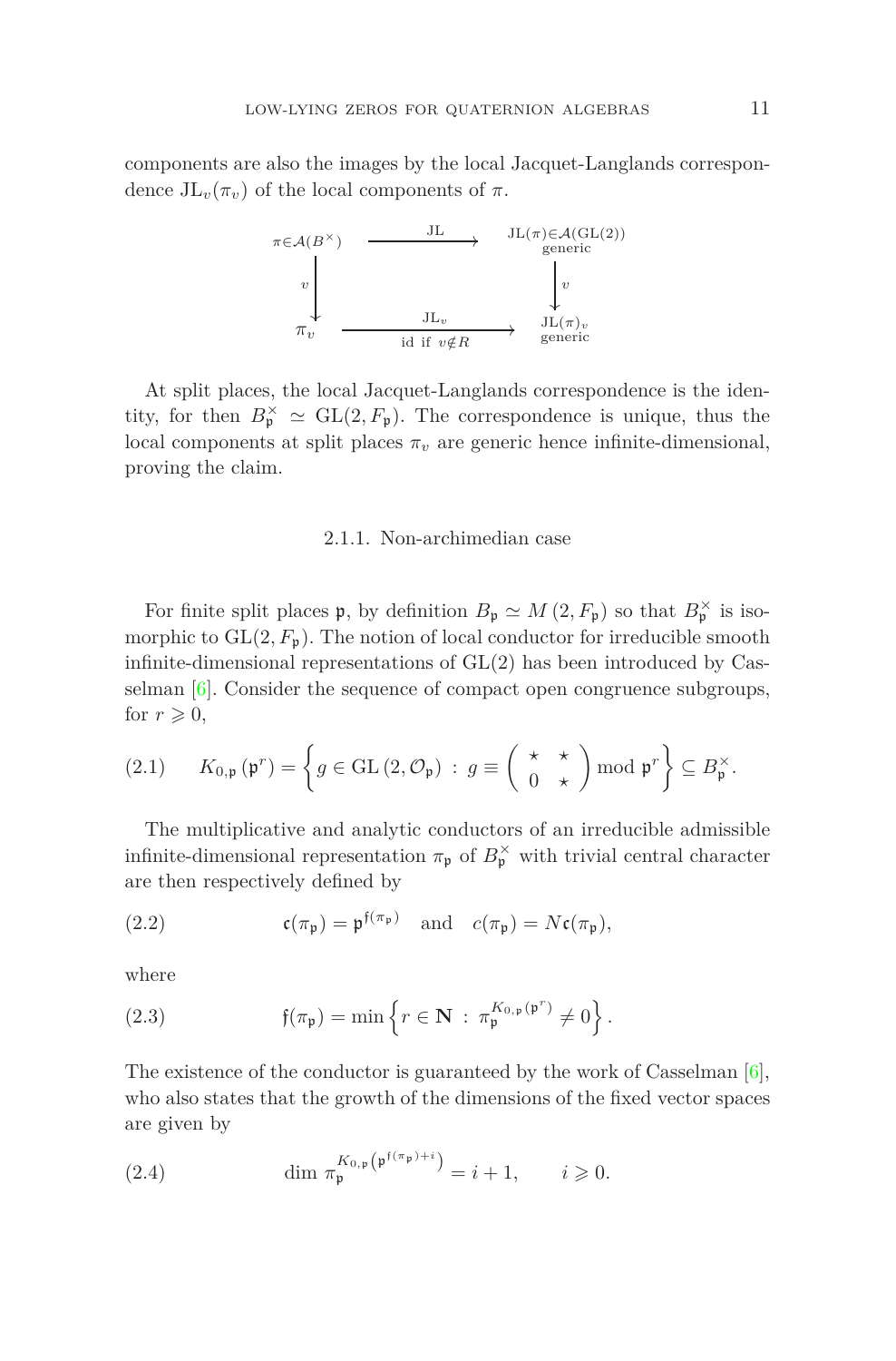#### 12 DIDIER LESESVRE

## 2.1.2. Archimedian case

The archimedian part of the conductor is introduced by Iwaniec and Sarnak  $[14]$ . It is built on the archimedean factors completing the L-functions associated to automorphic representations. The archimedean L-factors are of the form

(2.5) 
$$
L(s, \pi_v) = \prod_{j=1}^{2} \Gamma_v(s - \mu_{j,\pi}(v)),
$$

where  $\Gamma_v(s) = \pi^{-s/2} \Gamma(s/2)$  and the  $\mu_{j,\pi}(v)$  are complex numbers. The local analytic conductor is then locally defined to be, for  $v | \infty$ ,

(2.6) 
$$
c_v(\pi) = \prod_{j=1}^2 (1 + |\mu_{j,\pi}(v)|).
$$

#### 2.1.3. Non-split case

Via the Jacquet-Langlands correspondence, the non-split case is reduced to the already treated split one. The conductor of an irreducible admissible representation  $\pi_v$  of  $B_v^{\times}$  is defined as the conductor of its Jacquet-Langlands transfer

(2.7) 
$$
c(\pi_v) = c(\text{JL}(\pi_v)).
$$

# 2.1.4. Characters

For now conductors have been defined only for generic representations. However, characters can arise as local components at ramified places as discussed above. Every character of  $B_{\mathfrak{p}}^{\times}$  is a composition

(2.8) 
$$
B_{\mathfrak{p}}^{\times} \longrightarrow F_{\mathfrak{p}}^{\times} \longrightarrow \mathbf{C},
$$

where the first application is the reduced norm, and the second one a character of  $F_{\mathfrak{p}}^{\times}$ . In other words, every character of  $B_{\mathfrak{p}}^{\times}$  is of the form  $\chi_0 \circ N$ where  $\chi_0$  is a character of  $F_{\mathfrak{p}}^{\times}$  and *N* the reduced norm on  $B_{\mathfrak{p}}^{\times}$ . In order to stay consistent, define the conductor of a local character at a ramified place as the conductor of its Jacquet-Langlands embedding in GL(2). Since the character  $\chi_0 \circ N$  is sent to the twisted Steinberg representation St  $\otimes \chi_0$ , it follows explicitly

(2.9) 
$$
\mathfrak{c}(\chi_0 \circ N) = \begin{cases} \mathfrak{p} & \text{if } \chi_0 \text{ unramified;} \\ \mathfrak{c}(\chi_0)^2 & \text{if } \chi_0 \text{ ramified.} \end{cases}
$$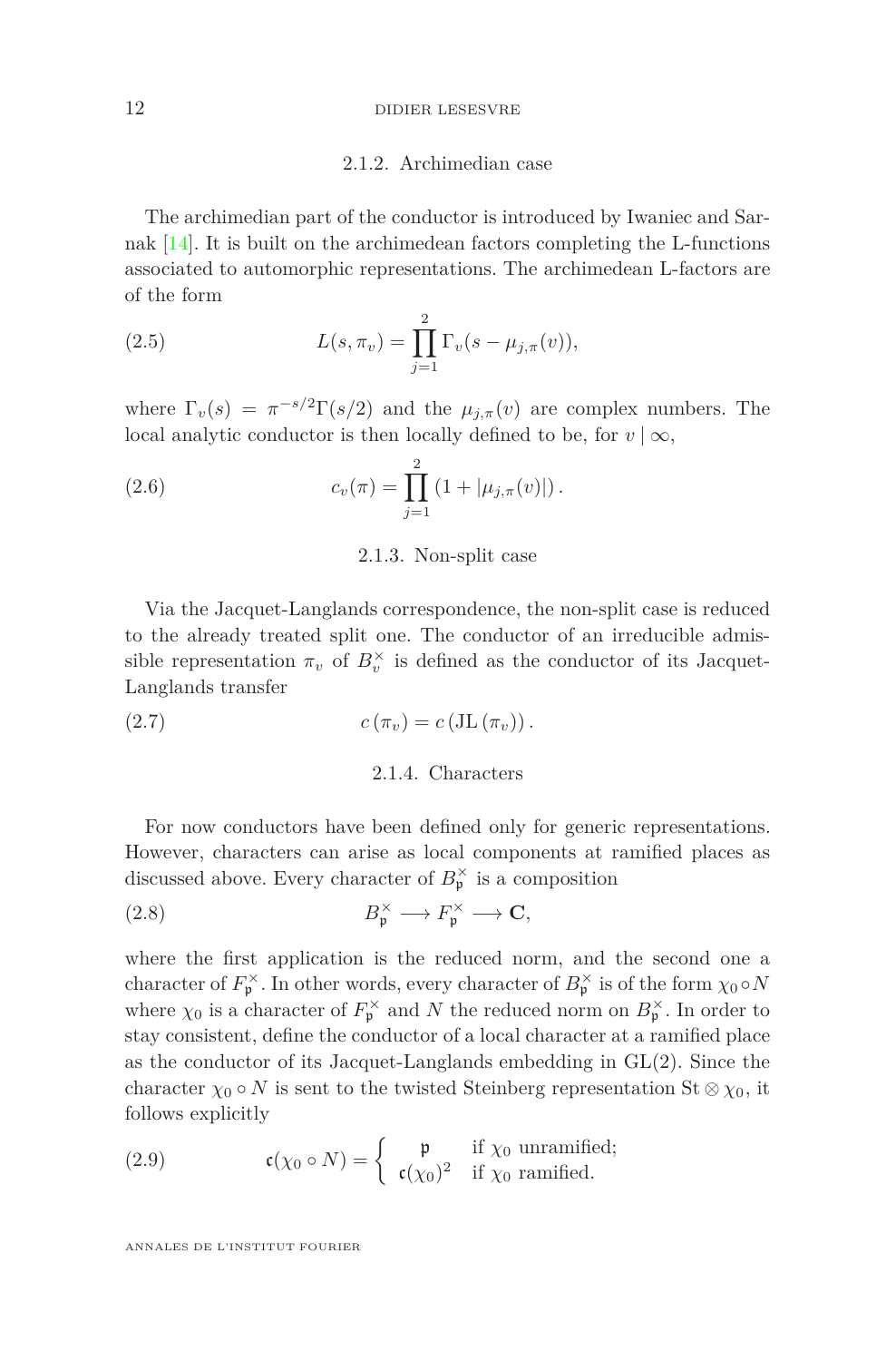#### 2.1.5. Global analytic conductor

For an irreducible admissible representation of  $B^{\times}(\mathbf{A})$  decomposed into  $\pi = \otimes_v \pi_v$ , introduce its global analytic conductor

(2.10) 
$$
c(\pi) = \prod_v c(\pi_v).
$$

This gives a well-defined notion, for the  $\pi$ <sup>*v*</sup> are almost everywhere unramified, thus of conductor one. It extends to a definition for representations of  $G(A)$ , viewed as automorphic representations of  $B^{\times}(A)$  with trivial central characters.

#### **2.2. Normalization of measures**

<span id="page-12-0"></span>At the non-archimedean places, the measure taken on  $G_{\mathfrak{p}}$  is the Haar measure  $\mu_{\mathfrak{p}}$  normalized so that  $K_{\mathfrak{p}} = \text{PGL}(2, \mathcal{O}_{\mathfrak{p}})$ , in the split case, or  $K_{\mathfrak{p}} = \mathfrak{o}_{\mathfrak{p}}^{\times}$  the units of a maximal order of  $B_{\mathfrak{p}}$ , in the non-split case, gets measure one. This normalization is independent  $\left[12\right]$  of the chosen maximal order. For the archimedean places, we choose the Haar measure normalized so that the maximal compact subgroup gets measure one.

We now turn to the associated local dual groups. Denote  $\mathcal{H}(G_v)$  the Hecke algebra of  $G_v$ , that is the algebra consisting of compactly supported complex-valued functions on  $G_v$ , locally constant at finite places, smooth at archimedian ones. Let  $\mathcal{H}(G(\mathbf{A}))$  be the Hecke algebra of  $G(\mathbf{A})$ . It is the algebra generated by the restricted products  $\phi = \prod_v \phi_v$ , where  $\phi_v$  is a function of  $\mathcal{H}(G_v)$  and almost every local component  $\phi_{\mathfrak{p}}$  is equal to  $\mathbf{1}_{K_{\mathfrak{p}}}.$ For such a function  $\phi \in \mathcal{H}(G(\mathbf{A}))$ , we extend the action of  $\pi$  to  $\mathcal{H}(G(\mathbf{A}))$ , letting  $\pi(\phi)$  act by the mean action of  $\pi$  weighted by  $\phi$ , that is to say

(2.11) 
$$
\pi(\phi) = \int_{G(\mathbf{A})} \phi(g)\pi(g) \mathrm{d}g.
$$

This defines a Hilbert-Schmidt integral operator of trace class, thus we can define its Fourier transform by

(2.12) 
$$
\widehat{\phi}(\pi) = \text{tr } \pi(\phi) = \text{tr} \left( v \mapsto \int_G \phi(g) \pi(g) v \, dg \right).
$$

The unitary dual group  $\widehat{G}_v$  is endowed with its usual Fell topology and Plancherel measure associated with the measure chosen on  $G_v$ : it is the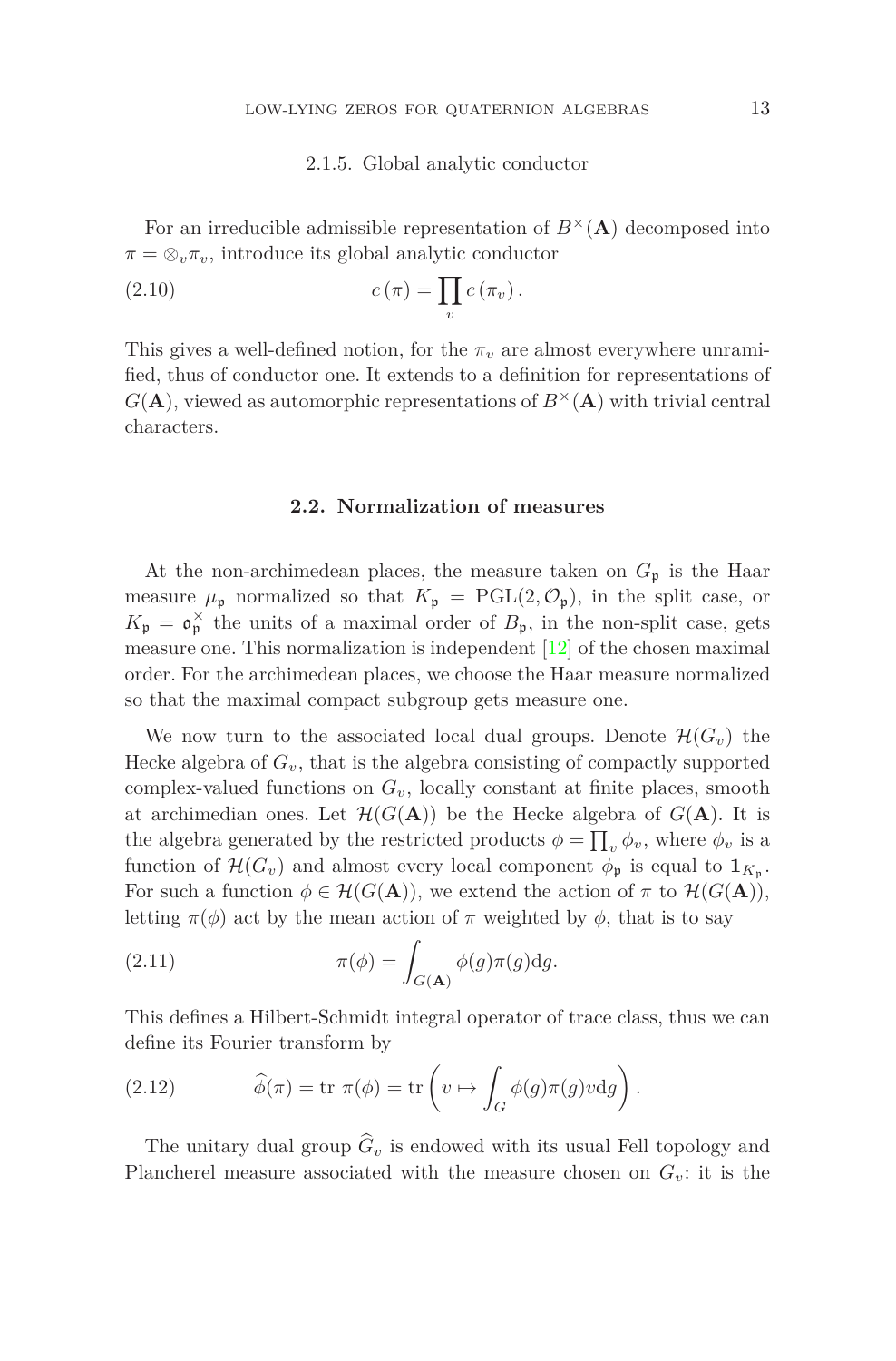unique positive Radon measure  $\mu_v^{\text{Pl}}$  on  $\tilde{G}_v$  such that the Plancherel inversion formula of Harish-Chandra holds, *i.e.* for functions  $\phi_v$  in the Hecke algebra  $\mathcal{H}(G_v)$ , we have

(2.13) 
$$
\int_{\widehat{G}_v} \widehat{\phi}_v(\pi_v) d\mu_v^{\text{Pl}}(\pi_v) = \phi_v(1).
$$

From now on, integrals on  $\hat{G}_v$  will be written with the convention that  $d\pi_v = d\mu_v^{\text{Pl}}(\pi_v)$ , leading to no ambiguity. On  $\widehat{\Pi} = \prod_v \widehat{G}_v$  we consider the product topology and the Plancherel measure, denoted by  $\mu^{\text{Pl}}$  and given by the product of the local ones.

### **2.3. L-functions of automorphic representations**

The *L*-function associated to  $\pi = \otimes_v \pi_v \in \mathcal{A}(G)$  is of the form

(2.14) 
$$
L(s,\pi) = \prod_{\mathfrak{p}} L(s,\pi_{\mathfrak{p}}) = \sum_{N\mathfrak{q}\geqslant 1} \frac{a_{\pi}(\mathfrak{q})}{N\mathfrak{q}^s},
$$

for *s* of sufficiently large real part, where  $a_{\pi}(\mathfrak{q})$  are complex numbers, the sum runs over nonzero integer ideals  $\mathfrak q$  of  $\mathcal O$  and  $N\mathfrak q$  denotes the norm of  $\mathfrak q$ . Here, the  $L(s, \pi_p)$  are the local factors associated to the components  $\pi_p$  at finite places p, and can be written as

<span id="page-13-0"></span>(2.15) 
$$
L(s,\pi_{\mathfrak{p}}) = (1 - \alpha_{\pi}(\mathfrak{p})N\mathfrak{p}^{-s})^{-1} (1 - \beta_{\pi}(\mathfrak{p})N\mathfrak{p}^{-s})^{-1},
$$

where  $\alpha_{\pi}(\mathfrak{p})$  and  $\beta_{\pi}(\mathfrak{p})$  are complex numbers, called spectral parameters of  $\pi$  and generalizing the usual Satake parameters for unramified representations. For archimedean places, there are also complex numbers still denoted  $\alpha_{\pi}(v)$  and  $\beta_{\pi}(v)$  such that the associated local factors take the form

$$
L(s, \pi_v) = \Gamma_v(s - \alpha_{\pi}(v))\Gamma_v(s - \beta_{\pi}(v)),
$$

where  $\Gamma_v(s)$  is defined by  $\Gamma_{\mathbf{R}}(s) = \pi^{-s/2} \Gamma(s/2)$  when *v* is a real place, and by  $\Gamma_{\mathbf{C}}(s) = \Gamma_{\mathbf{R}}(s)\Gamma_{\mathbf{R}}(s+1)$  when *v* is a complex place. The product of these archimedean *L*-factors is denoted  $L(s, \pi_{\infty})$  and called the archimedean part of the *L*-function. Introduce  $c(\pi_f)$  the arithmetic conductor of  $\pi \in \mathcal{A}(G)$ and define the completed *L*-function as

$$
\Lambda(s,\pi) = c(\pi_f)^{s/2} L(s,\pi_\infty) L(s,\pi).
$$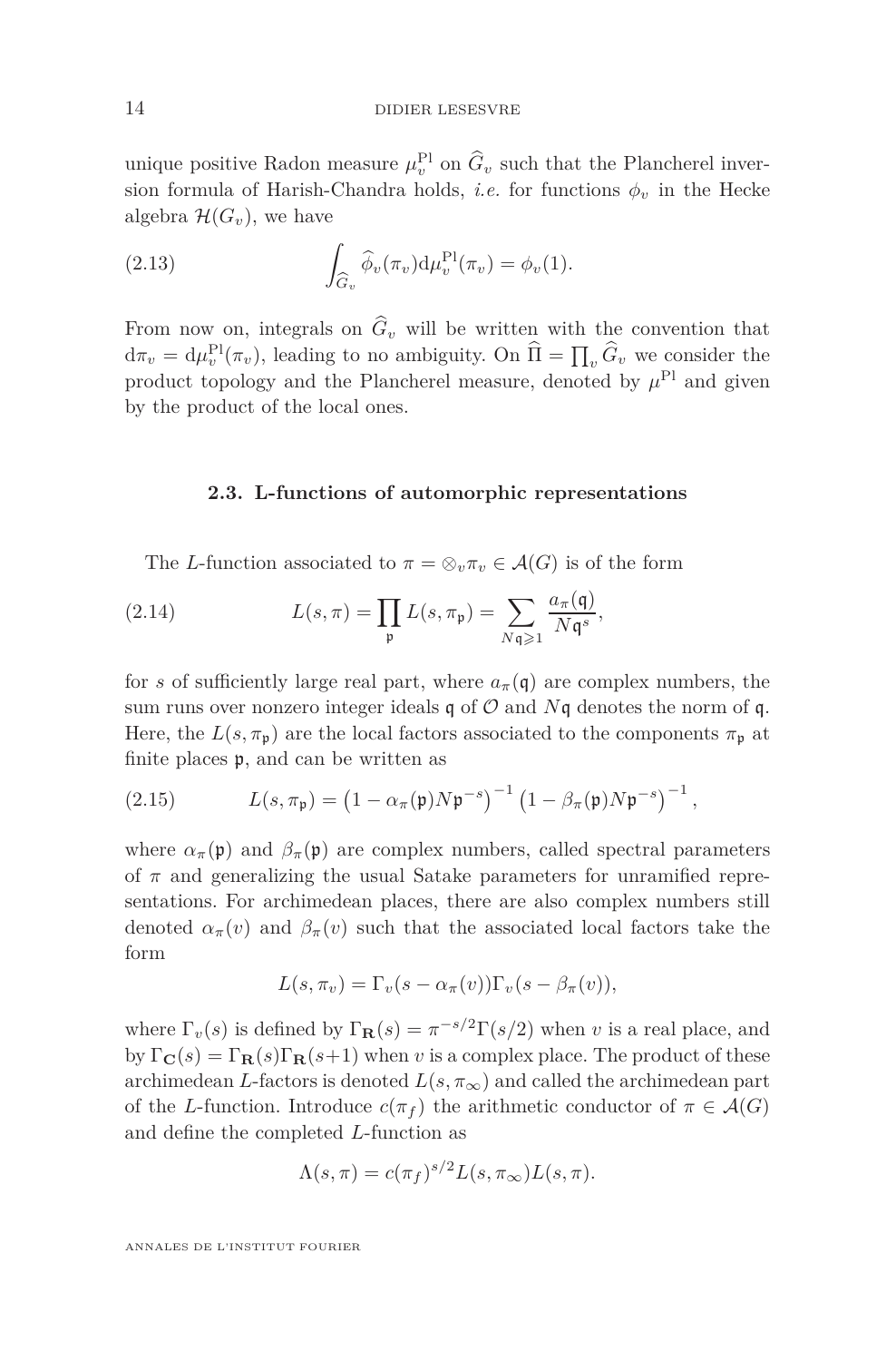It satisfies the functional equation

$$
\Lambda(s,\pi)=\varepsilon_{\pi}\Lambda(1-s,\pi),
$$

where  $\varepsilon_{\pi}$  is the root number of  $\pi$  and is among 1 and  $-1$  since  $\pi$  is self-dual.

#### **2.4. Zeros and spectral parameters**

Explicit formulas relate zeros of an *L*-function and prime numbers and thus are a relevant tool to handle one-level densities. The explicit formula of Rudnick and Sarnak [\[28\]](#page-42-4) is in this case particularly well-suited. Their result is stated for the base field **Q**, but carries on to the setting of more general number fields without particular difficulty, so that we can state a generalized version.

PROPOSITION 2.1 (Explicit formula). — Let  $\pi \in \mathcal{A}(G)$ . For all  $\phi \in \mathcal{S}(\mathbf{R})$ and  $R > 0$ ,

$$
\sum_{\rho_{\pi}} \phi(\tilde{\gamma}_{\pi}) = \hat{\phi}(0) \frac{\log c(\pi)}{\log R}
$$
  
-2 $\sum_{\mathfrak{p}} \sum_{\nu \geq 1} (\alpha_{\pi}^{\nu}(\mathfrak{p}) + \beta_{\pi}^{\nu}(\mathfrak{p})) \hat{\phi}\left(\frac{\nu \log N \mathfrak{p}}{\log R}\right) \frac{\log N \mathfrak{p}}{N \mathfrak{p}^{\nu/2} \log R} + O\left(\frac{1}{\log R}\right)$ 

where the sum on the left hand side runs through the zeros  $\rho_{\pi} = \frac{1}{2} + i\gamma_{\pi}$ of  $L(s, \pi)$ .

*Proof.* The zeros of  $\Lambda(s, \pi)$  weighted by their multiplicities correspond to the poles of  $\Lambda'(s,\pi)/\Lambda(s,\pi)$  weighted by their residues, and the explicit formula comes from a double evaluation of the integral

<span id="page-14-1"></span>(2.16) 
$$
I = \frac{1}{2i\pi} \int_{\text{Re}(s)=2} \frac{\Lambda'}{\Lambda}(s,\pi)\phi(s)ds.
$$

The *L*-function decomposes as an Euler product  $\Lambda = \prod_{v} L_v$ , where  $L_v(s, \pi)$  stands for  $L(s, \pi_v)$  for simplicity. Thus, integrating its logarithmic derivative leads to

<span id="page-14-0"></span>(2.17) 
$$
I = \sum_{v} \frac{1}{2i\pi} \int_{\text{Re}(s) = 2} \frac{L'_v}{L_v}(s, \pi) \phi(s) \, ds.
$$

Denote  $I_v$  the integrals appearing in the sum above, and first consider the finite places. Since  $L_{\mathfrak{p}}(s,\pi) = (1 - \alpha_{\pi}(\mathfrak{p})N\mathfrak{p}^{-s})^{-1}(1 - \beta_{\pi}(\mathfrak{p})N\mathfrak{p}^{-s})^{-1}$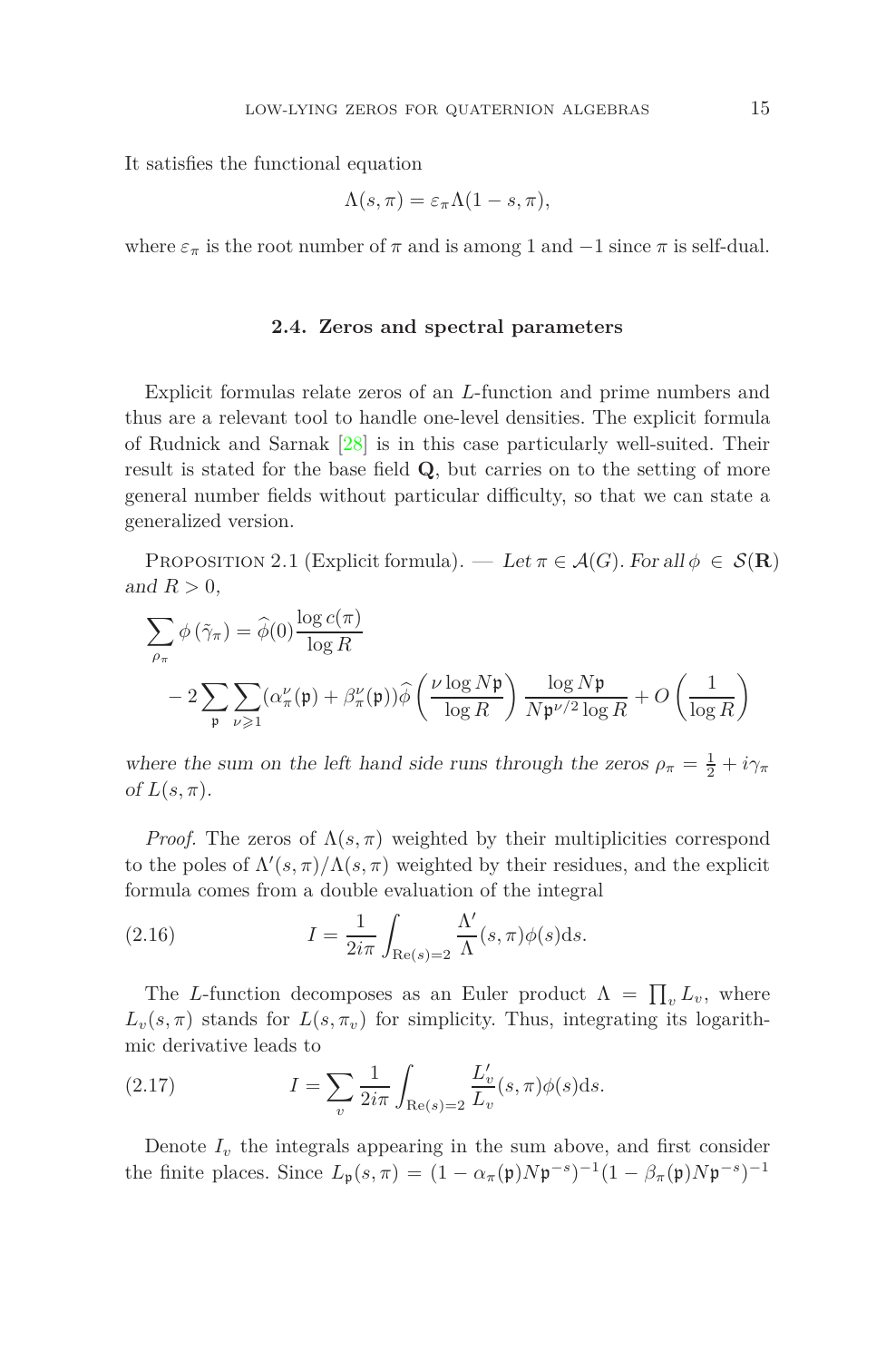at every finite place, the quotient appearing in  $I_p$  can be rewritten

$$
\frac{L'_{\mathfrak{p}}}{L_{\mathfrak{p}}}(s,\pi) = -\frac{\alpha_{\pi}(\mathfrak{p})N\mathfrak{p}^{-s}}{1 - \alpha_{\pi}(\mathfrak{p})N\mathfrak{p}^{-s}} \log N\mathfrak{p} - \frac{\beta_{\pi}(\mathfrak{p})N\mathfrak{p}^{-s}}{1 - \beta_{\pi}(\mathfrak{p})N\mathfrak{p}^{-s}} \log N\mathfrak{p}
$$

$$
= -\log(N\mathfrak{p})\sum_{\nu \geqslant 1} (\alpha_{\pi}(\mathfrak{p})^{\nu} + \beta_{\pi}(\mathfrak{p})^{\nu})N\mathfrak{p}^{-\nu s}.
$$

Let  $\phi^*(x) = \phi(1/2 + x)$ . Since  $\phi$  is an holomorphic function, it has no poles and thus the contour appearing in the integral [\(2.17\)](#page-14-0) can be translated from the vertical line of abscissa 2 to the one of abscissa  $\frac{1}{2}$ . Introduce the inverse Mellin transform  $\mathcal{M}\phi$  of  $\phi$ . Using change of variables, we get

$$
\mathcal{M}\phi(y) = \frac{1}{2i\pi} \int_{\text{Re}(s)=1/2} \phi(s)y^{-s}ds
$$
  
= 
$$
\frac{y^{-1/2}}{2\pi} \int_{\mathbf{R}} \phi\left(\frac{1}{2} + ir\right) e^{-ir\log y} dr
$$
  
= 
$$
\frac{y^{-1/2}}{2\pi} \widehat{\phi^*}(\log y),
$$

so that the finite local integrals become

$$
I_{\mathfrak{p}} = -\log(N\mathfrak{p}) \sum_{\nu \geq 1} (\alpha_{\pi}(\mathfrak{p})^{\nu} + \beta_{\pi}(\mathfrak{p})^{\nu}) \mathcal{M} \phi(N\mathfrak{p}^{\nu})
$$
  
= 
$$
-\frac{1}{2\pi} \sum_{\nu \geq 1} (\alpha_{\pi}(\mathfrak{p})^{\nu} + \beta_{\pi}(\mathfrak{p})^{\nu}) \widehat{\phi^{\star}} (\nu \log N\mathfrak{p}) \frac{\log N\mathfrak{p}}{N\mathfrak{p}^{\nu/2}}.
$$

If  $\phi$  is  $\frac{1}{2}$ -symmetrical, then letting  $\phi^{\vee}(s) = \phi(1-s)$  and applying the computations above, we have

$$
\frac{y^{-1/2}}{2\pi} \widehat{\phi^{\star}}(-\log y) = \frac{y^{-1/2}}{2\pi} \int_{\mathbf{R}} \phi\left(\frac{1}{2} - ir\right) e^{-ir\log y} dr = \mathcal{M}\phi^{\vee}(y) = \mathcal{M}\phi(y).
$$

On the other hand, the Cauchy theorem allows to unfold the integral [\(2.16\)](#page-14-1) in terms of the zeros of  $\Lambda(s, \pi)$ . Indeed, since  $\phi$  is entire, the only poles of the integrated function are the zeros of  $\Lambda$  and the corresponding residues are their multiplicities. All these zeros lie in the vertical strip −1 *<* Re(*s*) *<* 2, so that translating the contour through this whole band captures all the zeros and gives

(2.18) 
$$
I = \sum_{\rho_{\pi}} \phi(\rho_{\pi}) + \frac{1}{2i\pi} \int_{\text{Re}(s)=-1} \frac{\Lambda'}{\Lambda}(s,\pi)\phi(s)ds.
$$

The functional equation of *L* is of the form  $\Lambda(s, \pi) = \varepsilon_{\pi} \Lambda(1 - s, \pi)$ , thus inputing it in the integral above and changing variables to come back to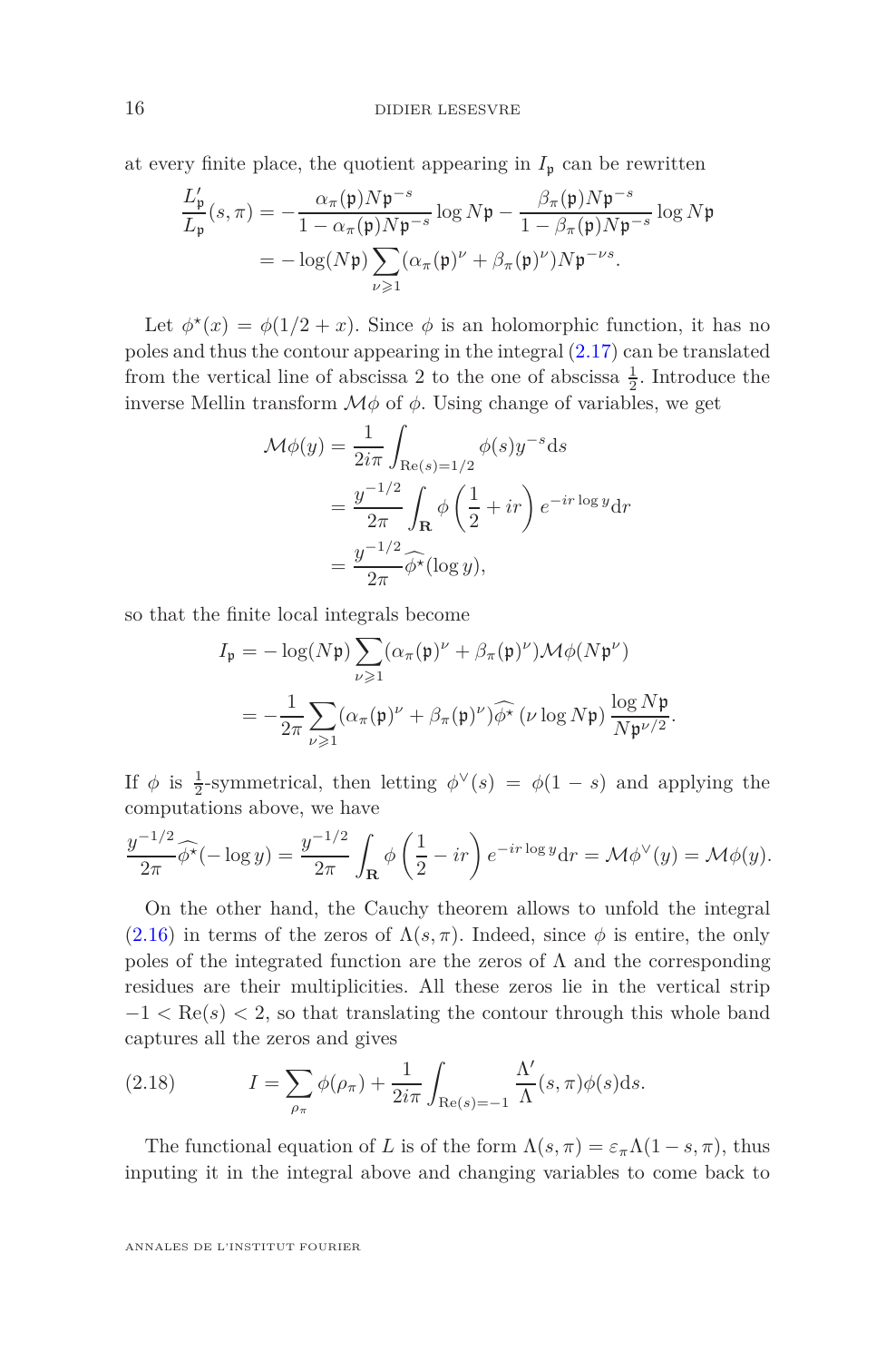the vertical line of abscissa  $Re(s) = 2$ , we get

(2.19) 
$$
I = \sum_{\rho_{\pi}} \phi(\rho_{\pi}) - \frac{1}{2i\pi} \int_{\text{Re}(s)=2} \frac{\Lambda'}{\Lambda}(s,\pi)\phi(1-s)ds.
$$

Coming back to the definition [\(2.17\)](#page-14-0) of *I*, we deduce

(2.20) 
$$
\sum_{\rho_{\pi}} \phi(\rho_{\pi}) = \frac{1}{2i\pi} \int_{\text{Re}(s)=2} \frac{\Lambda'}{\Lambda}(s,\pi)(\phi(1-s) + \phi(s))ds.
$$

Finally, for an even Schwartz function  $\phi_0$ , the function

(2.21) 
$$
\phi(s) = \phi_0 \left( \frac{\log R}{2\pi} \left( s - \frac{1}{2} \right) \right), \qquad R > 0,
$$

is Schwartz and  $\frac{1}{2}$ -symmetric, and moreover satisfies

(2.22) 
$$
\widehat{\phi^*}(\nu \log N\mathfrak{p}) = \frac{2\pi}{\log R} \widehat{\phi}_0 \left( \frac{\nu \log N\mathfrak{p}}{\log R} \right).
$$

The archimedean places are dealt with by the same the treatment as in Rudnick and Sarnak with no modification, since the associated archimedean local fields remain among **R** and **C**. It contributes as an error term plus a factor carrying the archimedean part of the conductor. Combining the two previous expressions of the integral,

$$
\sum_{\rho_{\pi}} \phi(\rho_{\pi}) = \frac{\log c(\pi)}{2\pi} \int_{\text{Re}(s)=2} \phi(s) ds
$$
  
\n
$$
- \frac{1}{\pi} \sum_{\mathfrak{p}} \sum_{\nu \geqslant 1} (\alpha_{\pi}(\mathfrak{p})^{\nu} + \beta_{\pi}(\mathfrak{p})^{\nu}) \widehat{\phi^{\star}} (\nu \log N \mathfrak{p}) \frac{\log N \mathfrak{p}}{N \mathfrak{p}^{\nu/2}} + O\left(\frac{1}{\log R}\right)
$$
  
\n
$$
= \frac{\log c(\pi)}{\log R} \widehat{\phi}_0(0)
$$
  
\n
$$
- 2 \sum_{\mathfrak{p}} \sum_{\nu \geqslant 1} (\alpha_{\pi}(\mathfrak{p})^{\nu} + \beta_{\pi}(\mathfrak{p})^{\nu}) \widehat{\phi}_0 \left(\frac{\nu \log N \mathfrak{p}}{\log R}\right) \frac{\log N \mathfrak{p}}{N \mathfrak{p}^{\nu/2} \log R} + O\left(\frac{1}{\log R}\right)
$$

ending the generalization of the result of Rudnick and Sarnak.  $\Box$ 

*Remark.* Two different objects are deliberately denoted by  $\pi$  in the proof above, namely an automorphic representation and the pythagorean constant. Convinced that no confusion should arise, we preferred to stick with the long lasting tradition of both notations.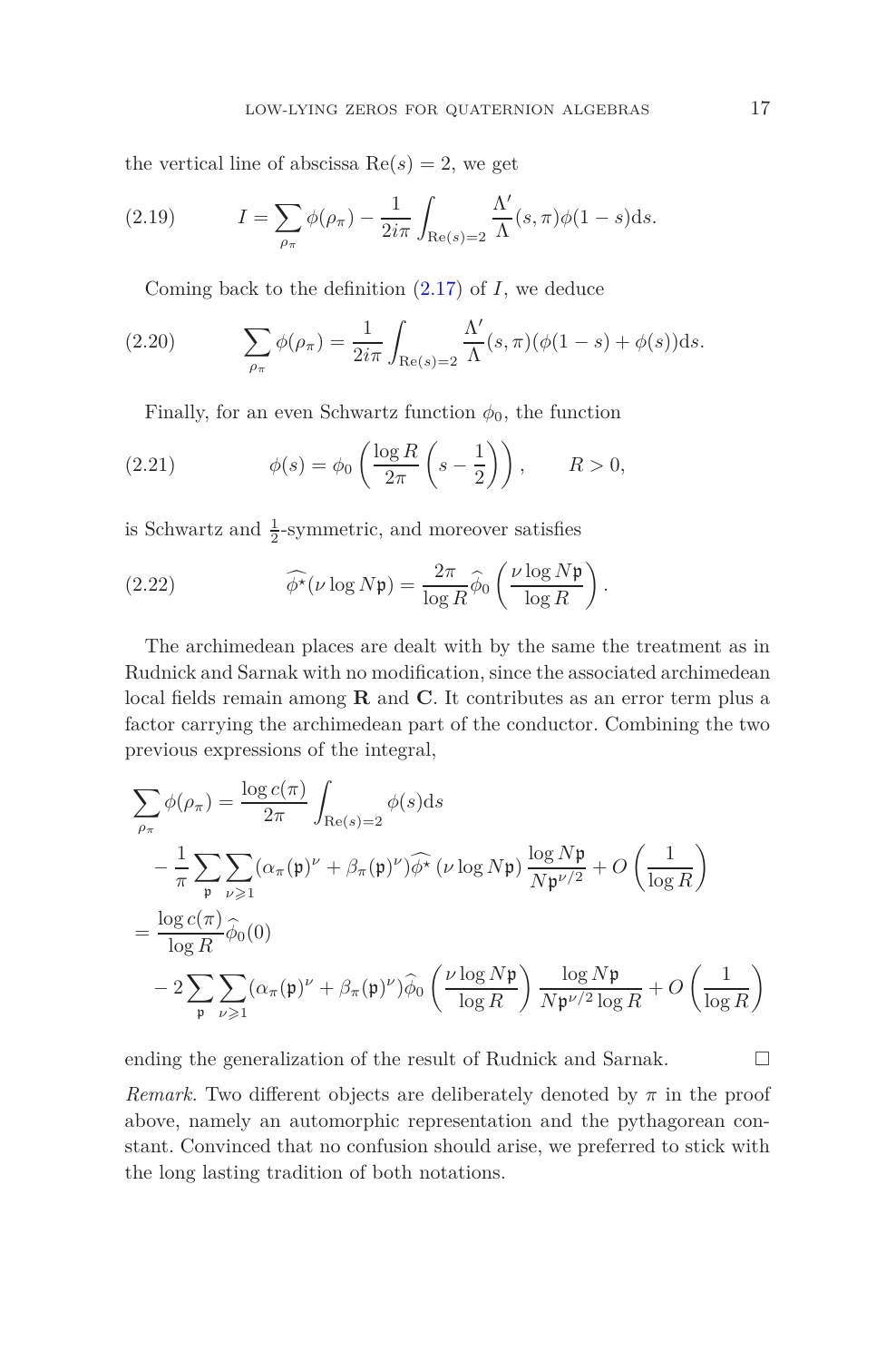The explicit formula then yields, with  $R = c(\pi)$ , the reformulation of the one-level density

<span id="page-17-4"></span>(2.23)

$$
D(\pi, \phi) = \widehat{\phi}(0)
$$
  
-  $\frac{2}{\log c(\pi)} \sum_{\mathfrak{p}} \sum_{\nu=1}^{\infty} (\alpha_{\pi}^{\nu}(\mathfrak{p}) + \beta_{\pi}^{\nu}(\mathfrak{p})) \widehat{\phi}\left(\frac{\nu \log N \mathfrak{p}}{\log c(\pi)}\right) \frac{\log N \mathfrak{p}}{N \mathfrak{p}^{\nu/2}} + O\left(\frac{1}{\log c(\pi)}\right).$ 

After switching summations, consider the inner sum for a fixed  $\nu \geq 1$ , that is to say

<span id="page-17-3"></span>(2.24) 
$$
P^{(\nu)}(\pi,\phi) = \frac{2}{\log c(\pi)} \sum_{\mathfrak{p}} (\alpha_{\pi}^{\nu}(\mathfrak{p}) + \beta_{\pi}^{\nu}(\mathfrak{p})) \widehat{\phi} \left( \frac{\nu \log N \mathfrak{p}}{\log c(\pi)} \right) \frac{\log N \mathfrak{p}}{N \mathfrak{p}^{\nu/2}},
$$

so that the one-level density decomposes as

<span id="page-17-0"></span>(2.25) 
$$
D(\pi,\phi) = \widehat{\phi}(0) - \sum_{\nu \geq 1} P^{(\nu)}(\pi,\phi) + O\left(\frac{1}{\log c(\pi)}\right).
$$

For a given automorphic representation  $\pi$ , there is only a finite number of zeros of  $L(s, \pi)$  in the compact support of  $\widehat{\phi}$ . Following the philosophy of Katz and Sarnak, introduce rather the average over the truncated universal family

<span id="page-17-2"></span>(2.26) 
$$
\mathcal{P}_Q^{(\nu)}(\phi) = \frac{1}{|\mathcal{A}(Q)|} \sum_{\pi \in \mathcal{A}(Q)} P^{(\nu)}(\pi, \phi).
$$

<span id="page-17-1"></span>The following sections are dedicated to estimate the contribution of these  $\mathcal{P}_Q^{(\nu)}.$ 

### **3. Decomposition of the universal family**

### **3.1. Sieving the universal family**

In order to prove Theorem [1.2,](#page-2-0) it is necessary to decompose the universal family into smaller sets with fixed spectral data, amenable to trace formula methods. The conductor of  $\pi \in \mathcal{A}(G)$  splits into local conductors by its very definition, in particular can be written

(3.1) 
$$
c(\pi) = c(\pi_R)c(\pi^R).
$$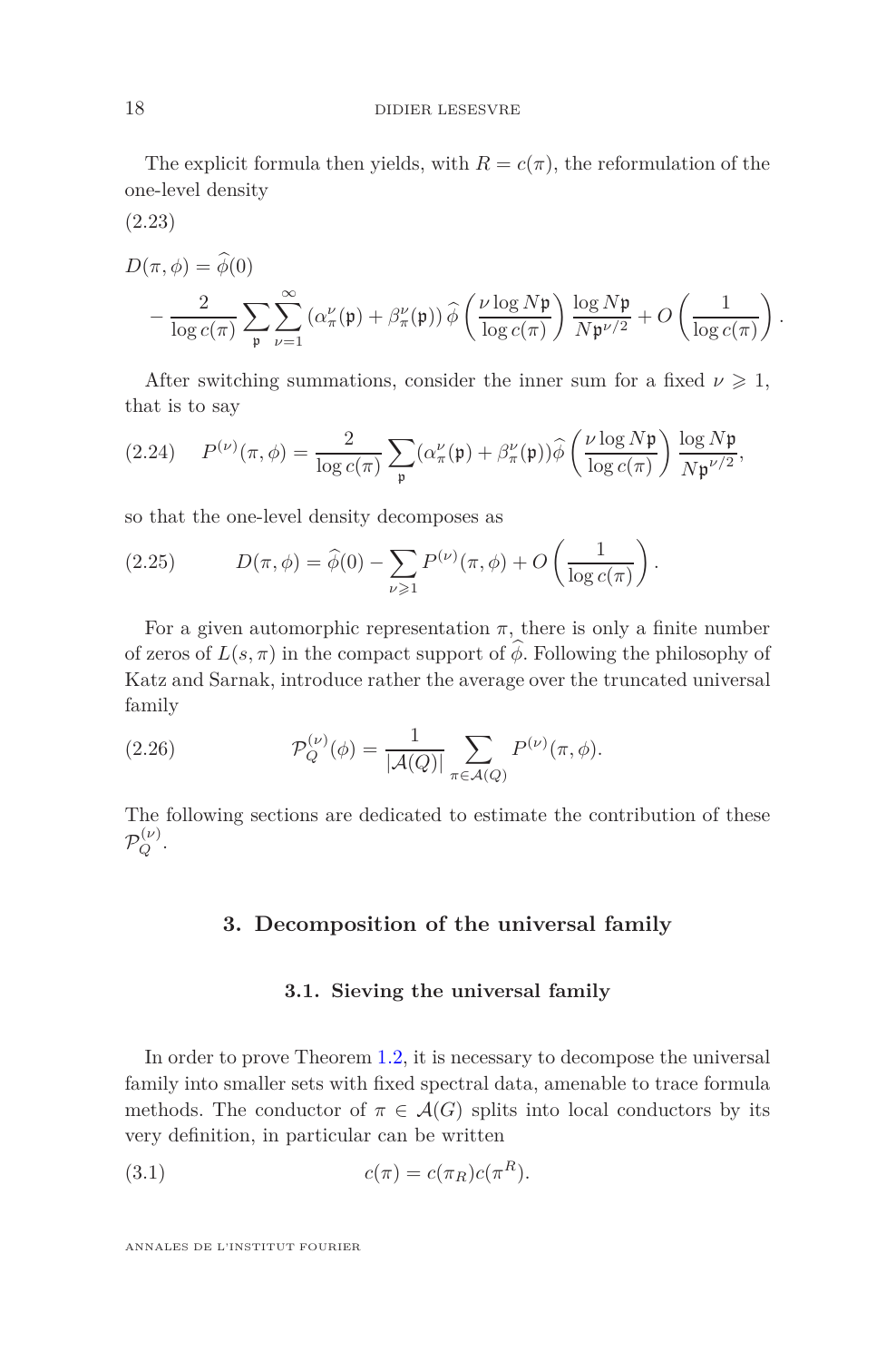Thus, the universal family decomposes as

<span id="page-18-1"></span>(3.2) 
$$
\mathcal{A}(Q) = \bigsqcup_{\substack{N\mathfrak{q} \leq Q \\ \mathfrak{q} \wedge R = 1}} \bigsqcup_{\substack{\sigma_R \in \widehat{G}_R \\ c(\sigma_R) \leq Q/N\mathfrak{q}}} \mathcal{A}(\mathfrak{q}, \sigma_R),
$$

where the sets  $\mathcal{A}(\mathfrak{q}, \sigma_R)$  are obtained by fixing spectral data to an arithmetic conductor **q** at split places and to a ramified isomorphism class  $\sigma_R \in \widehat{G}_R$ , that is

$$
\mathcal{A}(\mathfrak{q}, \sigma_R) = \left\{ \pi \in \mathcal{A}(G) \; : \; \pi_R \simeq \sigma_R, \; \mathfrak{c}(\pi^R) = \mathfrak{q} \right\}.
$$

This decomposition of the universal family reduces the study of  $\mathcal{A}(G)$  to the harmonic subfamilies  $\mathcal{A}(\mathfrak{q}, \sigma_R)$ , easier to grasp in the context of trace formulas. The crucial point is to replace the global condition of belonging to  $\mathcal{A}(Q)$  by local conditions. For  $\phi$  a Schwartz class function on **R** with compactly supported Fourier transform, the above partition induces a decomposition of the  $\mathcal{P}_Q^{(\nu)}$  as

(3.3)  
\n
$$
\mathcal{P}_Q^{(\nu)}(\widehat{\phi}) = \frac{1}{Q^2} \sum_{\pi \in \mathcal{A}(Q)} P^{(\nu)}(\pi, \phi)
$$
\n
$$
= \frac{1}{Q^2} \sum_{\substack{\pi \in \mathcal{A}(G) \\ c(\pi_R)c(\pi^R) \leq Q}} P^{(\nu)}(\pi, \phi)
$$
\n
$$
= \frac{1}{Q^2} \sum_{\substack{\sigma_R \in \widehat{G}_R \\ c(\sigma_R) \leq Q}} \sum_{\substack{N \neq \emptyset \\ q \land R = 1}} \sum_{\pi \in \mathcal{A}(q, \sigma_R)} P^{(\nu)}(\pi, \phi)
$$

where the sum over  $\mathfrak q$  is meant to run through ideals of  $\mathcal O^R$ . Introduce  $\mathcal P_{\mathfrak q,\sigma_R}^{(\nu)}(\phi)$ the innermost parts of the splitting in the first summation above, that is

<span id="page-18-0"></span>(3.4) 
$$
\mathcal{P}_{\mathfrak{q},\sigma_R}^{(\nu)}(\phi) = \sum_{\pi \in \mathcal{A}(\mathfrak{q},\sigma_R)} P^{(\nu)}(\pi,\phi).
$$

*Remark.* In the case of non totally definite quaternion algebras, this decomposition needs to be refined by using the archimedean Langlands classification of the unitary spectrum in order to take into account the continuous spectrum at archimedean split places, see [\[4\]](#page-41-6) and [\[19\]](#page-42-1).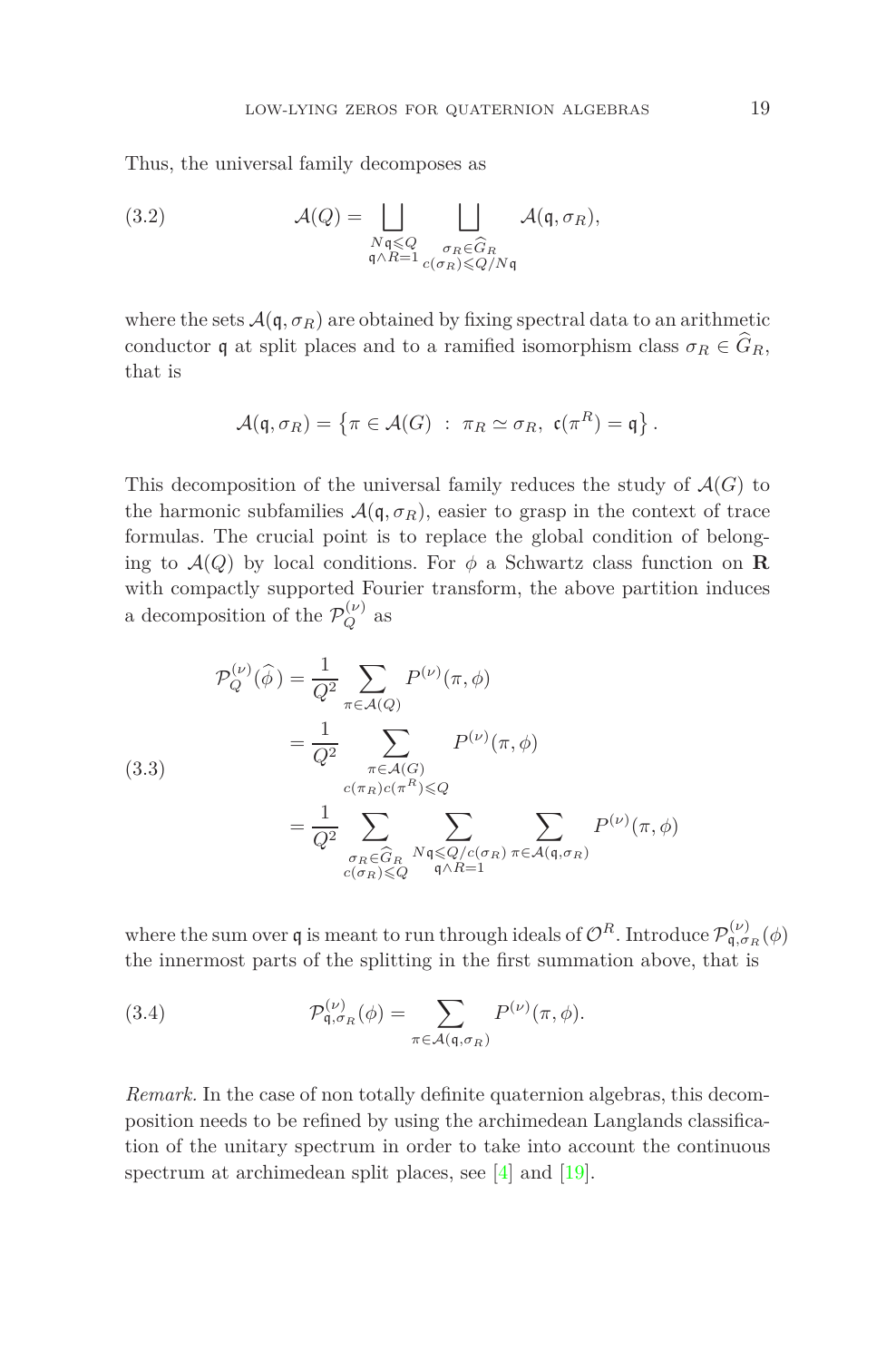Expanding the expression of  $P^{(\nu)}(\pi,\phi)$  given by the explicit formula and switching summations lead to (3.5)

$$
\mathcal{P}_{\mathfrak{q},\sigma_R}^{(\nu)}(\phi) = \sum_{\mathfrak{p}} \left( \sum_{\pi \in \mathcal{A}(\mathfrak{q},\sigma_R)} (\alpha''_{\pi}(\mathfrak{p}) + \beta''_{\pi}(\mathfrak{p})) \right) \widehat{\phi} \left( \frac{\nu \log N \mathfrak{p}}{\log c(\pi)} \right) \frac{2 \log N \mathfrak{p}}{N \mathfrak{p}^{\nu/2} \log c(\pi)},
$$

where  $c(\pi)$  stands as a shortcut notation for  $N\mathfrak{q}c(\sigma_R)$ , justifying its presence outside the sum over the harmonic subfamily  $\mathcal{A}(\mathfrak{q}, \sigma_R)$  in which the conductor is restricted to  $\mathfrak{c}(\pi^R) = \mathfrak{q}$  and  $\pi_R \simeq \sigma_R$ . This convention will be steadily used in the following. Introduce the spectral sums,

<span id="page-19-0"></span>(3.6) 
$$
\tilde{\Lambda}_{\mathfrak{q},\sigma_R}^{(\nu)}(\mathfrak{p}) = \sum_{\pi \in \mathcal{A}(\mathfrak{q},\sigma_R)} \left( \alpha''_{\pi}(\mathfrak{p}) + \beta''_{\pi}(\mathfrak{p}) \right).
$$

#### **3.2. Old and new forms**

The one-level density [\(1.10\)](#page-4-1) sees no multiplicities, but the trace formula counts them. The spectral multiplicities associated to the decomposition of  $L^2(G(F)\backslash G(\mathbf{A}))$ , which are more suitable weights for the forthcoming computations, are given by

(3.7) 
$$
m(\pi, \mathfrak{q}) = \dim \pi^{\overline{K}_0(\mathfrak{q})},
$$

where

(3.8) 
$$
ZK_0(\mathfrak{q}) = \prod_{\mathfrak{p}^r \parallel \mathfrak{q}} Z_{\mathfrak{p}} K_{0,\mathfrak{p}}(\mathfrak{p}^r) \subseteq B^{\times} (\mathbf{A}_f^R),
$$

and  $\overline{K}_0(\mathfrak{q})$  stands for the image of  $ZK_0(\mathfrak{q})$  under the natural projection  $B^{\times} \to G$ . The choice is made so that  $m(\pi, \mathfrak{q}) \neq 0$  is equivalent to  $\mathfrak{c}(\pi_f^R) \mid \mathfrak{q}$ . The analogous sum to  $(3.6)$  weighted by the multiplicities is

<span id="page-19-1"></span>(3.9) 
$$
\Lambda_{\mathfrak{q},\sigma_R}^{(\nu)}(\mathfrak{p}) = \sum_{\pi \in \mathcal{B}(\mathfrak{q},\sigma_R)} m(\pi,\mathfrak{q}) (\alpha_{\pi}^{\nu}(\mathfrak{p}) + \beta_{\pi}^{\nu}(\mathfrak{p})),
$$

where

(3.10) 
$$
\mathcal{B}(\mathfrak{q}, \sigma_R) = \left\{ \pi \in \mathcal{A}(G) : \pi_R \simeq \sigma_R, \mathfrak{c}(\pi_f^R) \mid \mathfrak{q} \right\}.
$$

The sum defined by  $(3.4)$  runs over the newforms while  $(3.9)$  runs over the old ones. The relation between them lies in the following lemma.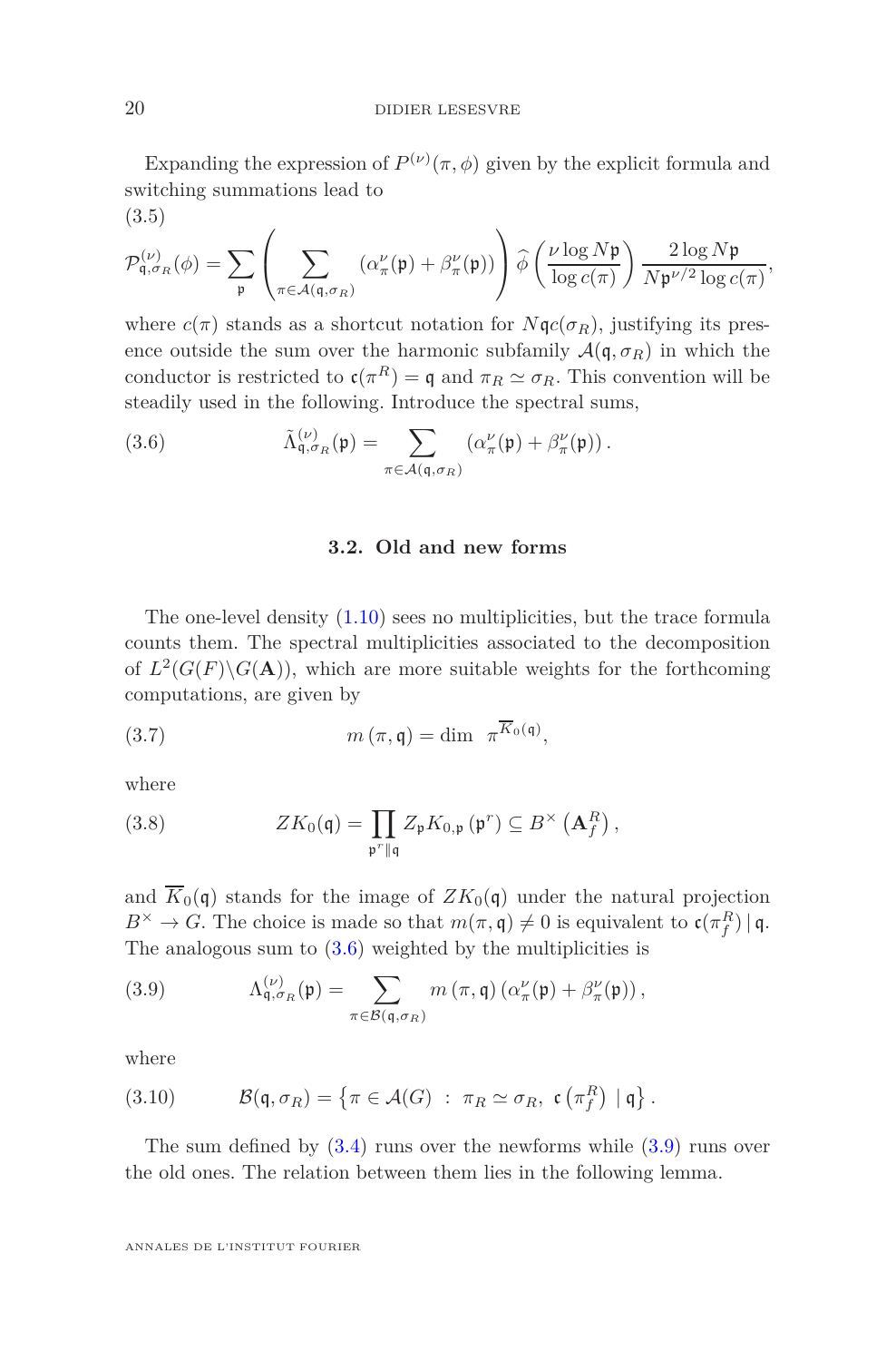LEMMA 3.1. — Let q be an integer ideal prime to R and  $\sigma_R$  an irreducible unitary representation of  $G_R$ . Let  $\lambda_2 = \mu \star \mu$  where  $\mu$  is the Möbius function. For every  $Q \geq 1$ ,

$$
\tilde{\Lambda}_{\mathfrak{q},\sigma_R}^{(\nu)}(\mathfrak{p}) = \sum_{\mathfrak{d} \;|\; \mathfrak{q}} \lambda_2 \left(\frac{\mathfrak{q}}{\mathfrak{d}}\right) \Lambda_{\mathfrak{d},\sigma_R}^{(\nu)}(\mathfrak{p}).
$$

*Proof.* Recall that, for every finite split place  $\mathfrak{p}$ , Casselman gives the local multiplicites of  $\sigma_{\mathfrak{p}} \in \widehat{G}_{\mathfrak{p}},$ 

(3.11) 
$$
\dim \sigma_{\mathfrak{p}}^{K_0(\mathfrak{p}^{\mathfrak{f}(\sigma_{\mathfrak{p}})+i})} = i+1, \qquad i \geq 0.
$$

From this immediately follows for a  $\sigma \in \mathcal{A}(G)$ , after taking the product over all finite split places, that the global multiplicities are

<span id="page-20-0"></span>(3.12) 
$$
m(\sigma, \mathfrak{q}) = \tau_2 \left( \frac{\mathfrak{q}}{\mathfrak{c}(\sigma^R)} \right),
$$

where  $\tau_2 = 1 \star 1$  is the divisor function. Since  $(\sigma^R)^{K_0(\mathfrak{q})} \neq 0$  implies  $\mathfrak{c}(\sigma^R) | \mathfrak{q},$ the sum defining  $\Lambda_{\mathfrak{q},\sigma_R}^{(\nu)}(\mathfrak{p})$  is eventually reduced to a sum over  $\mathfrak{c}(\sigma^R) \mid \mathfrak{q}$ . Thus, by the precise knowledge [\(3.12\)](#page-20-0) of the multiplicities,

(3.13)  
\n
$$
\Lambda_{\mathfrak{q},\sigma_R}^{(\nu)}(\mathfrak{p}) = \sum_{\mathfrak{d} \mid \mathfrak{q}} \sum_{\sigma \in \mathcal{A}(\mathfrak{d},\sigma_R)} \tau_2 \left(\frac{\mathfrak{q}}{\mathfrak{c}(\sigma^R)}\right) P^{(\nu)}(\sigma,\phi)
$$
\n
$$
= \sum_{\mathfrak{d} \mid \mathfrak{q}} \tau_2 \left(\frac{\mathfrak{q}}{\mathfrak{d}}\right) \sum_{\sigma \in \mathcal{A}(\mathfrak{d},\sigma_R)} P^{(\nu)}(\sigma,\phi)
$$
\n
$$
= \sum_{\mathfrak{d} \mid \mathfrak{q}} \tau_2 \left(\frac{\mathfrak{q}}{\mathfrak{d}}\right) \tilde{\Lambda}_{\mathfrak{d},\sigma_R}^{(\nu)}(\mathfrak{p})
$$

so that  $\Lambda = \tau_2 \star \tilde{\Lambda}$ , with a slight abuse of notation. Hence, by Möbius inversion,

(3.14) 
$$
\tilde{\Lambda}_{\mathfrak{q},\sigma_R}^{(\nu)}(\mathfrak{p}) = \sum_{\mathfrak{d} \;|\; \mathfrak{q}} \lambda_2 \left(\frac{\mathfrak{q}}{\mathfrak{d}}\right) \Lambda_{\mathfrak{d},\sigma_R}^{(\nu)}(\mathfrak{p}),
$$

achieving the proof of the claim.

So that according to the decomposition of the universal family [\(3.2\)](#page-18-1), the average [\(2.26\)](#page-17-2) can be rewritten

(3.15) 
$$
\mathcal{P}_Q^{(\nu)}(\phi) = \frac{1}{|\mathcal{A}(Q)|} \sum_{\substack{N \mathfrak{q} \leq Q \\ \mathfrak{q} \wedge R = 1}} \sum_{\substack{\sigma_R \in \widehat{G}_R \\ c(\sigma_R) \leq Q/N\mathfrak{q}}} \mathcal{P}_{\mathfrak{q}, \sigma_R}^{(\nu)}(\phi),
$$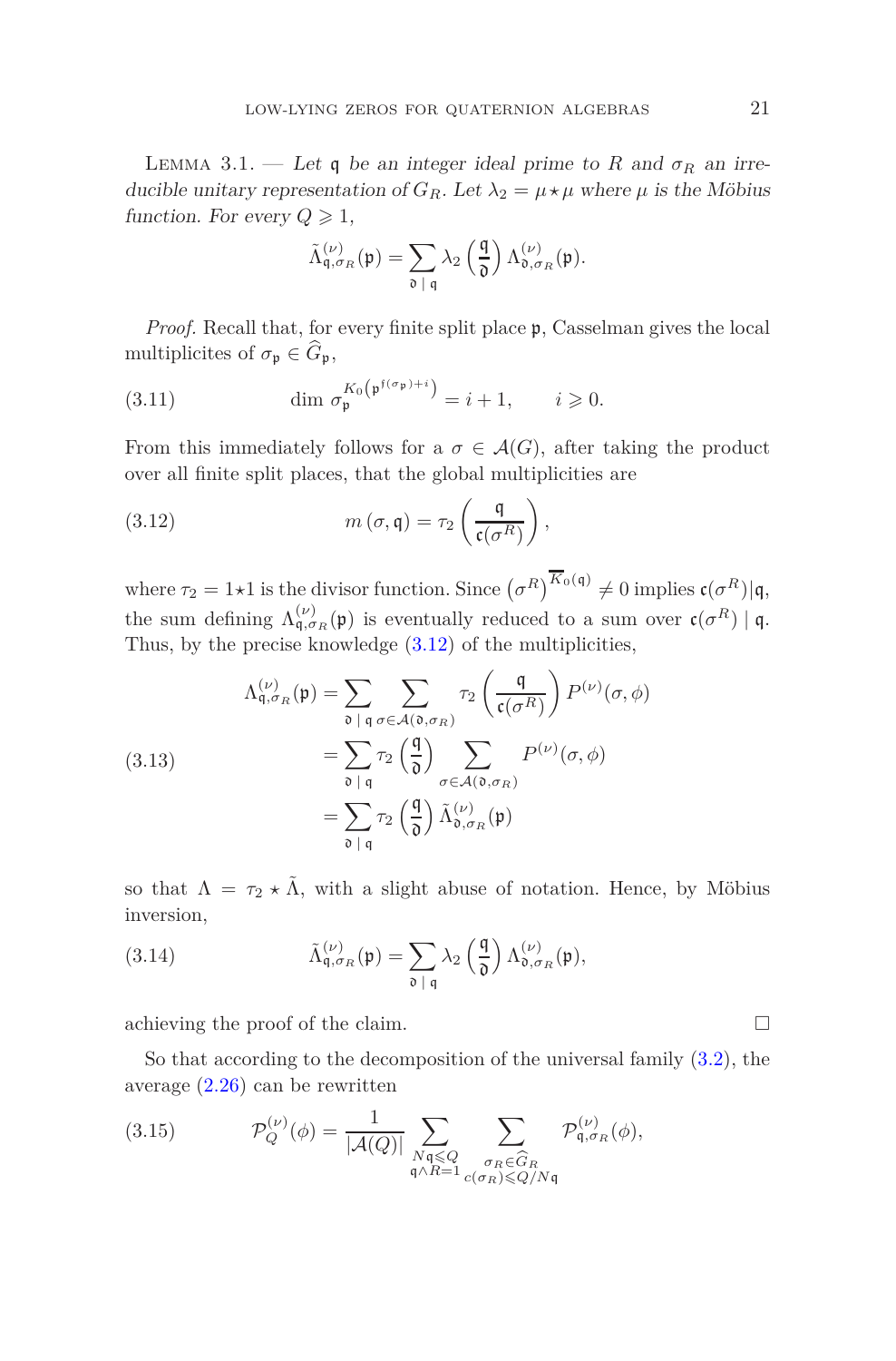where we rewrite

$$
\mathcal{P}_{\mathfrak{q},\sigma_R}^{(\nu)}(\phi)=\sum_{\mathfrak{p}}\left(\sum_{\mathfrak{d}|\mathfrak{q}}\lambda_2\left(\frac{\mathfrak{q}}{\mathfrak{d}}\right)\Lambda_{\mathfrak{d},\sigma_R}^{(\nu)}(\mathfrak{p})\right)\widehat{\phi}\left(\frac{\nu\log N\mathfrak{p}}{\log c(\pi)}\right)\frac{2\log N\mathfrak{p}}{N\mathfrak{p}^{\nu/2}\log c(\pi)}.
$$

### **4. High orders contributions**

<span id="page-21-3"></span><span id="page-21-0"></span>For *ν* large enough, it is possible to bound directly  $P^{(\nu)}(\pi, \phi)$  and show that they do not contribute to the type of symmetry.

PROPOSITION  $4.1$ . — For  $Q \ge 1$ ,

(4.1) 
$$
\sum_{\nu \geqslant 3} \mathcal{P}_Q^{(\nu)}(\phi) \ll \frac{1}{\log Q}.
$$

*Proof.* The main aim is to bound the spectral parameters  $\alpha_{\pi}^{\nu}(\mathfrak{p}) + \beta_{\pi}^{\nu}(\mathfrak{p})$ in the sum [\(2.24\)](#page-17-3). For holomorphic cusp forms, the Ramanujan conjecture holds by Deligne [\[8\]](#page-41-9) and states that  $|\alpha_{\pi}(\mathfrak{p}) + \beta_{\pi}(\mathfrak{p})| \leq 2$ . For Maass forms over general number fields, Blomer and Brumley [\[3\]](#page-41-10) proved that

(4.2) 
$$
|\alpha_{\pi}(\mathfrak{p}) + \beta_{\pi}(\mathfrak{p})| \ll N \mathfrak{p}^{7/64}.
$$

Hence for any cuspidal automorphic representation of GL(2) this last bound is valid, in particular for  $\pi \in \mathcal{A}(G)$ . Thus,

$$
\sum_{\nu \geqslant 3} P^{(\nu)}(\pi, \phi) \ll \frac{1}{\log c(\pi)} \sum_{\mathfrak{p}} \sum_{\nu \geqslant 3} \frac{\log N\mathfrak{p}}{N\mathfrak{p}^{\nu(1/2 - 7/64)}}
$$

$$
\ll \frac{1}{\log c(\pi)} \sum_{\mathfrak{p}} \frac{\log N\mathfrak{p}}{N\mathfrak{p}^{3(1/2 - 7/64)}}
$$

$$
\ll \frac{1}{\log c(\pi)}
$$

Turning back to the sums over partial families, introducing the cardinality  $A(q, \sigma_R)$  of  $A(q, \sigma_R)$  and using the fact that  $c(\pi) \geq Nq$ , we get

<span id="page-21-1"></span>(4.3) 
$$
\sum_{\nu \geqslant 3} \mathcal{P}_{\mathfrak{q}, \sigma_R}^{(\nu)}(\phi) \ll \sum_{\pi \in \mathcal{A}(\mathfrak{q}, \sigma_R)} \frac{1}{\log N\mathfrak{q}} \ll \frac{A(\mathfrak{q}, \sigma_R)}{\log N\mathfrak{q}}.
$$

The cardinality of the family  $\mathcal{A}(\mathfrak{q}, \sigma_R)$  has been computed in our previous work [\[19\]](#page-42-1): there is a remainder term  $R(\mathfrak{q}, \sigma_R)$  such that

<span id="page-21-2"></span>(4.4) 
$$
A(\mathfrak{q}, \sigma_R) = \text{vol}(G(F) \backslash G(\mathbf{A})) \varphi_2(\mathfrak{q}) \mu^{\text{Pl}}(\sigma_R) + R(\mathfrak{q}, \sigma_R),
$$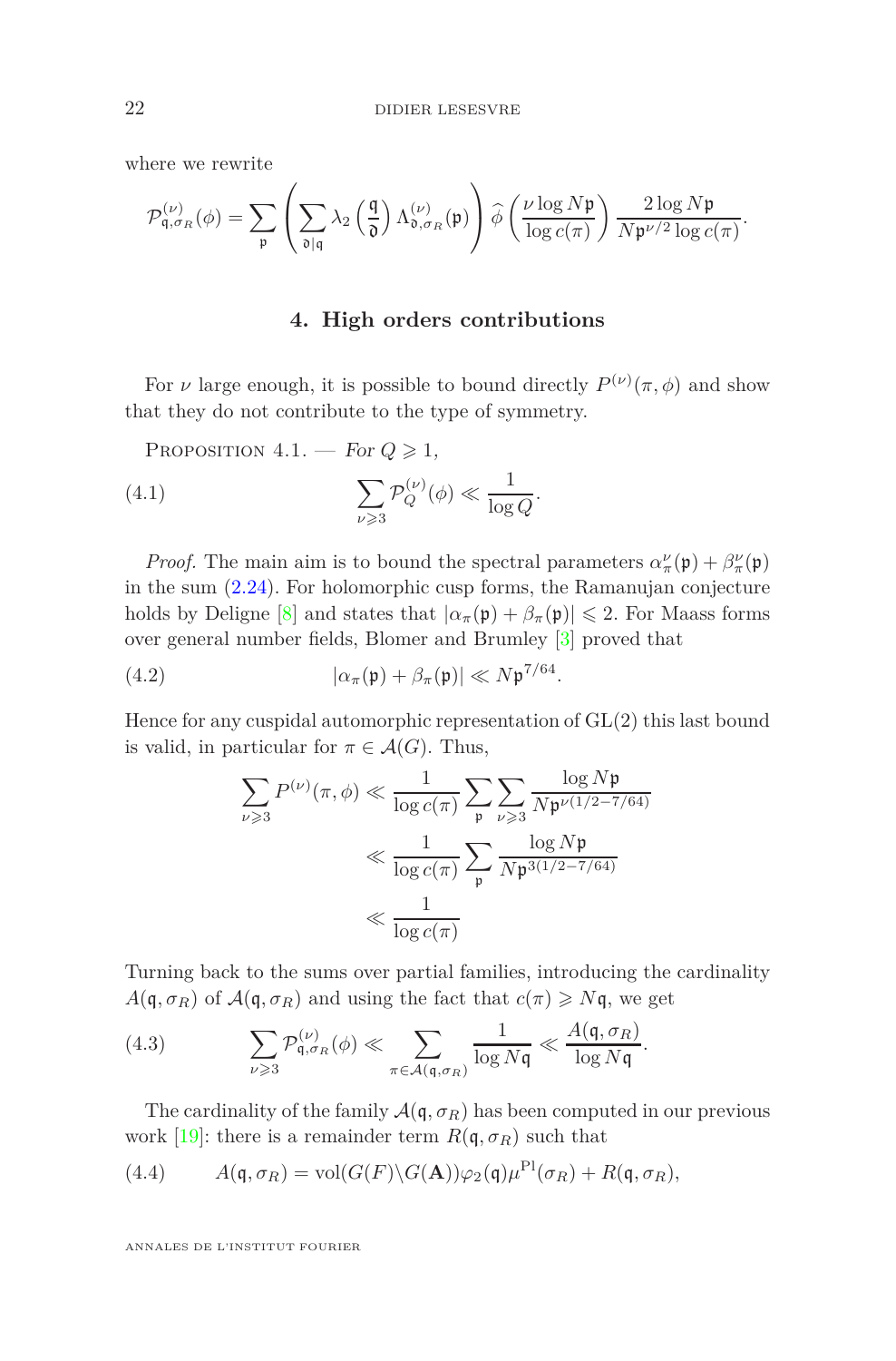where  $\varphi_2 = \lambda_2 \star \mu^2 \star \text{id}$  and the remainder satisfies, for a certain  $\theta > 0$ ,

(4.5) 
$$
\sum_{\substack{\mathfrak{q} \leq Q \\ \mathfrak{q} \wedge R = 1}} \sum_{\substack{\sigma_R \in \widehat{G}_R \\ \sigma_R \leq Q/N\mathfrak{q}}} R(\mathfrak{q}, \sigma_R) \ll Q^{2-\theta}.
$$

Introduce the following dampening lemma, justifying that the logarithmic factor appearing in the denominator of  $(4.3)$  is enough to make the whole sum negligible compared to the one free of this factor, that is to say the cardinality of the truncated universal family  $|A(Q)|$ .

<span id="page-22-1"></span>LEMMA 4.2. — Let  $f$  be a positive function on the integer ideals of  $F$ , for which there is an  $\alpha > 0$  such that

(4.6) 
$$
\sum_{N\mathfrak{n}\leqslant X} f(\mathfrak{n}) \sim X^{\alpha}.
$$

Then for every  $\varepsilon > 0$ ,

<span id="page-22-0"></span>(4.7) 
$$
\sum_{N\mathfrak{n}\leqslant X}\frac{f(\mathfrak{n})}{\log(N\mathfrak{n})^{\varepsilon}}\ll \frac{1}{\log(X)^{\varepsilon}}\sum_{N\mathfrak{n}\leqslant X}f(\mathfrak{n}).
$$

*Proof.* The hyperbola method can be efficiently used in this setting. Cutting the sum at  $X^{1/2}$  for a positive *X* leads to

$$
\sum_{N\mathfrak{n}\leqslant X} \frac{f(\mathfrak{n})}{\log(N\mathfrak{n})^{\varepsilon}} = \sum_{N\mathfrak{n}\leqslant X^{1/2}} \frac{f(\mathfrak{n})}{\log(N\mathfrak{n})^{\varepsilon}} + \sum_{X^{1/2} < N\mathfrak{n}\leqslant X} \frac{f(\mathfrak{n})}{\log(N\mathfrak{n})^{\varepsilon}}
$$
\n
$$
\ll \sum_{N\mathfrak{n}\leqslant X^{1/2}} f(\mathfrak{n}) + \frac{1}{\log(X)^{\varepsilon}} \sum_{X^{1/2} < N\mathfrak{n} \leqslant X} f(\mathfrak{n})
$$
\n
$$
\ll \frac{1}{\log(X)^{\varepsilon}} \sum_{N\mathfrak{n}\leqslant X} f(\mathfrak{n}).
$$

Indeed, the asymptotic assumption [\(4.7\)](#page-22-0) yields

(4.8) 
$$
\sum_{N\mathfrak{n}\leqslant X^{1/2}} f(\mathfrak{n}) \ll X^{\alpha/2} \ll \frac{X^{\alpha}}{\log(X)^{\varepsilon}} \ll \frac{1}{\log(X)^{\varepsilon}} \sum_{N\mathfrak{n}\leqslant X} f(\mathfrak{n}),
$$

proving the lemma.  $\Box$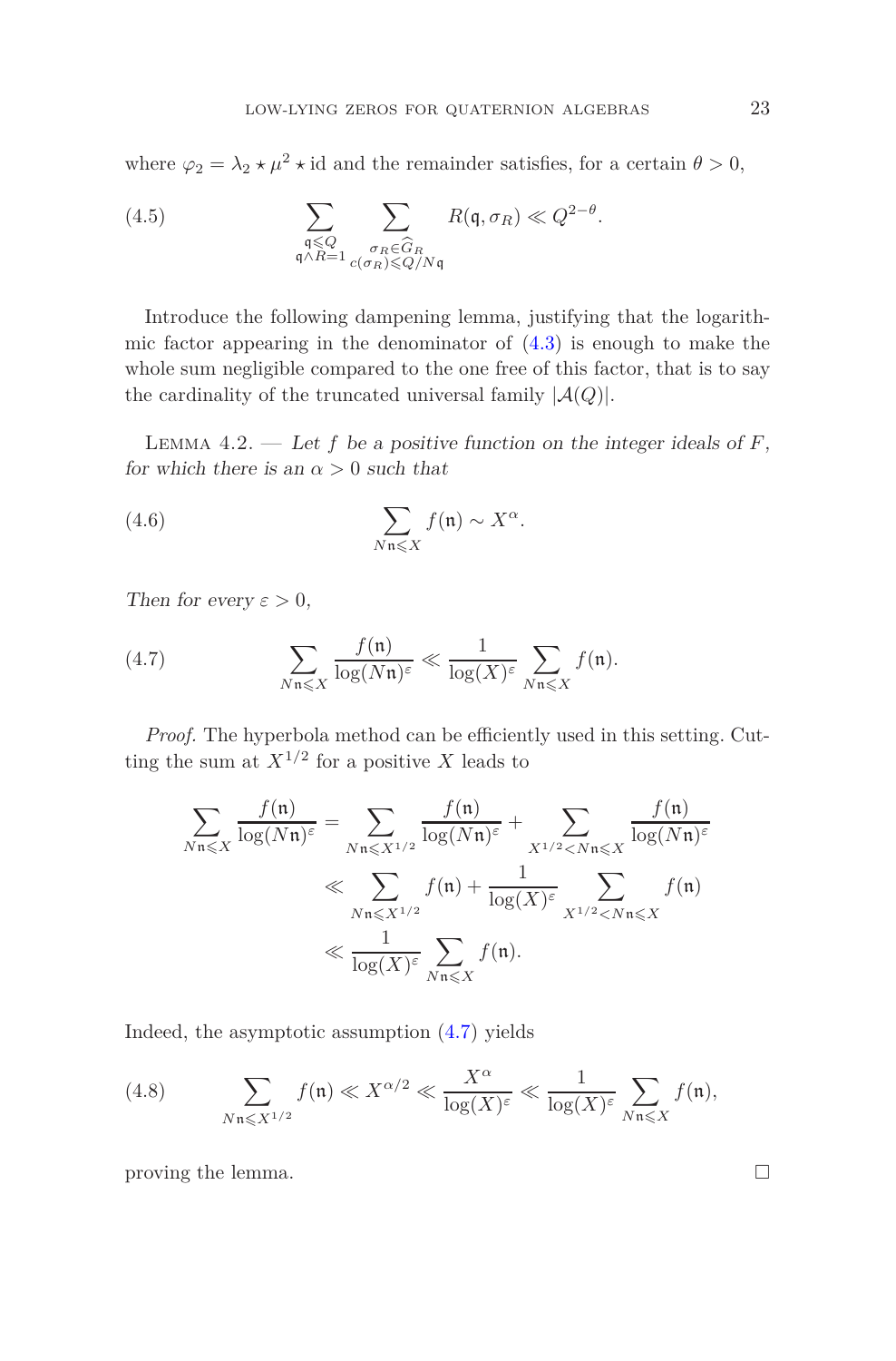So after summations of the contributions of the sieved families [\(4.4\)](#page-21-2), Lemma [4.2](#page-22-1) provides the bound

$$
\sum_{\nu \geqslant 3} \mathcal{P}_Q^{(\nu)}(\phi) = \frac{1}{Q^2} \sum_{\substack{N \leqslant Q \\ q \wedge R = 1}} \sum_{\substack{\sigma_R \in \widehat{G}_R \\ \sigma_R \leqslant Q/N \mathfrak{q}}} \sum_{\substack{\nu \geqslant 3 \\ \nu \geqslant 3}} \mathcal{P}_{\mathfrak{q}, \sigma_R}^{(\nu)}(\phi)
$$
\n
$$
\ll \frac{1}{Q^2} \sum_{\substack{\sigma_R \in \widehat{G}_R \\ c(\sigma_R) \leqslant Q}} \sum_{\substack{\mathfrak{q} \mid \mathfrak{q} \leqslant Q/c(\sigma_R) \\ \mathfrak{q} \wedge R = 1}} \frac{A(\mathfrak{q}, \sigma_R)}{\log N \mathfrak{q}}
$$
\n
$$
\ll \frac{1}{Q^2} \sum_{\substack{\sigma_R \in \widehat{G}_R \\ c(\sigma_R) \leqslant Q}} \mu^{\text{Pl}}(\sigma_R) \sum_{\substack{N \mathfrak{q} \leqslant Q/c(\sigma_R) \\ \mathfrak{q} \wedge R = 1}} \frac{\varphi_2(\mathfrak{q})}{\log N \mathfrak{q}}
$$
\n
$$
+ \frac{1}{Q^2} \sum_{\substack{\sigma_R \in \widehat{G}_R \\ c(\sigma_R) \leqslant Q}} \sum_{\substack{N \mathfrak{q} \leqslant Q/c(\sigma_R) \\ \mathfrak{q} \wedge R = 1}} R(\mathfrak{q}, \sigma_R)
$$
\n
$$
\ll \frac{1}{\log Q} \sum_{\substack{\sigma_R \in \widehat{G}_R \\ c(\sigma_R) \leqslant Q}} \frac{\log c(\sigma_R)}{c(\sigma_R)^2} \mu^{\text{Pl}}(\sigma_R) + Q^{-\theta}
$$

and the sum over the ramified spectrum converges by [\[19\]](#page-42-1). This ends the proof of Proposition [4.1.](#page-21-3)

*Remark.* Analogously to the work of Iwaniec, Luo and Sarnak [\[13\]](#page-41-1) and most of the literature on low-lying zeros, the high order terms are negligible, with a logarithmic savings. This bound follows from directly dominating  $P^{(\nu)}(\pi,\phi)$  without use of neither the average over the family nor the sum over the primes.

#### **5. Hecke operators**

#### **5.1. Hecke eigenvalues and coefficients**

<span id="page-23-1"></span><span id="page-23-0"></span>For the two remaining cases  $\nu = 1$  and  $\nu = 2$ , straightforward estimations are no more sufficient, feature already present in the axiomatic proposed by Dueñez and Miller [\[10\]](#page-41-11) for the behavior of low-lying zeros in families of L-functions. The inner spectral sums

(5.1) 
$$
\sum_{\pi \in \mathcal{B}(\mathfrak{q}, \sigma_R)} m(\pi, \mathfrak{q}) \left( \alpha''_{\pi}(\mathfrak{p}) + \beta''_{\pi}(\mathfrak{p}) \right)
$$

ANNALES DE L'INSTITUT FOURIER

*ν*>3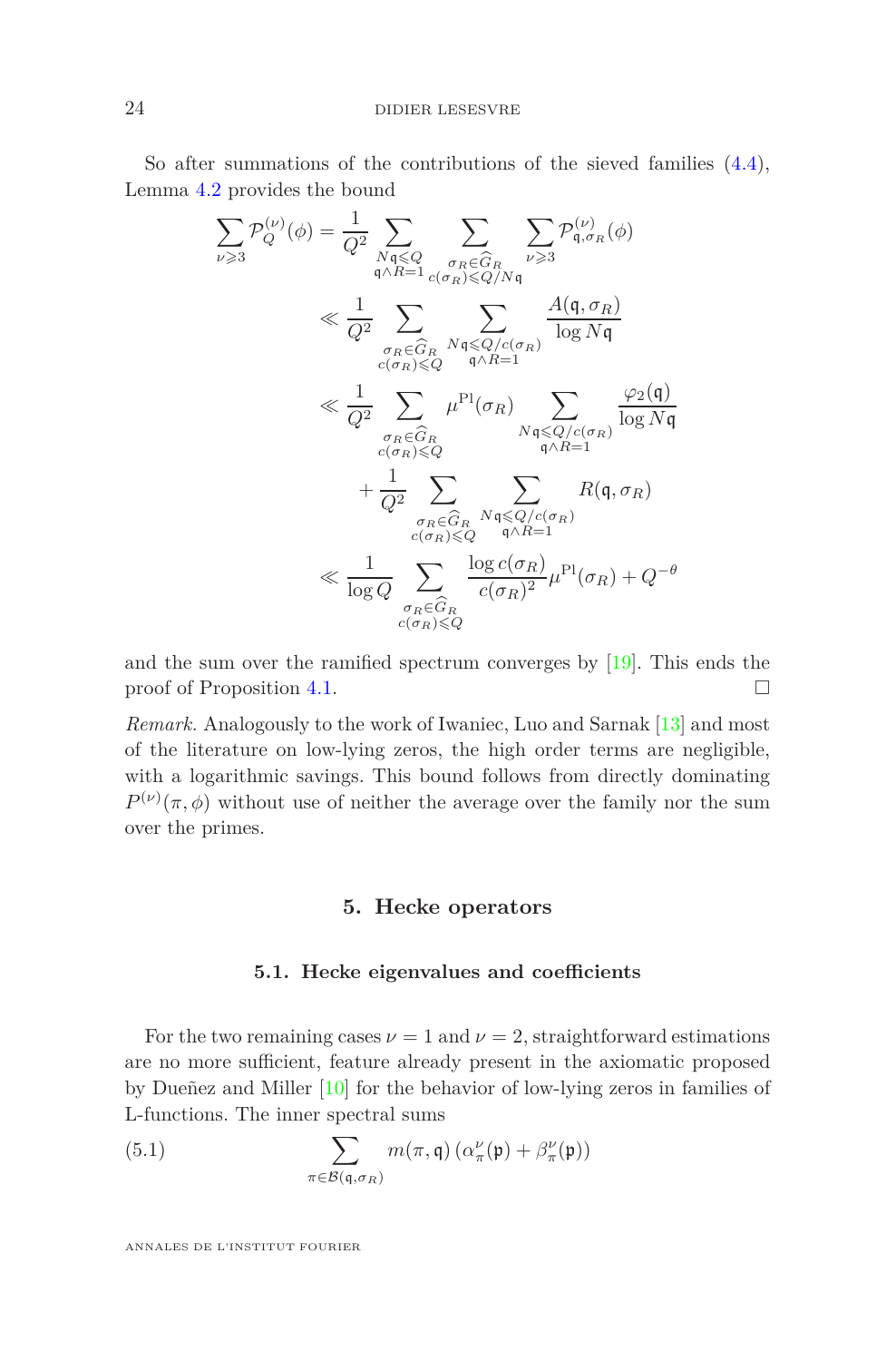are closely related to traces of Hecke operators, so that  $\mathcal{P}_{\mathfrak{q},\sigma_R}^{(\nu)}(\phi)$  should be interpreted as a spectral side of a trace formula. Define the normalized Hecke operators as

(5.2) 
$$
T_{\mathfrak{p}^{\nu}} = N\mathfrak{p}^{-\nu/2} \mathbf{1}_{T(\mathfrak{p}^{\nu})}
$$
 where  $T(\mathfrak{p}^{\nu}) = \bigcup_{\substack{i+j=\nu \\ 0 \leq i \leq j}} K_{\mathfrak{p}} \begin{pmatrix} \mathfrak{p}^{i} \\ \mathfrak{p}^{j} \end{pmatrix} K_{\mathfrak{p}}.$ 

The Hecke operator for a global ideal  $\mathfrak n$  of  $\mathcal O$  is defined by

(5.3) 
$$
T_{\mathfrak{n}} = \prod_{\mathfrak{p}^r \parallel \mathfrak{n}} T_{\mathfrak{p}^r}.
$$

One of the main appeal of Hecke operators is that they provide an explicit recipe to catch the coefficients of *L*-functions. Indeed, they satisfy the same induction relation, hence are equal once suitably normalized. This is the content of the following standard proposition. Recall that the coefficients of the Dirichlet series attached to an automorphic representation are normalized no that  $a_{\pi}(1) = 1$ .

PROPOSITION 5.1. — Let **n** be an ideal of  $\mathcal{O}$  and  $\pi$  be an unramified representation at the places dividing **n**. Introduce  $\lambda_{\pi}(\mathbf{n})$  the eigenvalue of  $T_{\mathbf{n}}$ acting on  $\pi$ . Then,

(5.4) 
$$
a_{\pi}(\mathfrak{n}) = \lambda_{\pi}(\mathfrak{n}).
$$

Moreover, if  $\pi$  is ramified at one of the places dividing **n**, then  $T_n$  acts by zero on *π*.

<span id="page-24-0"></span>*Proof.* The  $T_{p^n}$  satisfy [\[5,](#page-41-12) Prop 4.6.4] the recursive relation

(5.5) 
$$
T_{\mathfrak{p}^{n+1}} = T_{\mathfrak{p}} T_{\mathfrak{p}^n} - T_{\mathfrak{p}^{n-1}}, \qquad n \geqslant 1,
$$

which transfers at the Hecke eigenvalues level and gives

(5.6) 
$$
\lambda_{\pi}(\mathfrak{p}^{n+1}) = \lambda_{\pi}(\mathfrak{p})\lambda_{\pi}(\mathfrak{p}^n) - \lambda_{\pi}(\mathfrak{p}^{n-1}), \qquad n \geqslant 1.
$$

Recall that, by the Euler product decomposition of  $L(s, \pi)$ , the coefficients  $a_{\pi}(\mathfrak{n})$  are entirely determined by their values at the prime powers  $\mathfrak{p}^n$ . Moreover, the centerless setting implies a trivial central character and hence the Satake parameters are related by  $\alpha_{\pi}(\mathfrak{p}) = \beta_{\pi}(\mathfrak{p})^{-1}$ . Let  $\alpha$  be a shortened version of  $\alpha_{\pi}(\mathfrak{p})$ . The local *L*-factors are

$$
L_{\mathfrak{p}}(s,\pi)=(1-\alpha N\mathfrak{p}^{-s})^{-1}(1-\alpha^{-1}N\mathfrak{p}^{-s})^{-1}=\left(\sum_{i\geqslant 0}\alpha^iN\mathfrak{p}^{-is}\right)\left(\sum_{j\geqslant 0}\alpha^{-j}N\mathfrak{p}^{-js}\right).
$$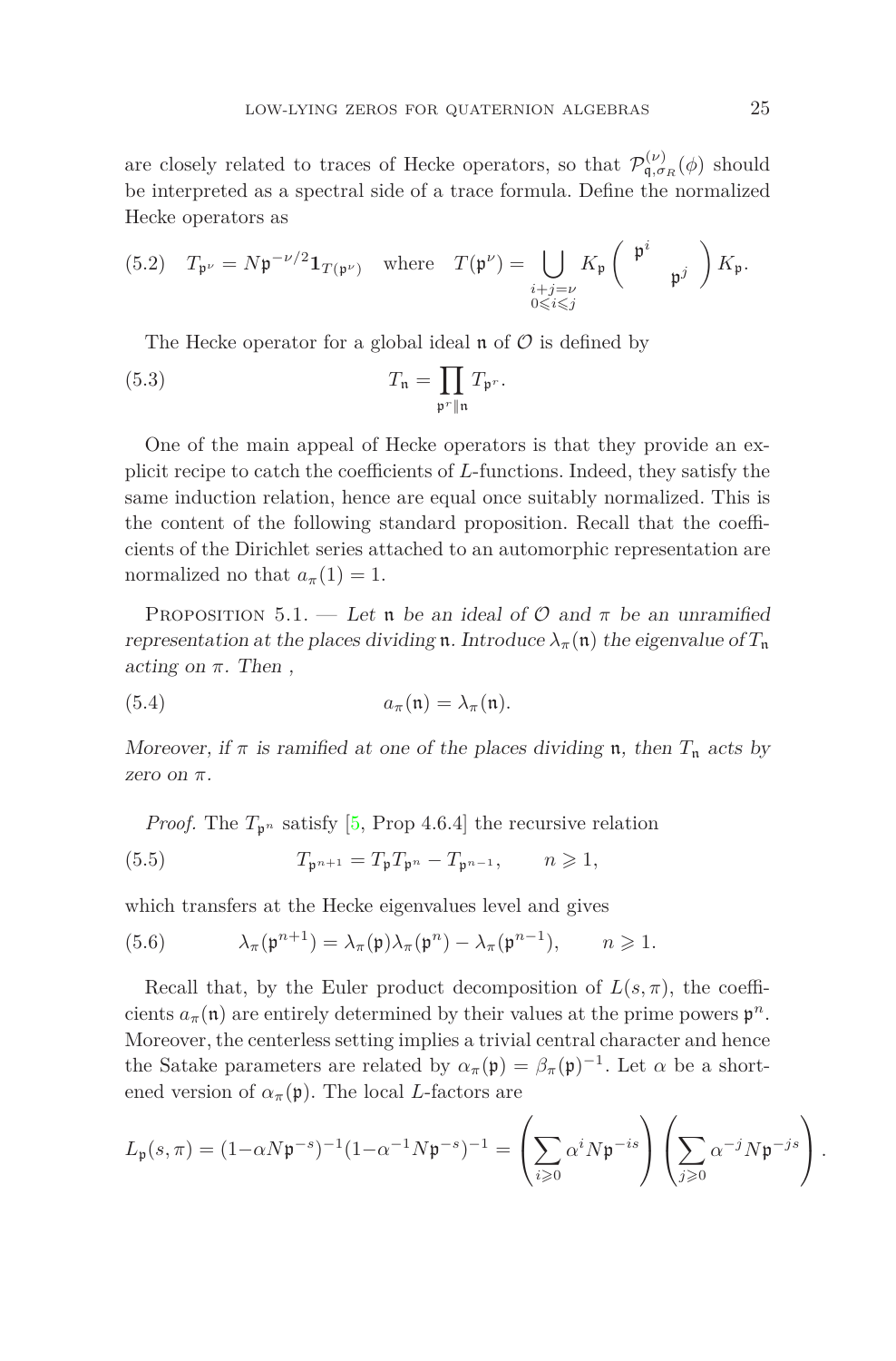By unfolding the power series, the coefficient of *N*p *ns* is

(5.7) 
$$
a_{\pi}(\mathfrak{p}^n) = \sum_{i+j=n} \frac{\alpha^i}{\alpha^j}.
$$

A straightforward computation hence leads to the recursion relation

(5.8) 
$$
a(\mathfrak{p}^{n+1}) = a(\mathfrak{p})a(\mathfrak{p}^n) - a(\mathfrak{p}^{n-1}).
$$

Since this is the same relation than for the Hecke eigenvalues [\(5.5\)](#page-24-0), the two sequences are proportional. Moreover, p-unramified newforms are normalized so that  $a_{\pi}(1) = \lambda_{\pi}(1) = 1$ , leading to the equality of both sequences as claimed. The second part of the proposition is straightforward, since the  $T_p$  are the unramified Hecke operators, in particular are bi- $K_p$ invariants, and so project on  $K_{\mathfrak{p}}$  fixed vectors, which are reduced to zero for p-ramified representations.

### **5.2. Spectral selection**

The above proposition states that Hecke eigenvalues are a way to interpret the coefficients of an automorphic representation. Since these coefficients are related to the Satake parameters by the Euler product development, this fact provides a way to handle the sums  $\Lambda_{\mathfrak{q},\sigma_R}^{(\nu)}(\mathfrak{p})$ . In order to make this question amenable to the trace formula method, it is necessary to have a grasp on these quantities by means of Fourier transforms. This is provided by the following standard proposition.

<span id="page-25-0"></span>LEMMA 5.2. — Every  $K_p$ -spherical vector *v* in a representation  $\pi_p$  is an eigenvector for all the Hecke operators  $T_{\mathfrak{p}}^n$ . Moreover, for every  $\nu \geq 0$ ,

(5.9) 
$$
\widehat{T}_{\mathfrak{p}^{\nu}}(\pi_{\mathfrak{p}}) = \begin{cases} \lambda_{\pi}(\mathfrak{p}^{\nu}) & \text{if } \pi_{\mathfrak{p}} \text{ is unramified at } \mathfrak{p}; \\ 0 & \text{otherwise.} \end{cases}
$$

The appearing dissymmetry between the ramified and unramified cases motivates the introduction of

(5.10) 
$$
\Lambda_{\mathfrak{q},\sigma_R}^{(\nu),\text{ur}}(\mathfrak{p}) = \sum_{\pi \in \mathcal{B}(\mathfrak{q},\sigma_R)} m(\pi,\mathfrak{q}) \lambda_{\pi}(\mathfrak{p}^{\nu})
$$

(5.11) 
$$
\Lambda_{\mathfrak{q},\sigma_R}^{(\nu),r}(\mathfrak{p}) = \sum_{\pi \in \mathcal{B}(\mathfrak{q},\sigma_R)^{r,\mathfrak{p}}} m(\pi,\mathfrak{q}) \left( \alpha_{\pi}^{\nu}(\mathfrak{p}) + \beta_{\pi}^{\nu}(\mathfrak{p}) \right)
$$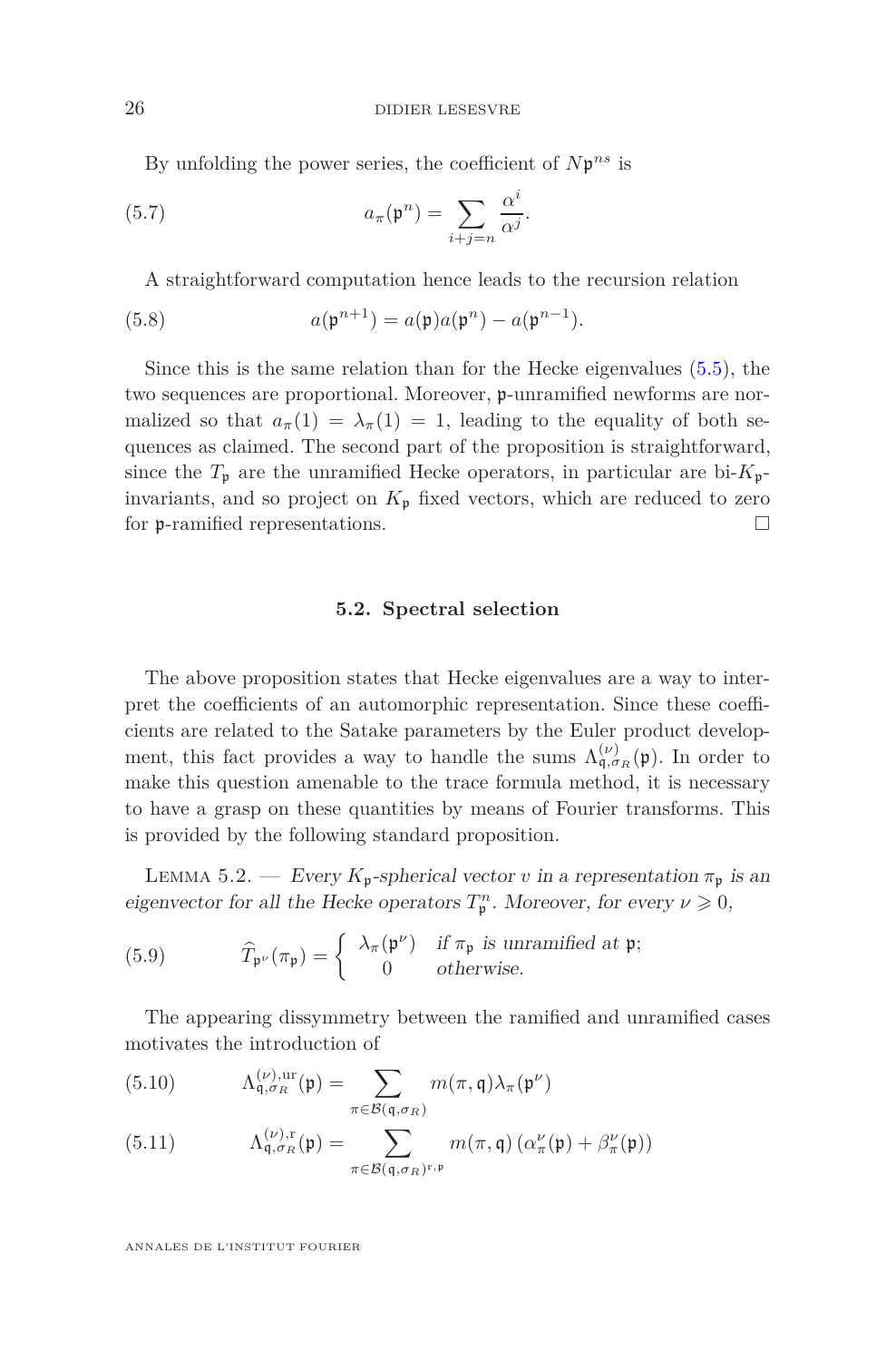where  $\mathcal{B}(\mathfrak{q}, \sigma_R)^{r, \mathfrak{p}}$  denotes the subset of  $\mathcal{B}(\mathfrak{q}, \sigma_R)$  composed of its representation ramified at **p**. Note that the sum in  $\Lambda_{\mathfrak{q},\sigma_R}^{(\nu),\text{ur}}(\mathfrak{p})$  is in fact restricted to representations unramified at  $\mathfrak p$  since, by Lemma [5.2,](#page-25-0) we have  $\lambda_{\pi}(\mathfrak p^{\nu}) = 0$ for representations ramified at p. Introduce the analogous notations for  $\tilde{\Lambda}_{\mathfrak{q},\sigma_R}^{(\nu),\mathrm{ur}}(\mathfrak{p})$  and  $\tilde{\Lambda}_{\mathfrak{q},\sigma_R}^{(\nu),\mathrm{r}}(\mathfrak{p})$ .

#### **5.3. Sums of Hecke eigenvalues**

The previous section showed that Hecke operators lead to a reformulation of the spectral parameters in terms of Hecke eigenvalues in the case of unramified representations. Introduce  $\mathcal{P}_{\mathfrak{q},\sigma_R}^{(\nu),\text{ur}}$  to be the contribution of the unramified part of the spectrum to  $\mathcal{P}_{\mathsf{q},\sigma_R}^{(\nu)}(\phi)$ , namely (5.12)

<span id="page-26-3"></span>
$$
\mathcal{P}_{\mathfrak{q},\sigma_R}^{(\nu),\mathrm{ur}}(\phi) = \sum_{\mathfrak{p}} \left( \sum_{\substack{\pi \in \mathcal{B}(\mathfrak{q},\sigma_R) \\ \pi \text{ unram at } \mathfrak{p}}} (\alpha^\nu_\pi(\mathfrak{p}) + \beta^\nu_\pi(\mathfrak{p})) \right) \widehat{\phi} \left( \frac{\nu \log N \mathfrak{p}}{\log c(\pi)} \right) \frac{2 \log N \mathfrak{p}}{N \mathfrak{p}^{\nu/2} \log c(\pi)}
$$

5.3.1. Relation in the case  $\nu = 1$ 

Since  $\alpha_{\pi}(\mathfrak{p}) + \beta_{\pi}(\mathfrak{p}) = \lambda_{\pi}(\mathfrak{p})$  for unramified representations, the corresponding total sum in  $\mathcal{P}_{\mathfrak{q},\sigma_R}^{(1),\text{ur}}$  can be rewritten as

<span id="page-26-0"></span>(5.13) 
$$
\mathcal{P}_{\mathfrak{q},\sigma_R}^{(1),\mathrm{ur}}(\phi) = \sum_{\mathfrak{p}} \tilde{\Lambda}_{\mathfrak{q},\sigma_R}^{(1),\mathrm{ur}}(\mathfrak{p}) \hat{\phi} \left( \frac{\log N\mathfrak{p}}{\log c(\pi)} \right) \frac{2\log N\mathfrak{p}}{\sqrt{N\mathfrak{p}}\log c(\pi)}.
$$

<span id="page-26-2"></span>5.3.2. Relation in the case  $\nu = 2$ 

By identification of the corresponding expressions of the local *L*-factor [\(2.15\)](#page-13-0) follows the relation  $\alpha_{\pi}^2(\mathfrak{p}) + \beta_{\pi}^2(\mathfrak{p}) = \lambda_{\pi}(\mathfrak{p}^2) - 1$  holding for unramified representations. So that the sum over primes splits as

<span id="page-26-1"></span>(5.14) 
$$
\mathcal{P}_{\mathfrak{q},\sigma_R}^{(2),\mathrm{ur}}(\phi) = \sum_{\mathfrak{p}} \tilde{\Lambda}_{\mathfrak{q},\sigma_R}^{(2),\mathrm{ur}}(\mathfrak{p}) \widehat{\phi} \left( \frac{2 \log N \mathfrak{p}}{\log c(\pi)} \right) \frac{2 \log N \mathfrak{p}}{N \mathfrak{p} \log c(\pi)} - \sum_{\mathfrak{p}} \widehat{\phi} \left( \frac{2 \log N \mathfrak{p}}{\log c(\pi)} \right) \frac{2 \log N \mathfrak{p}}{N \mathfrak{p} \log c(\pi)}.
$$

*.*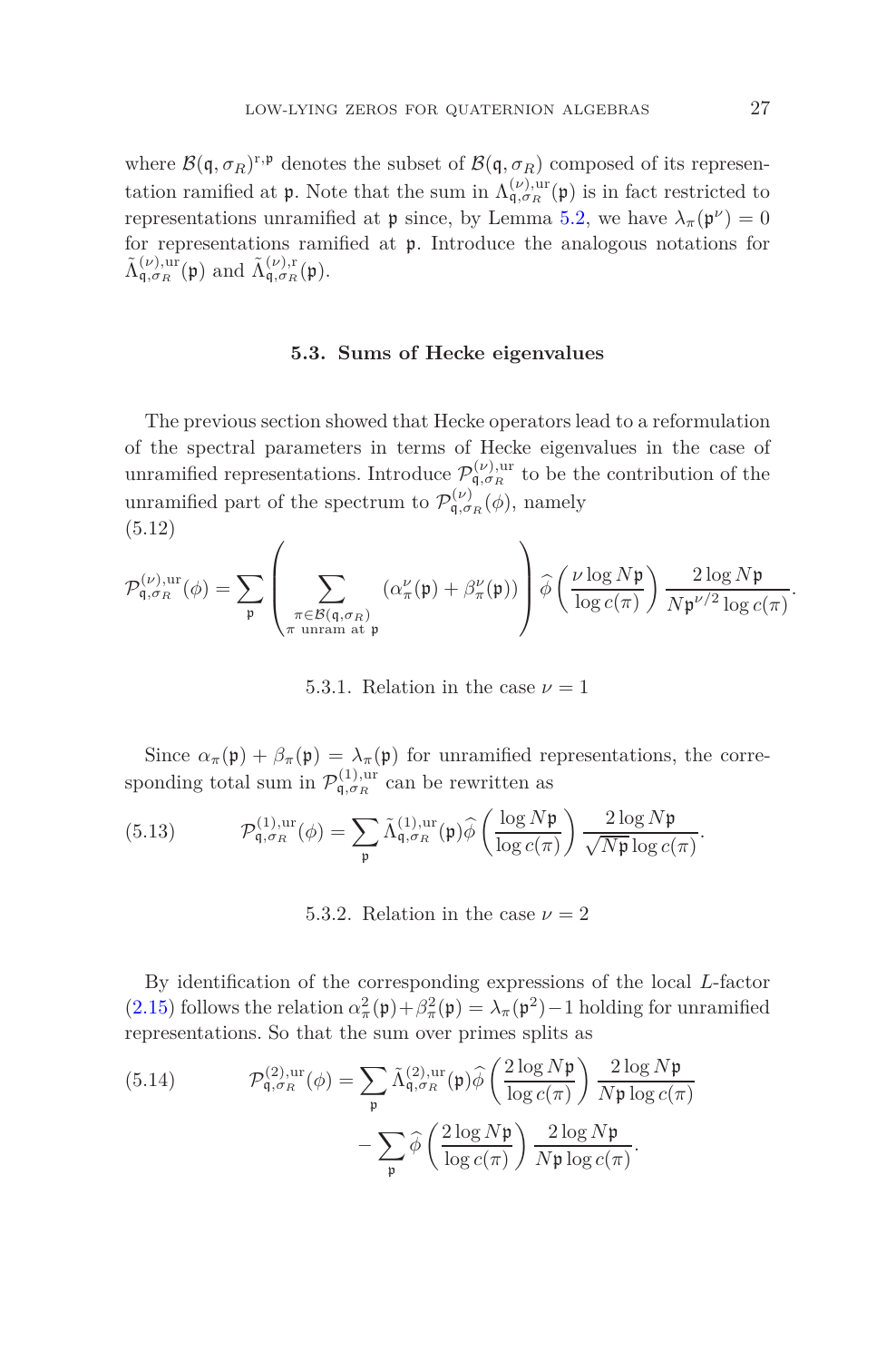The fact that  $\hat{\phi}$  is even and compactly supported in  $(-T_{\phi}, T_{\phi})$  allows to write

$$
\int_0^{T_{\phi}} \widehat{\phi} = \frac{1}{2} \int_{\mathbf{R}} \widehat{\phi} = \frac{1}{2} \phi(0).
$$

By the Mertens estimates and integration by parts, the second sum in the right hand side rewrites

$$
\sum_{\mathfrak{p}} \widehat{\phi} \left( \frac{2 \log N \mathfrak{p}}{\log c(\pi)} \right) \frac{2 \log N \mathfrak{p}}{N \mathfrak{p} \log c(\pi)} = \frac{1}{\log c(\pi)} \widehat{\phi} \left( \frac{2 \log c(\pi)^{T_{\phi}/2}}{\log c(\pi)} \right)
$$

$$
- \frac{2}{\log c(\pi)} \int_{1}^{c(\pi)^{T_{\phi}/2}} \left( \sum_{\mathfrak{p} \leq t} \frac{\log N \mathfrak{p}}{N \mathfrak{p}} \right) \partial_{t} \widehat{\phi} \left( \frac{2 \log t}{\log c(\pi)} \right) dt
$$

$$
= - \frac{2}{\log c(\pi)} \int_{1}^{c(\pi)^{T_{\phi}/2}} (\log(t) + O(1)) \partial_{t} \widehat{\phi} \left( \frac{2 \log t}{\log c(\pi)} \right) dt
$$

$$
= - \frac{2}{\log c(\pi)} \int_{1}^{c(\pi)^{T_{\phi}/2}} \widehat{\phi} \left( \frac{2 \log t}{\log c(\pi)} \right) \frac{dt}{t} + O \left( \frac{1}{\log c(\pi)} \right)
$$

$$
= \frac{1}{2} \phi(0) + O \left( \frac{1}{\log c(\pi)} \right).
$$

The expression [\(5.14\)](#page-26-1) of  $\mathcal{P}_{q,\sigma_R}^{(2),\text{ur}}$  is hence reduced to

<span id="page-27-0"></span>(5.15) 
$$
\mathcal{P}_{\mathfrak{q},\sigma_R}^{(2),\text{ur}}(\phi) = \sum_{\mathfrak{p}} \Lambda_{\mathfrak{q},\sigma_R}^{(2),\text{ur}}(\mathfrak{p}) \widehat{\phi} \left( \frac{2 \log N \mathfrak{p}}{\log c(\pi)} \right) \frac{2 \log N \mathfrak{p}}{N \mathfrak{p} \log c(\pi)} -\frac{1}{2} \phi(0) + O\left( \frac{1}{\log c(\pi)} \right).
$$

*Remark*. The extra contribution  $\frac{1}{2}\phi(0)$  is crucial, and will be shown to be the only non-archimedean contribution to the type of symmetry. It is no surprise that the relations between Satake parameters and coefficients, as a specific property of each family, have an impact on the type of symmetry. This feature is already present in many classical works on low-lying zeros and its appearance when estimating the second moment has been explained by Dueñez and Miller [\[10\]](#page-41-11).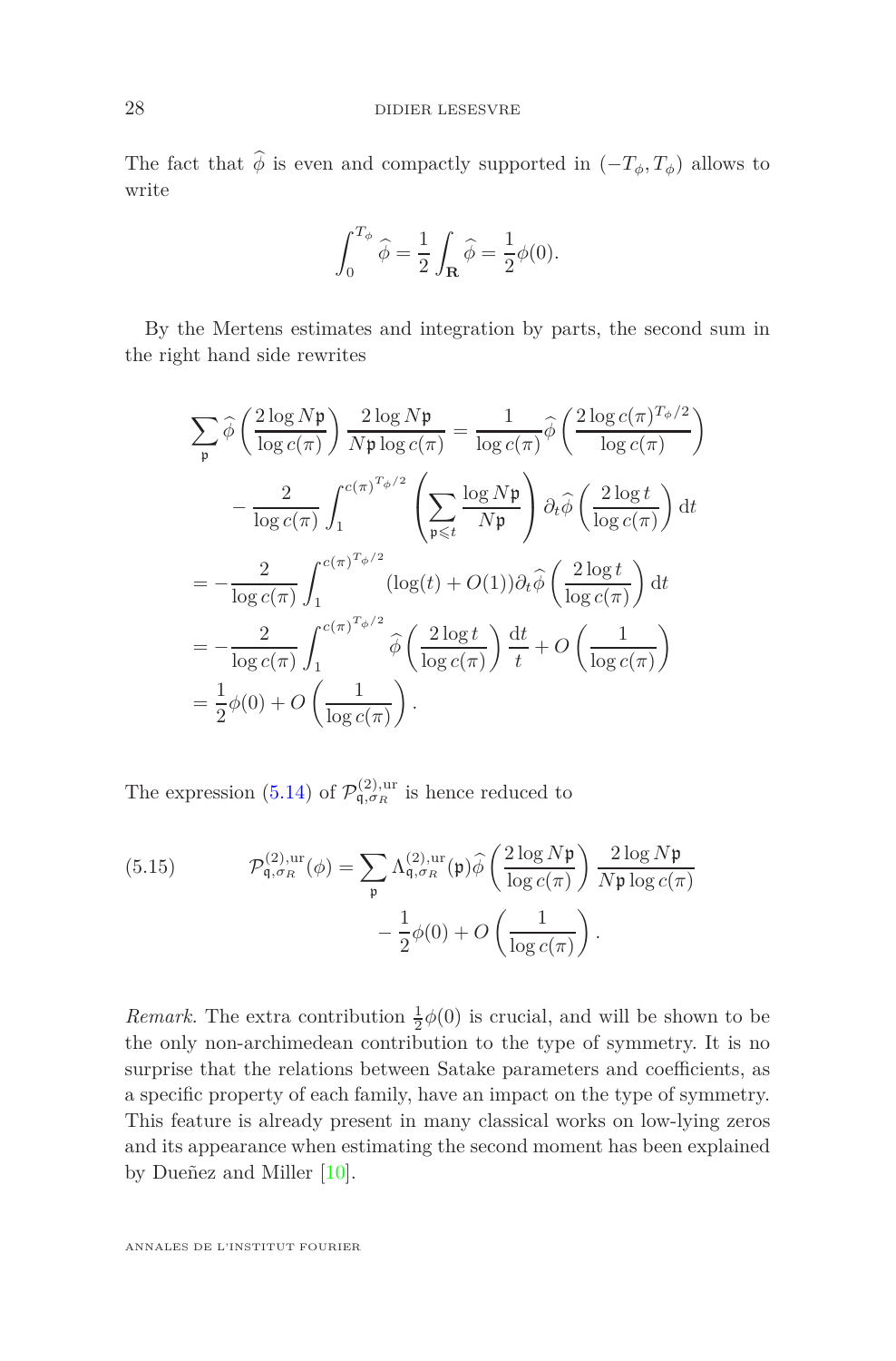# **6. Trace formula**

#### **6.1. Selberg trace formula**

<span id="page-28-0"></span>Since the automorphic quotient of *G* is compact, the original formulation of the trace formula, due to Selberg [\[1\]](#page-41-13), can be used and combined with the multiplicity one theorem. If  $\Phi$  is a function in the Hecke algebra  $\mathcal{H}(G(\mathbf{A})),$ then

(6.1) 
$$
J_{\text{geom}}(\Phi) = J_{\text{spec}}(\Phi),
$$

where the spectral and geometric parts are as follows. The geometric part is

(6.2) 
$$
J_{\text{geom}}(\Phi) = \sum_{\{\gamma\}} \text{vol}\left(G_{\gamma}(F)\backslash G_{\gamma}(\mathbf{A})\right) \int_{G_{\gamma}(\mathbf{A})\backslash G(\mathbf{A})} \Phi\left(x^{-1}\gamma x\right) \mathrm{d}x,
$$

where the sum runs through conjugacy classes  $\{\gamma\}$  in  $G(F)$ . Since  $\Phi$  is compactly supported and  $G(F)$  is discrete, the sum is finite. However its length depends on the support of  $\Phi$  what turns to be a critical difficulty for estimations, for this support will depend on the spectral parameters, see Section [7.1.](#page-34-1) The integrals appearing in this geometric side are called the orbital integrals, defined by

(6.3) 
$$
\mathcal{O}_{\gamma}(\Phi) = \int_{G_{\gamma}(\mathbf{A}) \backslash G(\mathbf{A})} \Phi(x^{-1} \gamma x) dx.
$$

The spectral part is

<span id="page-28-2"></span>(6.4) 
$$
J_{\text{spec}}(\Phi) = \sum_{\pi \subseteq L^2(G(F) \backslash G(\mathbf{A}))} m(\pi) \widehat{\Phi}(\pi).
$$

Here  $\pi$  runs through the isomorphism classes of unitary irreducible subrepresentations in  $L^2(G(F) \backslash G(\mathbf{A}))$ , and  $\overline{\Phi}$  is the Fourier transform of  $\Phi$ , see Section [2.2.](#page-12-0)

In order to have a problem amenable to the trace formula it is necessary to interpret statistics quantities on the universal family as a spectral side, hence needed to select it by the Fourier transforms of suitable test functions. The aim of the present section is to construct a function  $\Phi \in \mathcal{H}(G)$  such that, up to an error term,

<span id="page-28-1"></span>(6.5) 
$$
J_{\rm spec}(\Phi) \simeq \Lambda_{\mathfrak{d},\sigma_R}^{(\nu),\rm ur}.
$$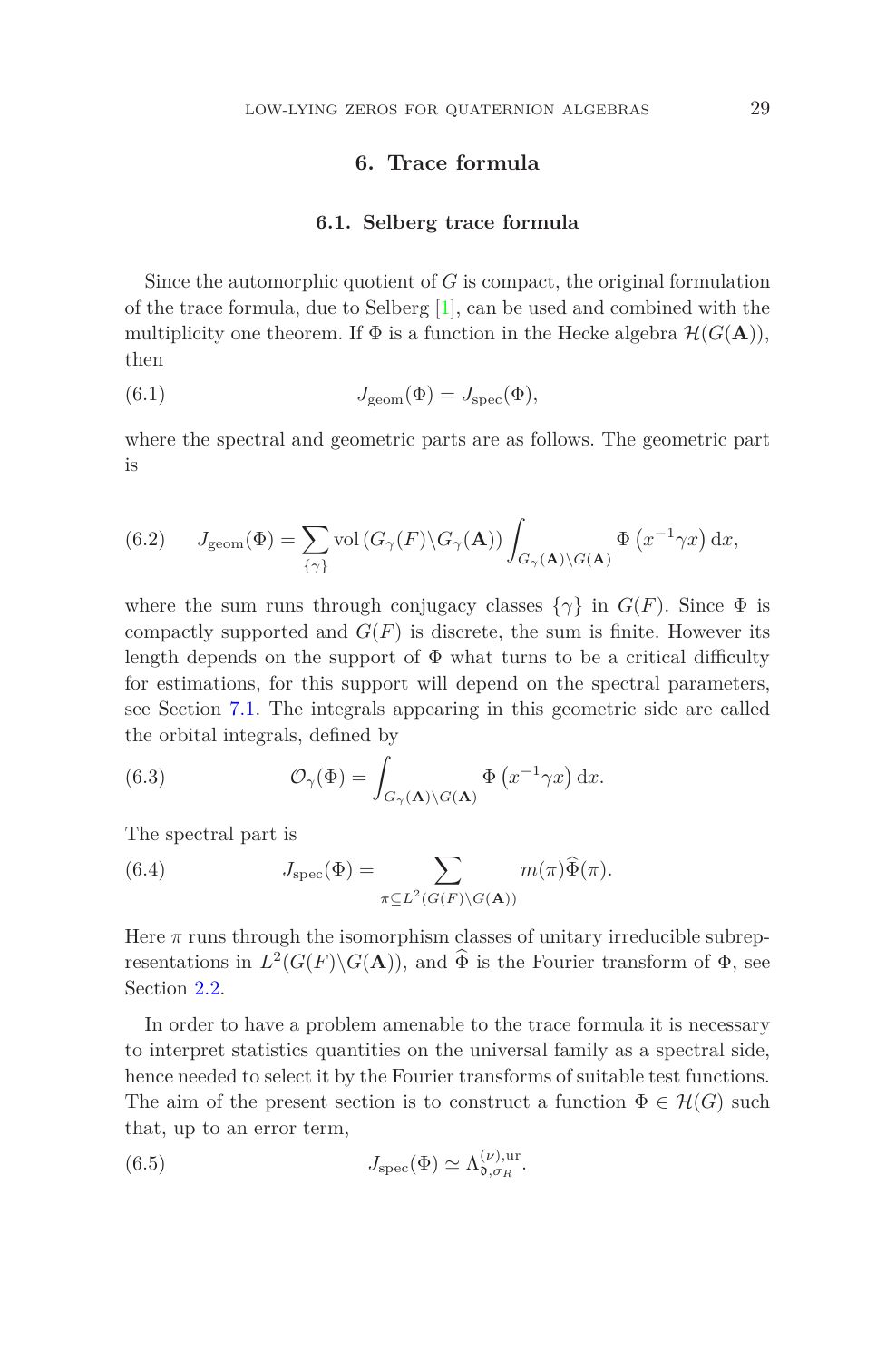In the case of factorizable test functions  $\Phi = \otimes_v \Phi_v$ , the spectral side of the trace formula factorizes as

(6.6) 
$$
\widehat{\Phi}(\pi) = \prod_v \widehat{\Phi}_v(\pi_v).
$$

Hence, in order to achieve the spectral selection  $(6.5)$  it is sufficient locally select the conditions appearing in the decomposition of the universal family [\(3.2\)](#page-18-1) through Fourier transforms. The following sections are dedicated to construct local test functions doing so, aim reached in Lemma [6.4.](#page-31-0)

### **6.2. Selecting the split conductor**

<span id="page-29-0"></span>For an ideal  $\mathfrak d$  of  $\mathcal O$ , introduce the congruence subgroup given by the product of the corresponding local congruence subgroups in  $(2.1)$ , that is to say

(6.7) 
$$
K_0(\mathfrak{d}) = \prod_{\mathfrak{p}^r \parallel \mathfrak{d}} K_{0,\mathfrak{p}}(\mathfrak{p}^r).
$$

The following result gives a test function whose Fourier transform selects the finite split conductor with multiplicities, in particular vanishes if  $\mathfrak{c}(\pi)$ does not divide a fixed ideal  $\mathfrak d$ , see for instance [\[19\]](#page-42-1).

<span id="page-29-2"></span>LEMMA  $6.1.$  – For an ideal  $\mathfrak d$  of  $\mathcal O$ , let

(6.8) 
$$
\varepsilon_{\mathfrak{d}} = \text{vol}\left(\overline{K}_0(\mathfrak{d})\right)^{-1} \mathbf{1}_{\overline{K}_0(\mathfrak{d})}.
$$

Its Fourier transform selects the multiplicity relative to  $\mathfrak{d}$ . More precisely,

<span id="page-29-1"></span>(6.9) 
$$
\widehat{\varepsilon}_{\mathfrak{d}}(\pi) = m(\pi, \mathfrak{d}), \qquad \pi \in \mathcal{A}(G).
$$

### **6.3. Selecting the ramified part**

For ramified places, the matrix coefficients allows to select the desired isomorphism class of supercuspidal representations in the following sense, see [\[17,](#page-41-14) Corollary 10.26]. Let  $\sigma$  be a unitary representation of  $G_R$ . A matrix coefficient associated to  $\sigma_R$  is a function of the form, given *v* and *w* in the space of  $\sigma$ ,

(6.10) 
$$
\begin{array}{rcl}\n\xi_{\sigma}^{v,w} : & G_R \longrightarrow & \mathbf{C} \\
g & \longmapsto & \langle \sigma(g)v, w \rangle.\n\end{array}
$$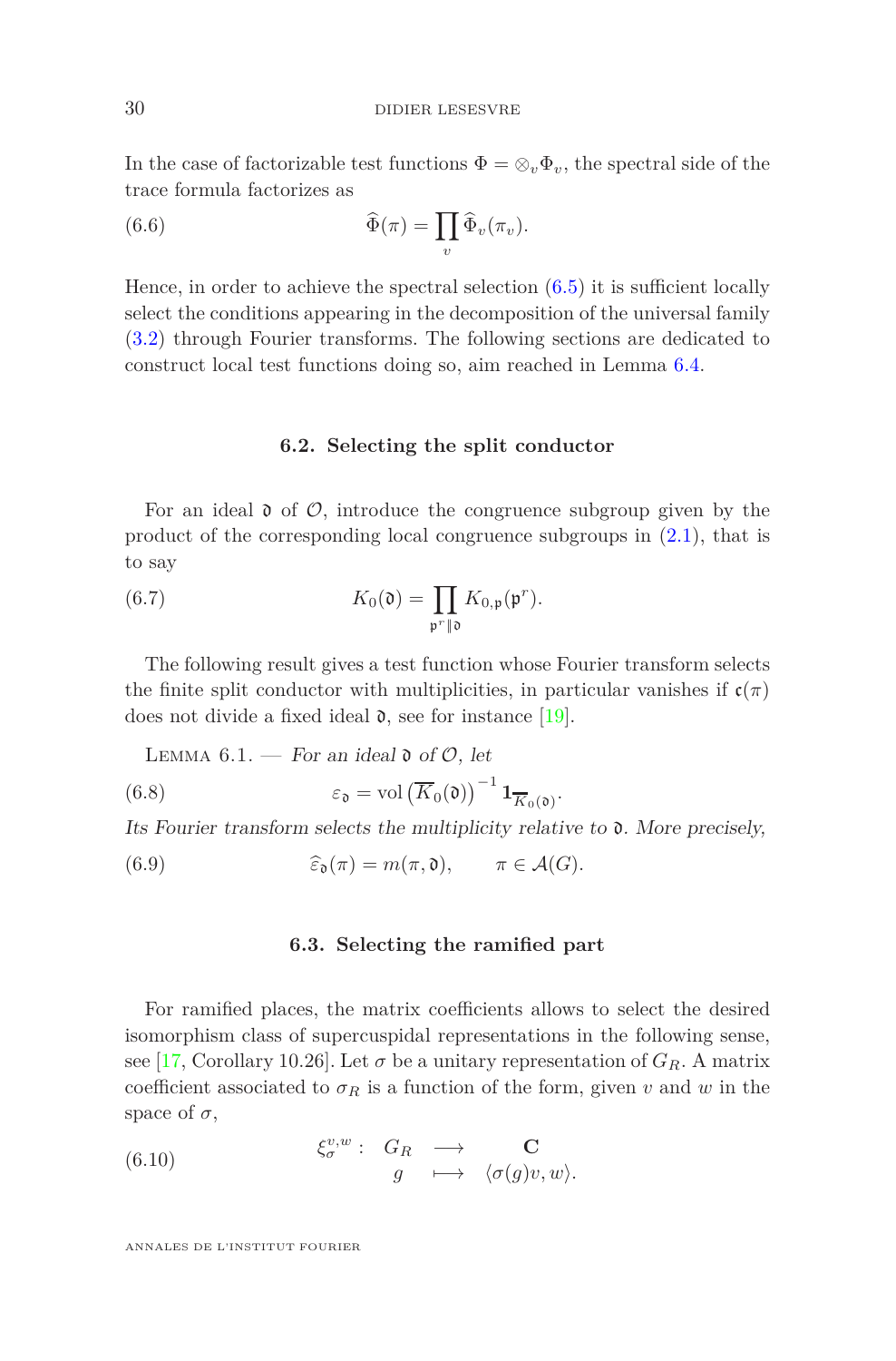Matrix coefficients are continuous functions on *GR*, compactly supported since  $G_R$  is compact, and locally constant at finite places and smooth at archimedean places.

*Remark.* The fact that matrix coefficients are considered only for ramified places is crucial for selecting purposes. The loss of the compactness of the support for matrix coefficients if there were archimidean split places, where non supercuspidal automorphic representations do exist, would make them fail to select the corresponding isomorphism class. Such a purpose can be achieved by means of existence theorems, for instance the Clozel-Delorme [\[7\]](#page-41-15) version of the Paley-Wiener theorem, at the expense of the precise form of the function. This is the reason why the non-totally definite case or the GL(2) case are analytically harder to deal with.

LEMMA 6.2. — Let  $\sigma$  and  $\pi$  be automorphic representations of  $G_R$ , and introduce  $d_{\pi}$  the formal degree of  $\pi$ . Then for every unit vectors *v* and *w* in the representation space of  $\sigma$ ,

(6.11) 
$$
\pi\left(\xi_{\sigma}^{v,w}\right)w=\mathbf{1}_{\pi\simeq\sigma}\frac{\langle w,v\rangle}{d_{\pi}}v.
$$

Taking for *v* a vector of norm  $d_{\pi}^{1/2}$ , it follows that  $\pi(\xi_{\sigma}^{v,v})$  is the orthogonal projection onto  $\mathbf{C}v$  and in the meanwhile selects the  $\pi$ 's isomorphic to  $\sigma$ . Considering its trace, this can be restated as follows.

<span id="page-30-0"></span>LEMMA 6.3. — Let  $\sigma$  and  $\pi$  be automorphic representations of  $G_R$ . Let *v* be a vector of norm one in the representation space of  $\sigma$ . Then,

(6.12) 
$$
\widehat{\xi_{\sigma}^{v,v}}(\pi) = \mathbf{1}_{\pi \simeq \sigma}.
$$

From now on, denote  $\xi_{\sigma}$  any choice of matrix coefficient as in Proposition [6.3.](#page-30-0)

#### **6.4. The chosen test function**

Let  $\mathfrak d$  be an ideal of  $\mathcal O^R$ ,  $\sigma_R$  a representation of  $\widehat G_R$  and  $\mathfrak p$  a prime ideal out of *R*. Introduce the test function

(6.13) 
$$
\Phi_{\mathfrak{d},\pi_R}^{(\nu),\mathrm{ur}}(\mathfrak{p}) = \prod_v \Phi_v,
$$

which is built with the following local functions: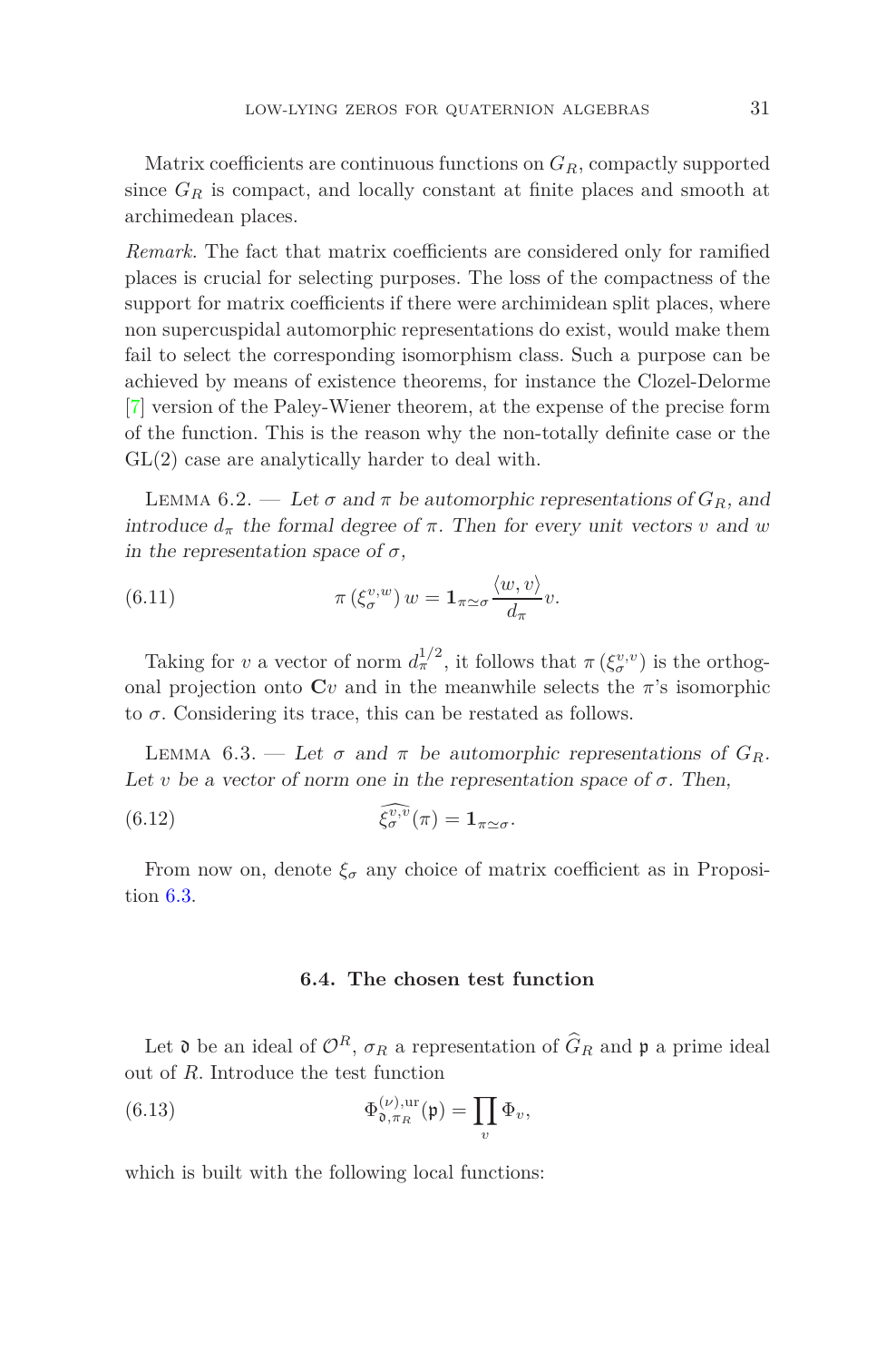|                               | Places v   Local test function $\Phi_v$ |
|-------------------------------|-----------------------------------------|
| $\notin R, \neq \mathfrak{p}$ | $\varepsilon_{\mathfrak{d},v}$          |
| $\in R, \neq \mathfrak{p}$    | $\xi_{\pi_n}$                           |
|                               | $T_{\mathbf{n}\nu}$                     |

where

- $\varepsilon_{\mathfrak{d}}$  is the function introduced in Section [6.2,](#page-29-0)  $\varepsilon_{\mathfrak{d},v}$  its *v*-component;
- $\xi_{\pi_v}$  is a matrix coefficient for  $\pi_v$ , see Section [6.3;](#page-29-1)
- $T_{p^{\nu}}$  is the Hecke operator, see Section [5.1.](#page-23-1)

<span id="page-31-0"></span>LEMMA 6.4. — Let  $Q \geq 1$ . Let  $\mathfrak{d} \wedge R = 1$  and  $\sigma_R \in \widehat{G}_R$ . Then (6.14)  $J_{\text{spec}}\left(\Phi_{\mathfrak{d},\pi_R}^{(\nu),\text{ur}}(\mathfrak{p})\right) = \Lambda_{\mathfrak{q},\sigma_R}^{(\nu),\text{ur}}(\mathfrak{p}) + O(N\mathfrak{p}^{-\nu/2}\Xi(\sigma_R)),$ 

where, introducing the set  $X^{\text{ur}}(G)$  of unramified characters of  $G(\mathbf{A})$ ,

(6.15) 
$$
\Xi(\pi_R) = \sum_{\substack{\chi \in X^{\text{ur}}(G) \\ \chi_R \simeq \pi_R}} 1.
$$

*Proof.* Let  $\Phi = \Phi_{\mathfrak{d}, \pi_R}^{(\nu), \text{ur}}(\mathfrak{p})$ . In order to determine the Fourier transform of  $\Phi$  recall that for every places *v*, *w* and every  $a \in \mathcal{H}(G_{v,w}), \widehat{a_v a_w} = \widehat{a}_v \widehat{a_w}$ . Thus,

(6.16) 
$$
\widehat{\Phi} = \prod_{v} \widehat{\Phi}_v = \widehat{T}_{\mathfrak{p}} \prod_{\substack{v \in R \\ v \neq \mathfrak{p}}} \widehat{\xi}_{\pi_v} \prod_{\substack{\mathfrak{f} \notin R \\ \mathfrak{f} \neq \mathfrak{p} \\ \mathfrak{f}' \parallel \mathfrak{d}}} \widehat{\varepsilon}_{\mathfrak{f}'',v}.
$$

Hence only the Fourier transforms of the local components of the test function have to be determined. The split part  $\varepsilon_{\mathfrak{d}}$  transforms into the characteristic function of conductors dividing  $\mathfrak d$  weighted by the correspond-ing multiplicities by Lemma [6.1.](#page-29-2) The ramified local parts  $\xi_{\pi_v}$  transforms into the characteristic functions of the isomorphism class of  $\pi$ <sup>*v*</sup> by Lemma [6.3.](#page-30-0) The Hecke operators transforms into the selecting function of unramified representation weighted by their associated Hecke eigenvalue by Lemma [5.2.](#page-25-0) The action of the Fourier transform of  $\Phi$  follows, namely

(6.17) 
$$
\widehat{\Phi}(\sigma) = m(\sigma, \mathfrak{d}) \lambda_{\pi}(\mathfrak{p}^{\nu}) \mathbf{1}_{\substack{\sigma_R \simeq \pi_R \\ \mathfrak{p} \nmid c(\sigma^R) \mid \mathfrak{d}}}.
$$

Nevertheless, these conditions also stand for characters: in order to not being killed by  $\widehat{\Phi}$  they have to be trivial on  $\overline{K}_0(\mathfrak{d})$ , *i.e.* they have to be unramified since  $\det(\overline{K}_0(\mathfrak{d})) \subseteq \mathcal{O}^R$  and  $\det(T(\mathfrak{p}^{\nu})) \subseteq \mathcal{O}_{\mathfrak{p}}$ . Moreover, they have to be isomorphic to  $\pi_R$  at ramified places. The Fourier transform of the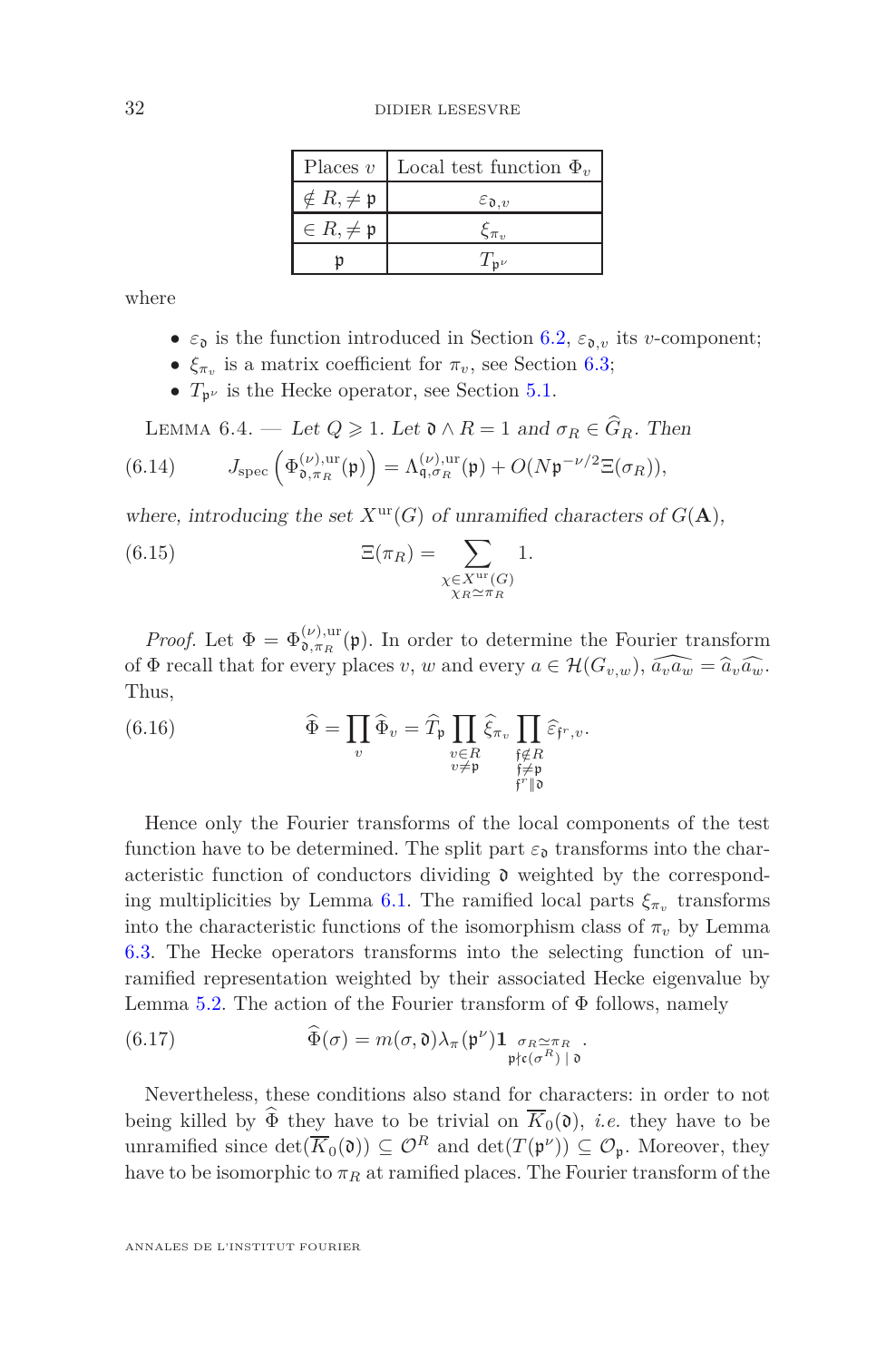chosen test function hence does not vanish on unramified characters, unlike awaited. The corresponding extra contribution  $\Xi(\pi_R)$  is treated separately in Lemma [6.5](#page-32-0) below. After summing over the spectrum, it follows

(6.18) 
$$
J_{\text{spec}}(\Phi) = \sum_{\sigma \in \mathcal{B}(\mathfrak{d}, \pi_R)} m(\sigma, \mathfrak{d}) \lambda_{\sigma}(\mathfrak{p}^{\nu}) + O\left(\sum_{\substack{\chi \in X^{\text{ur}}(G) \\ \chi_R \simeq \pi_R}} 1\right)
$$

and that achieves the proof.

#### **6.5. Contribution of characters**

<span id="page-32-0"></span>We now treat the extra contribution of characters.

LEMMA 6.5. — We have the following estimate, for every  $\varepsilon > 0$  and every  $Q \geq 1$ ,

$$
\frac{1}{Q^2}\sum_{\substack{N\mathfrak{q}\leqslant Q\\ \mathfrak{q}\wedge R=1}}\sum_{\substack{\sigma_R\in \widehat{G}_R\\ c(\sigma_R)\leqslant Q/N\mathfrak{q}}}\sum_{\mathfrak{d}|\mathfrak{q}}\lambda_2\left(\frac{\mathfrak{q}}{\mathfrak{d}}\right)\Xi(\sigma_R)\ll Q^{-1+\varepsilon}.
$$

*Proof.* Similarly to the intervention of the trace formula in Lemma [6.4](#page-31-0) above, we use the Poisson summation formula in order to count characters. We seek a test function such that the spectral side gives  $\Xi(\pi_R)$ . We work on  $F^{\times}$  instead of  $Z\backslash F^{\times}$  for simplicity, characters of  $Z\backslash F^{\times}$  corresponding to those of  $F^{\times}$  trivial on the center.

At archimedian places, the trivial action on the center implies they are among the trivial one and the sign, hence have conductor 1 at those places. Archimedean characters are of the form  $\chi_{\varepsilon,t} = \text{sgn}^{\varepsilon} |\text{det}|^{it}$  for  $\varepsilon \in \{0,1\}$  and  $t \in \mathbf{R}$ . Let us introduce  $f_{T,v}$ , for *v* an archimedean place, a non-negative smooth function such that  $\hat{f}_{T,v}$  is compactly supported, takes values 1 for  $t = 0$ , and  $|\hat{f}_{T,v}| \leq 1$ . In particular, considering it as a function on archimedean characters, we get that  $\hat{f}_{T,v}(\text{sgn}^{\epsilon}|\text{det}|^{it})$  is 1 for  $t=0$ , and vanish unless *t* is small enough, say  $|t| \leq T$ .

At a finite split place  $\mathfrak{p}$ , every character  $\chi_{\mathfrak{p}}$  can be written as  $\chi_0 \circ \det$ . Since the determinant of  $\overline{K}_{0,p}(\mathfrak{p}^r)$  is  $\mathcal{O}^{R\times}$ , the effect of  $\widehat{\epsilon}_{\mathfrak{p}^r}$  is to select characters  $\chi_0$  unramified out of *R*. Introduce  $f^R$  to be the characteristic function of  $\mathcal{O}^{R\times}$ , so that its Fourier transform selects unramified characters, by mimicking the proof of Lemma [6.1.](#page-29-2) For ramified places, introduce  $f_{\pi_v}$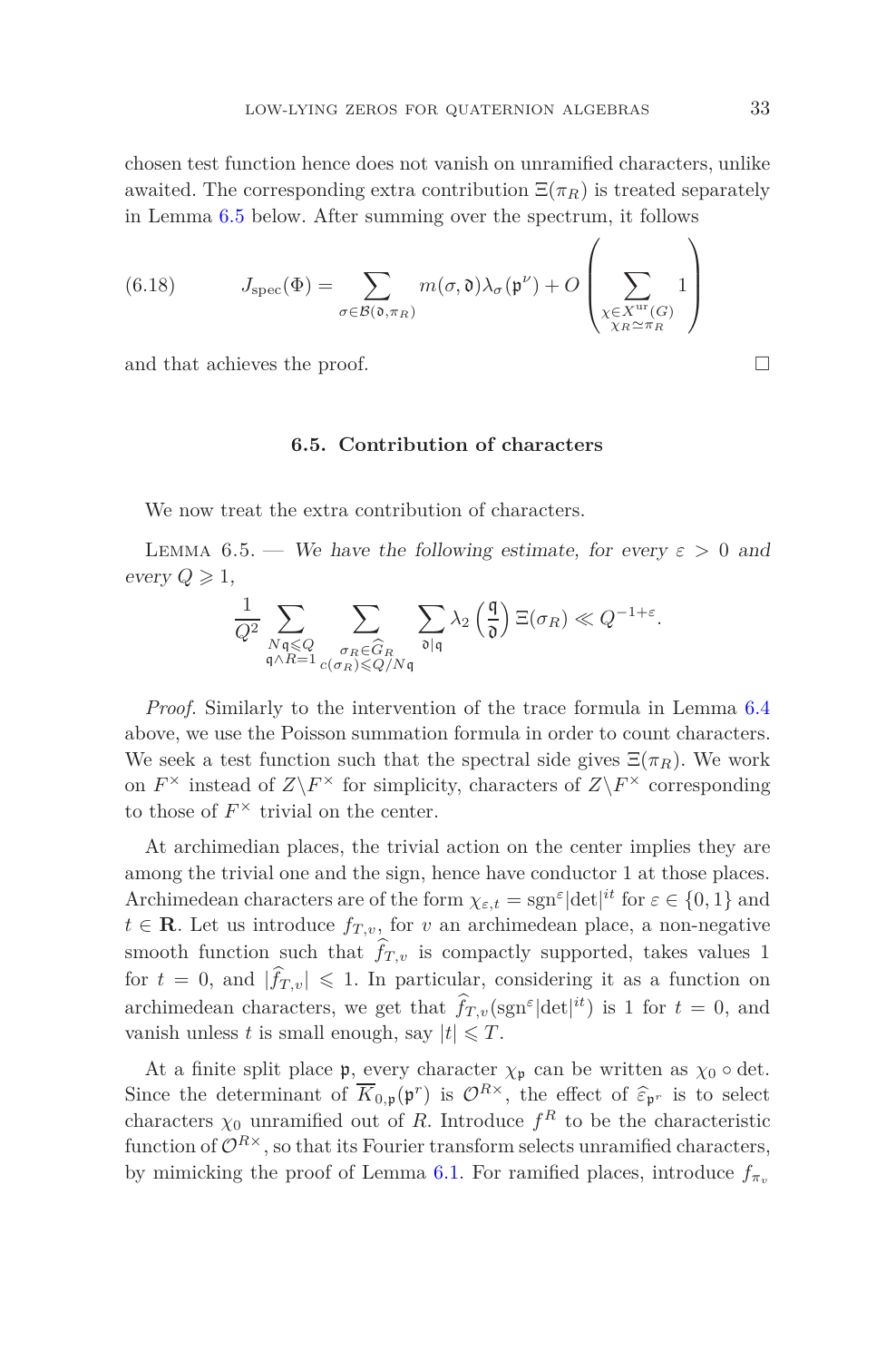to be the matrix coefficient associated to  $\pi_v$ , so that its Fourier transform selects characters locally isomorphic to  $\pi_v$  as in Lemma [6.3.](#page-30-0) Introduce

(6.19) 
$$
f_{T,\pi_R} = f^R \prod_{v|\infty} f_{T,v} \prod_{v \in R} f_{\pi_v}.
$$

Since the  $\hat{f}_v$  are non-negative and take value 1 on characters either unramified at split places or isomorphic to  $\pi_v$  at ramified places, the Poisson formula gives

$$
\Xi(\pi_R) \leqslant \sum_{\chi \in \widehat{F^\times}} \widehat{f}_{T,\pi_R}(\chi) = \frac{1}{\text{vol}(F^\times \backslash \mathbf{A}^\times)} \sum_{\gamma \in F^\times} f_{T,\pi_R}(\gamma).
$$

Since  $F^{\times}$  is a discrete set, choosing the archimedean components  $f_{T,v}$ with a small enough support leads to kill every  $f_{T,v}(\gamma)$  for  $\gamma$  nontrivial. Hence  $\Xi(\pi_R) \leq \text{vol}(F^\times \backslash \mathbf{A}^\times)^{-1} f_{\pi_R}(1)$ . The ramified part can be written as a Plancherel measure by the Plancherel inversion formula,

(6.20) 
$$
f_{\pi_R}(1) = \int_{\widehat{G}_R} \mathbf{1}_{\sigma \simeq \pi_R} \mathrm{d}\sigma = \mu^{\mathrm{Pl}}(\pi_R).
$$

Finally, coming back to the sum over all spectral data, we get

$$
\frac{1}{Q^2} \sum_{\substack{N \leq Q \\ q \land R = 1}} \sum_{\substack{\sigma_R \in \widehat{G}_R \\ \sigma_R \leq Q \text{ s.t.} \\ q \land R = 1}} \sum_{\substack{\sigma_R \in \widehat{G}_R \\ \sigma_R \leq Q \text{ s.t.} \\ q \land R = 1}} \sum_{\substack{\sigma_R \in \widehat{G}_R \\ \sigma_R \in \widehat{G}_R \\ \sigma_R \in \widehat{G}_R}} \sum_{\substack{\sigma_R \in \widehat{G}_R \\ \sigma_R \leq Q/\mathcal{N}\mathfrak{q} \\ \sigma_R \leq Q/\mathcal{N}\mathfrak{q}}} \sum_{\substack{\sigma_R \in \widehat{G}_R \\ \sigma_R \leq Q/\mathcal{C}(\sigma_R) \\ \sigma_R \in \widehat{G}_R}} \sum_{\substack{N \leq Q/c(\sigma_R) \\ \sigma_R \geq Q}} \sum_{\substack{\sigma_R \in \widehat{G}_R \\ \sigma_R \leq Q/\mathcal{C}(\sigma_R) \\ \sigma_R \geq Q}} \sum_{\substack{\sigma_R \in \widehat{G}_R \\ \sigma_R \leq Q/\mathcal{C}(\sigma_R) \\ \sigma_R \geq Q}} \mu^{\text{Pl}}(\sigma_R) \sum_{\substack{\sigma_R \in \widehat{G}_R \\ \sigma_R \geq Q/\mathcal{C}(\sigma_R) \\ \sigma_R \geq Q}} \mu(\mathfrak{q})
$$

and this last sum over the ramified spectrum converges by [\[19\]](#page-42-1).  $\Box$ 

ANNALES DE L'INSTITUT FOURIER

j,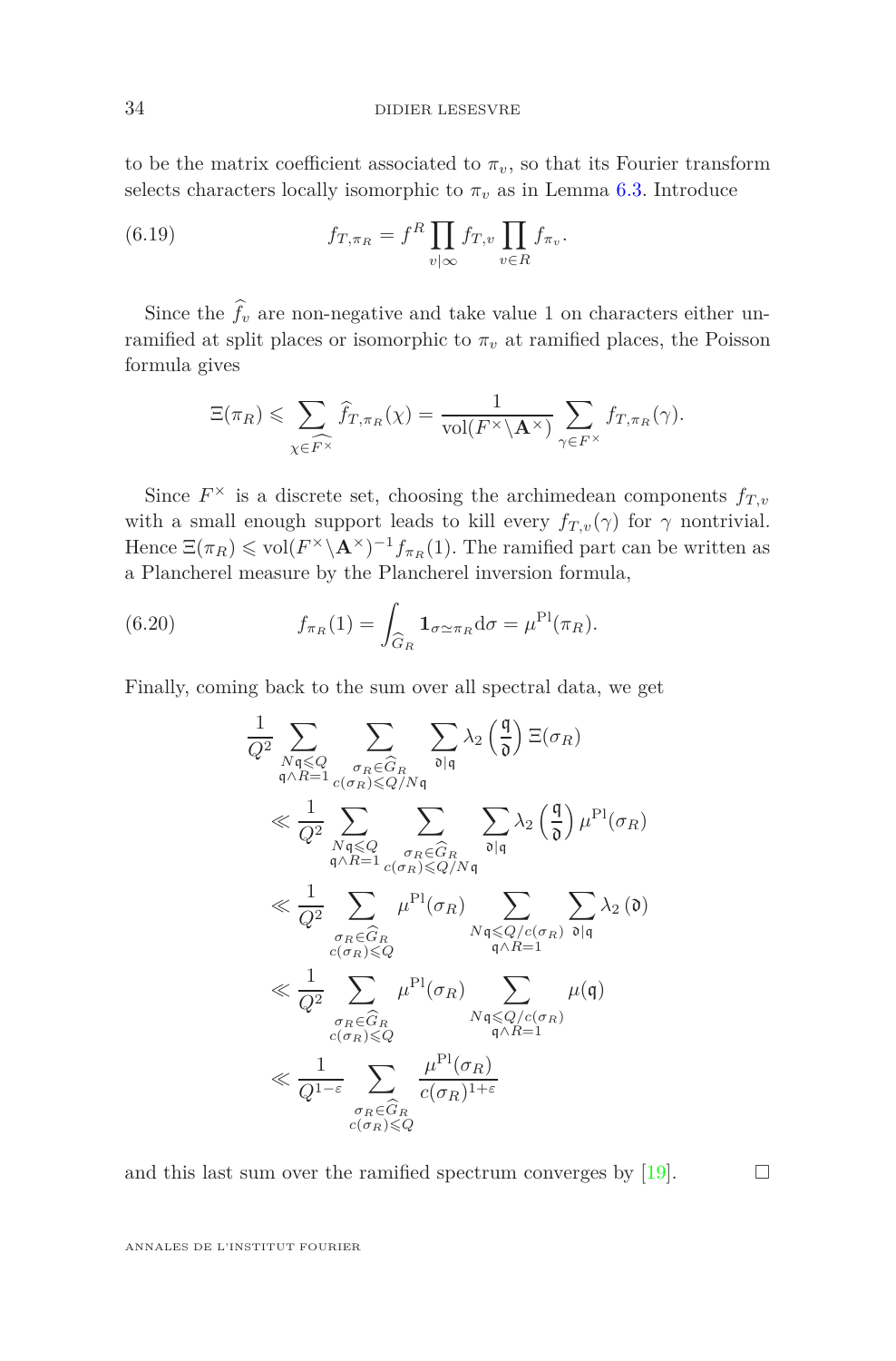# **7. Low orders contributions**

#### **7.1. Unramified part**

<span id="page-34-1"></span><span id="page-34-0"></span>It remains to evaluate the sums of orders 1 and 2, displayed in [\(5.13\)](#page-26-2) and [\(5.15\)](#page-27-0). Lemma [6.4](#page-31-0) is the main tool for these evaluations, ultimately reducing the problem to the study of the geometric side of the trace formula.

<span id="page-34-3"></span>Proposition 7.1. — For *φ* an even Schwartz function whose Fourier transform has compact support in  $(-2/3, 2/3)$ , and for  $\nu \in \{1, 2\}$ ,

(7.1) 
$$
\mathcal{P}_Q^{(\nu),{\rm ur}}(\phi) \ll \frac{1}{\log Q}.
$$

The remainder of this section is dedicated to the proof of this proposition. The result obtained in Lemma [6.4](#page-31-0) states that, up to an error term, the sought spectral sums  $\Lambda_{\mathfrak{q},\sigma_R}^{(\nu),\text{ur}}(\mathfrak{p})$  can be approximated by the spectral side [\(6.4\)](#page-28-2). Recall that the Selberg trace formula states that this spectral part  $J_{\text{spec}}(\Phi_{\mathfrak{q},\pi_R}^{(\nu),\text{ur}}(\mathfrak{p}))$  is equal to the corresponding geometric side, which decomposes as

(7.2) 
$$
J_{\text{geom}}\left(\Phi_{\mathfrak{q},\pi_R}^{(\nu),\text{ur}}(\mathfrak{p})\right) = J_1\left(\Phi_{\mathfrak{q},\pi_R}^{(\nu),\text{ur}}(\mathfrak{p})\right) + J_{\text{ell}}\left(\Phi_{\mathfrak{q},\pi_R}^{(\nu),\text{ur}}(\mathfrak{p})\right),
$$

where the identity and elliptic terms are defined as

$$
J_1\left(\Phi_{\mathfrak{q},\pi_R}^{(\nu),ur}(\mathfrak{p})\right) = \text{vol}(G(F)\backslash G(\mathbf{A}))\Phi_{\mathfrak{q},\pi_R}^{(\nu),ur}(\mathfrak{p})(1)
$$
  

$$
J_{\text{ell}}\left(\Phi_{\mathfrak{q},\pi_R}^{(\nu),ur}(\mathfrak{p})\right) = \sum_{\substack{\{\gamma\} \subset G(F) \\ \gamma \neq 1}} \text{vol}(G_{\gamma}(F)\backslash G_{\gamma}(\mathbf{A})) \int_{G_{\gamma}(\mathbf{A})\backslash G(\mathbf{A})} \Phi_{\mathfrak{q},\pi_R}^{(\nu),ur}(\mathfrak{p})(x^{-1}\gamma x) dx.
$$

Since the identity lies outside the double classes  $T(\mathfrak{p}^{\nu})$  defining the Hecke operator,  $J_1(\Phi_{\mathfrak{q},\pi_R}^{(\nu),\text{ur}}(\mathfrak{p}))$  vanishes. The elliptic terms are bounded in the following lemma.

<span id="page-34-2"></span>LEMMA 7.2. — For all 
$$
\gamma \in G(F)
$$
,  $\mathfrak{q}$  ideal of  $\mathcal{O}^R$ ,  $\sigma_R \in \widehat{G}_R$  and  $\nu \in \{1, 2\}$ ,  
(7.3)  $\mathcal{O}_{\gamma}(\Phi) \ll_{\varepsilon} N \mathfrak{q}^{\varepsilon} N \mathfrak{p}^{\nu/2}$ .

*Proof.* The orbital integrals factorize as a product of local ones: for a function  $\Phi = \otimes_v \Phi_v$  in  $\mathcal{H}(G)$ ,

(7.4) 
$$
\mathcal{O}_{\gamma}(\Phi) = \prod_{v} \mathcal{O}_{\gamma_{v}}(\Phi_{v}).
$$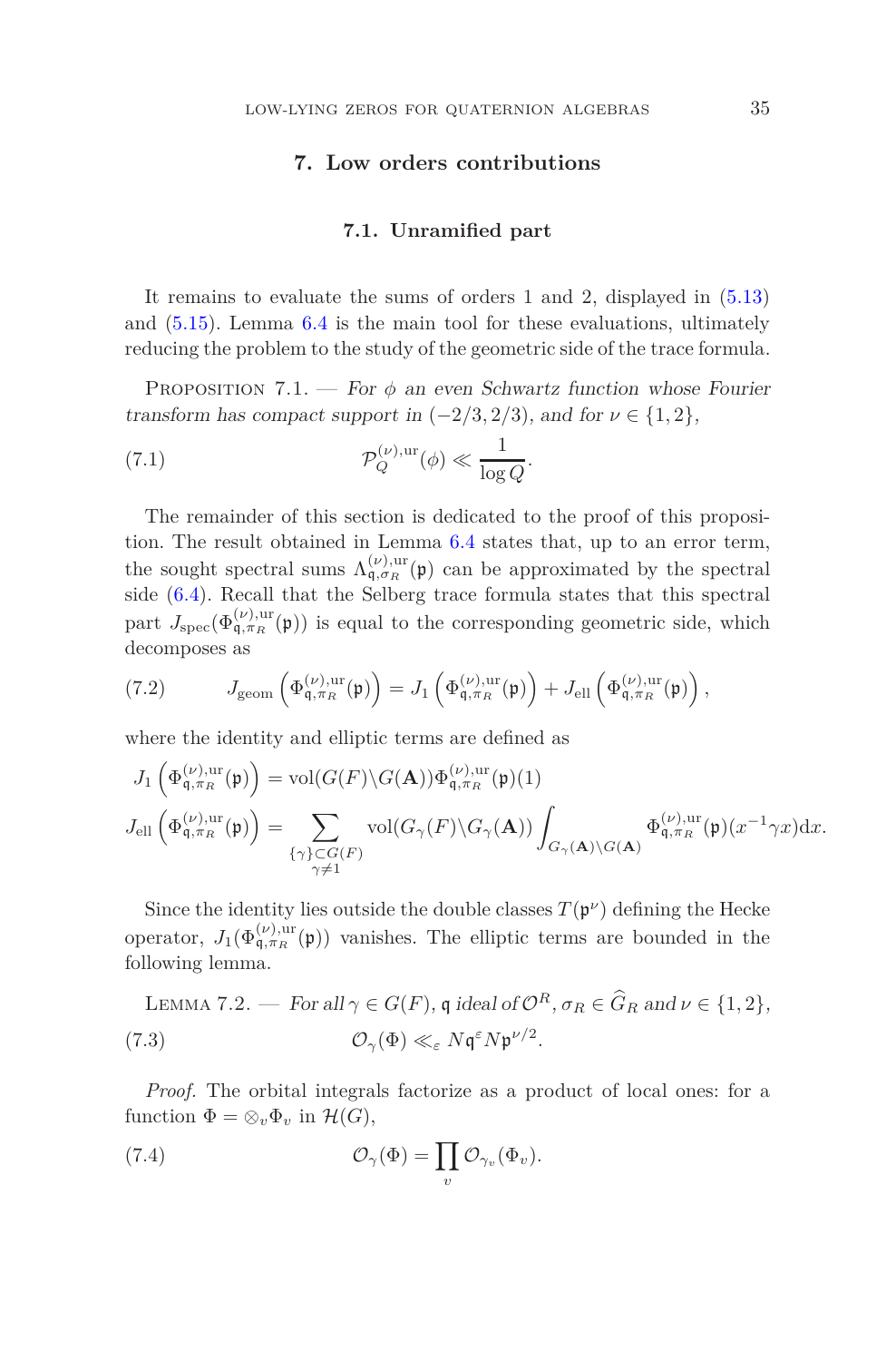#### 36 DIDIER LESESVRE

For ramified places, the associated local orbital integrals are uniformly bounded. This amounts to bound characters on SU(2) and this is a direct consequence of the Weyl character formula, see [\[19\]](#page-42-1). For the finite split places, bounds are provided by Binder [\[2\]](#page-41-16): for a prime ideal f different from  $\mathfrak p$  and every  $\varepsilon > 0$ ,

(7.5) 
$$
\mathcal{O}_{\gamma_{\mathfrak{f}}} \left( \Phi^{\mathfrak{p}, \nu}_{\mathfrak{q}, \sigma_R, \mathfrak{f}} \right) \ll N \mathfrak{f}^{\varepsilon}.
$$

As for the p-component of the test function, the orbital integral associated with the Hecke operator  $T_{p}$ <sup>*v*</sup> is explicitly computed by Kottwitz [\[24,](#page-42-12) Lemma 12.12], and yields

$$
\begin{aligned} \mathcal{O}_{\gamma_{\mathfrak{p}}}\left(\Phi^{\mathfrak{p}, \nu}_{\mathfrak{q}, \sigma_R, \mathfrak{p}}\right) &= \mathcal{O}_{\gamma_{\mathfrak{p}}}\left(T_{\mathfrak{p}^{\nu}}\right) \\ &= N\mathfrak{p}^{-\nu/2}\mathcal{O}_{\gamma_{\mathfrak{p}}}\left(\mathbf{1}_{T(\mathfrak{p}^{\nu})}\right) \\ &\ll N\mathfrak{p}^{\nu/2}. \quad \Box \end{aligned}
$$

It is necessary to estimate the length of the sum over the elliptic conjugacy classes. In critical contrast with the previous article  $[19]$ , for difficulties arise due to the presence of Hecke operators. Indeed, the support of the test function  $\Phi$ , in particular of the Hecke operators  $T_{\mathfrak{p}^{\nu}}$ , are not uniformly supported in a compact as it is the case for the congruence subgroups. It is hence necessary to unveil the dependence on  $\mathfrak p$  when bounding the length of the sum and the global volumes. Even if general results due to Matz and Templier [\[24\]](#page-42-12) supply bounds in this case, the particular *GL*(2)-setting allows to be more precise and to obtain slightly better results.

<span id="page-35-0"></span>LEMMA 7.3. — The number of conjugacy classes  $\{\gamma\}$  such that the orbital integral  $\mathcal{O}_{\gamma}(\Phi_{\mathfrak{q},\pi_R}^{(\nu),\text{ur}}(\mathfrak{p}))$  is nonzero is uniformly bounded in  $\mathfrak{q}$  and  $\sigma_R$ . As for the **p**-aspect, it is bounded by  $N\mathfrak{p}^{\nu/2+\epsilon}$  for every  $\epsilon > 0$ .

*Proof.* The demonstration is a refinement of the counting argument provided by Matz [\[23,](#page-42-13) Lemma 6.10]. Let us lift the setting for convenience: an automorphic representation in  $\mathcal{A}(G)$  is viewed as a cuspidal automorphic representation of PGL(2) by the Jacquet-Langlands correspondence, which is viewed as a cuspidal automorphic representation of  $GL(2)$  with trivial central character.

Counting the  $G(F)$ -conjugacy classes is equivalent to counting the associated characteristic polynomials. Let  $\gamma$  be a representative of a contributing conjugacy class, that is to say such that  $\mathcal{O}_{\gamma}(\Phi)$  does not vanish. By definition of the test function, at all non-archimedean places  $\gamma_v$  is a matrix with integer entries, for either  $\gamma_f \in K_{0,f}(\mathfrak{r}^t)$  for a certain *t* and an ideal **r** prime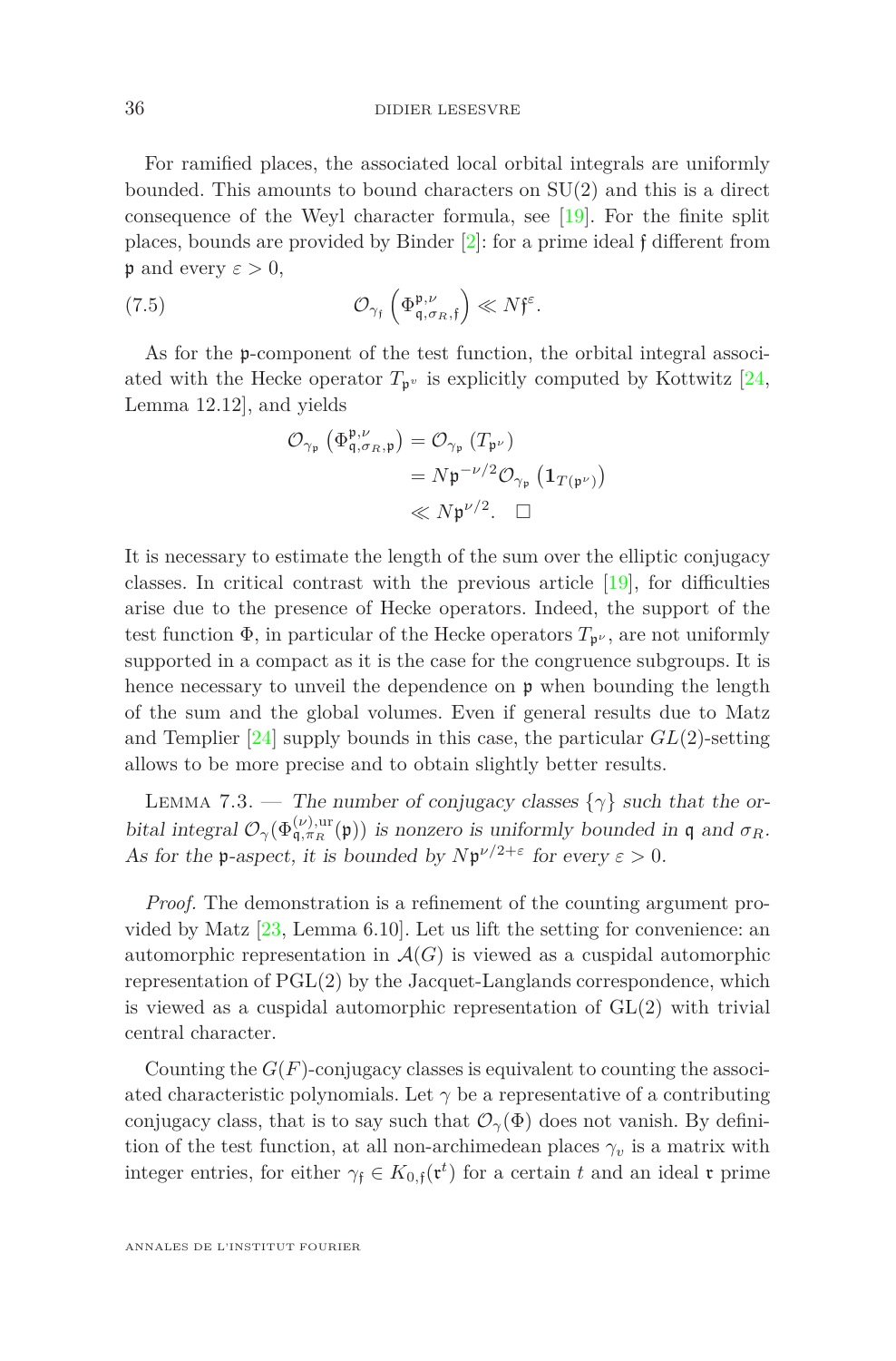to  $\mathfrak{p}$ , or  $\gamma_{\mathfrak{p}} \in T(\mathfrak{p}^{\nu})$ , both consisting of matrices with integer coefficients. Hence its characteristic polynomial  $P_\gamma$  has coefficients in all the integers rings  $\mathcal{O}_r$ , hence in the integer ring of *F*. Introduce

(7.6) 
$$
P_{\gamma} = X^2 + a_{\gamma} X + b_{\gamma}, \qquad \alpha_{\gamma}, b_{\gamma} \in \mathcal{O}.
$$

Turning to the archimedean places, the test function is compactly supported modulo the center. Hence, up to normalizing the determinant to one by replacing  $\gamma$  by  $\tilde{\gamma} = \gamma |\det \gamma|^{-1/2}$ , the set of the contributing  $\tilde{\gamma}$  lies in a fixed compact set, hence also the coefficients of the associated characteristic polynomials. In particular, the linear coefficient  $a_{\tilde{\gamma}}$  is a bounded integer, and turning back to  $\gamma$  we get

(7.7) 
$$
|a_{\gamma}|_{\infty} \ll |\det \gamma|_{\infty}^{1/2}.
$$

The fact that  $\gamma_{\mathfrak{p}}$  lies in the Hecke double class  $T(\mathfrak{p}^{\nu})$  and the others  $\gamma_{\mathfrak{q}}$  in the maximal compact subgroup  $K_{\mathfrak{q}}$  fixes the value of the non-archimedean norms of the determinant at each place, equal to  $\mathfrak{p}^{\nu}$  at the place  $\mathfrak{p}$ , and to one at the other finite places. Since the determinant of  $\gamma$  lies in *F*, the product formula yields

(7.8) 
$$
|a_{\gamma}|_{\infty} \ll |\text{det} \gamma|_{\infty}^{1/2} = \prod_{\mathfrak{f}} |\text{det} \gamma|_{\mathfrak{f}}^{-1/2} = |\text{det} \gamma|_{\mathfrak{p}}^{-1/2} = N \mathfrak{p}^{\nu/2}.
$$

As for the factor  $b_{\gamma}$ , since it lies in the Hecke double class  $T(\mathfrak{p}^{\nu})$ , the same argument as above ensures that  $b<sub>γ</sub>$  is of archimedean norm equal to *N*<sup>p</sup><sup>*ν*</sup>. Therefore, by an application of Dirichlet's unit theorem, the number of choices for  $b_\gamma$  is bounded by a power of log  $N\mathfrak{p}$ .

Moreover, the global volumes have been precisely bounded by Matz [\[22,](#page-42-14) Section 9 in the specific case of  $GL(2)$ : if  $\gamma$  is in the support of  $\Phi$ , the volume  $\text{vol}(G_{\gamma}(F) \backslash G_{\gamma}(\mathbf{A}))$  is dominated by  $N \mathfrak{p}^{\varepsilon}$  for all  $\varepsilon > 0$ . The bounds on the number of contributing classes obtained in Lemma [7.3](#page-35-0) along with the bounds on orbital integrals at other places obtained in Lemma [7.2](#page-34-2) imply that, for every  $\varepsilon > 0$ ,

(7.9) 
$$
\Lambda_{\mathfrak{q},\sigma_R}^{(\nu),\mathrm{ur}}(\mathfrak{p}) \ll N\mathfrak{p}^{\nu+\varepsilon} (N\mathfrak{q})^{\varepsilon} + O\left(N\mathfrak{p}^{\nu/2+\varepsilon} \Xi(\sigma_R)\right).
$$

The action of  $\hat{\phi}$  in the explicit formula, since compactly supported in  $(-T_{\phi}, T_{\phi})$ , ensures a sum over primes running until  $c(\pi)^{T_{\phi}/\nu}$  in the explicit formula [\(5.12\)](#page-26-3). Plugging the above bounds in the definition of  $\mathcal{P}_{\mathfrak{q},\sigma_R}^{(\nu),\text{ur}}(\phi)$ ,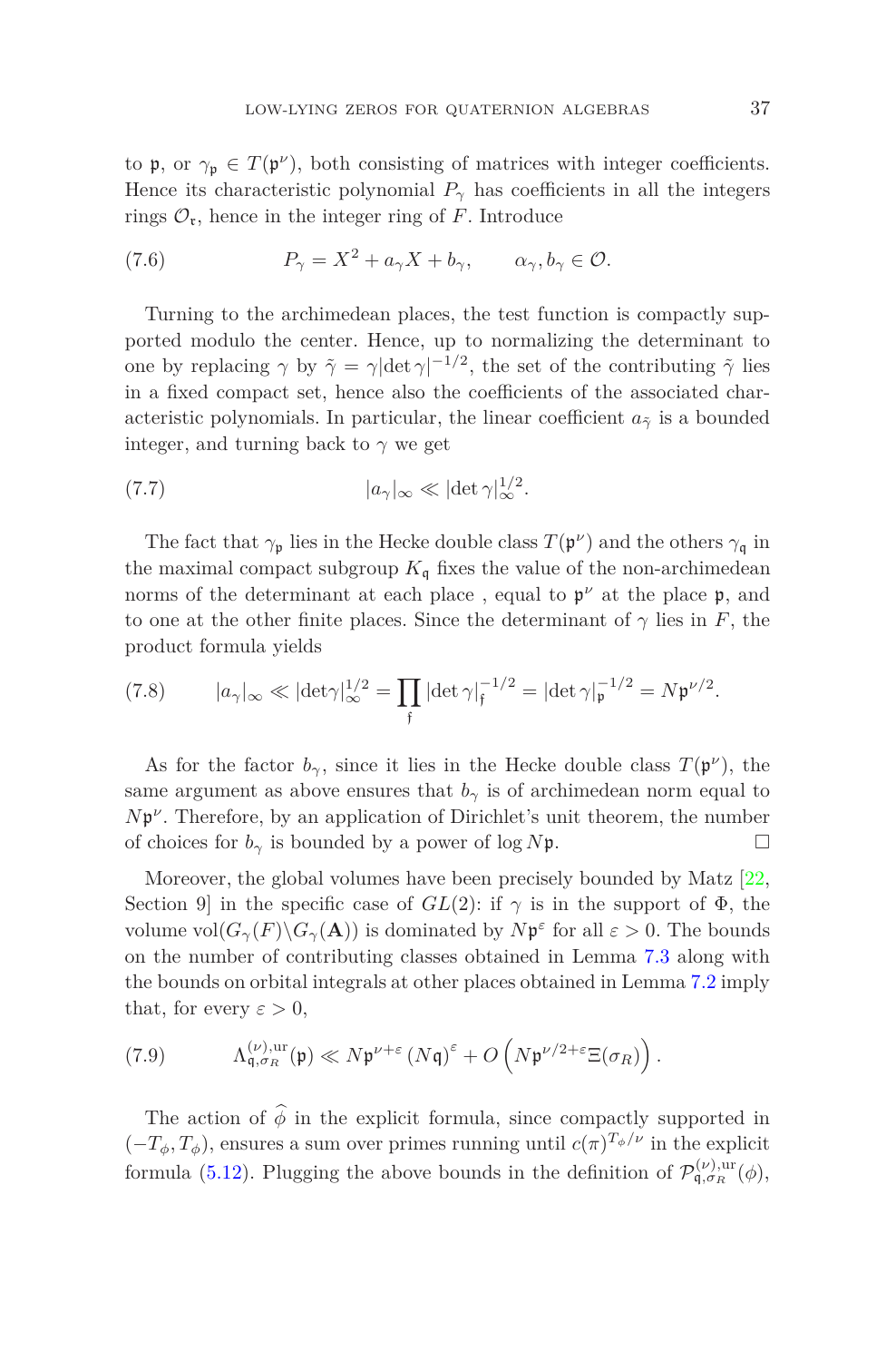the prime number theorem implies that

$$
\mathcal{P}_{\mathfrak{q},\sigma_R}^{(\nu),\mathrm{ur}}(\phi) \ll N\mathfrak{q}^{\varepsilon} \sum_{\mathfrak{p}} |\widehat{\phi}| \left( \frac{\nu \log N\mathfrak{p}}{\log c(\pi)} \right) \frac{\log N\mathfrak{p}}{\log c(\pi)} N\mathfrak{p}^{\nu/2+\varepsilon}
$$

$$
\ll N\mathfrak{q}^{\varepsilon} \frac{c(\pi)^{3T_{\phi}/2+\varepsilon}}{\log c(\pi)}.
$$

After summation over q, it is negligible compared to  $|\mathcal{A}(Q)|$  if

$$
(7.10) \qquad \frac{1}{Q^2} \sum_{\substack{N\mathfrak{q} \leq Q \\ \mathfrak{q} \wedge R = 1}} \sum_{\substack{\sigma_R \in \widehat{G}_R \\ c(\sigma_R) \leq Q/N\mathfrak{q}}} \sum_{\mathfrak{d} \,|\, \mathfrak{q}} N \mathfrak{d}^{\varepsilon} \frac{c(\pi)^{3T_{\phi}/2 + \varepsilon}}{\log c(\pi)} \xrightarrow[Q \to \infty]{} 0,
$$

and this happens for  $T_{\phi} \leq 2/3 - \varepsilon$  for any  $\varepsilon > 0$ , giving the desired result. result.  $\Box$ 

### **7.2. Ramified part**

<span id="page-37-1"></span>It remains to estimate the contribution of p-ramified representations to the spectral sum. This is the content of the following proposition.

PROPOSITION 7.4. — For every  $Q \geq 1$  and  $\nu \geq 1$ ,  $(7.11)$  $Q^2$ <br>  $Q^2$ <br>  $\frac{Q^2}{\log(Q)^\nu(1)}$  $\frac{Q}{\log(Q)^{\nu(1/2-7/64)}}\log\log Q.$ 

*Proof.* By definition of the conductor,  $\pi$  is ramified at  $\mathfrak{p}$  if and only if  $\mathfrak{p}$ divides its arithmetic conductor. Hence, using the Blomer-Brumley bound and the counting law [\(4.4\)](#page-21-2),

$$
\tilde{\Lambda}_{\mathfrak{q},\sigma_R}^{(\nu),r}(\mathfrak{p}) = \mathbf{1}_{\mathfrak{p}|\mathfrak{q}} \sum_{\pi \in \mathcal{A}(\mathfrak{q},\sigma_R)} (\alpha_{\pi}^{\nu}(\mathfrak{p}) + \beta_{\pi}^{\nu}(\mathfrak{p}))
$$
\n
$$
\ll \mathbf{1}_{\mathfrak{p}|\mathfrak{q}} N \mathfrak{p}^{7\nu/64} A(\mathfrak{q},\sigma_R)
$$
\n
$$
\ll \mathbf{1}_{\mathfrak{p}|\mathfrak{q}} N \mathfrak{p}^{7\nu/64} \varphi_2(\mathfrak{q}) \mu^{\text{Pl}}(\sigma_R) + \mathbf{1}_{\mathfrak{p}|\mathfrak{q}} N \mathfrak{p}^{7\nu/64} R(\mathfrak{q},\sigma_R).
$$

That leads to, after summing over the primes,

(7.12) 
$$
\mathcal{P}_{\mathfrak{q},\sigma_R}^{(\nu),r}(\phi) \ll \frac{\varphi_2(\mathfrak{q})\mu^{\mathrm{Pl}}(\sigma_R)}{\log(N\mathfrak{q}c(\sigma_R))}\sum_{\mathfrak{p}|\mathfrak{q}}\frac{\log N\mathfrak{p}}{N\mathfrak{p}^{\nu(1/2-7/64)}}.
$$

<span id="page-37-0"></span>LEMMA 7.5. — For every  $0 < s \leq 1$  and every q,

(7.13) 
$$
\sum_{\mathfrak{p}|\mathfrak{q}} \frac{\log(N\mathfrak{p})}{N\mathfrak{p}^s} \ll \log(N\mathfrak{q})^{1-s} \log \log N\mathfrak{q}.
$$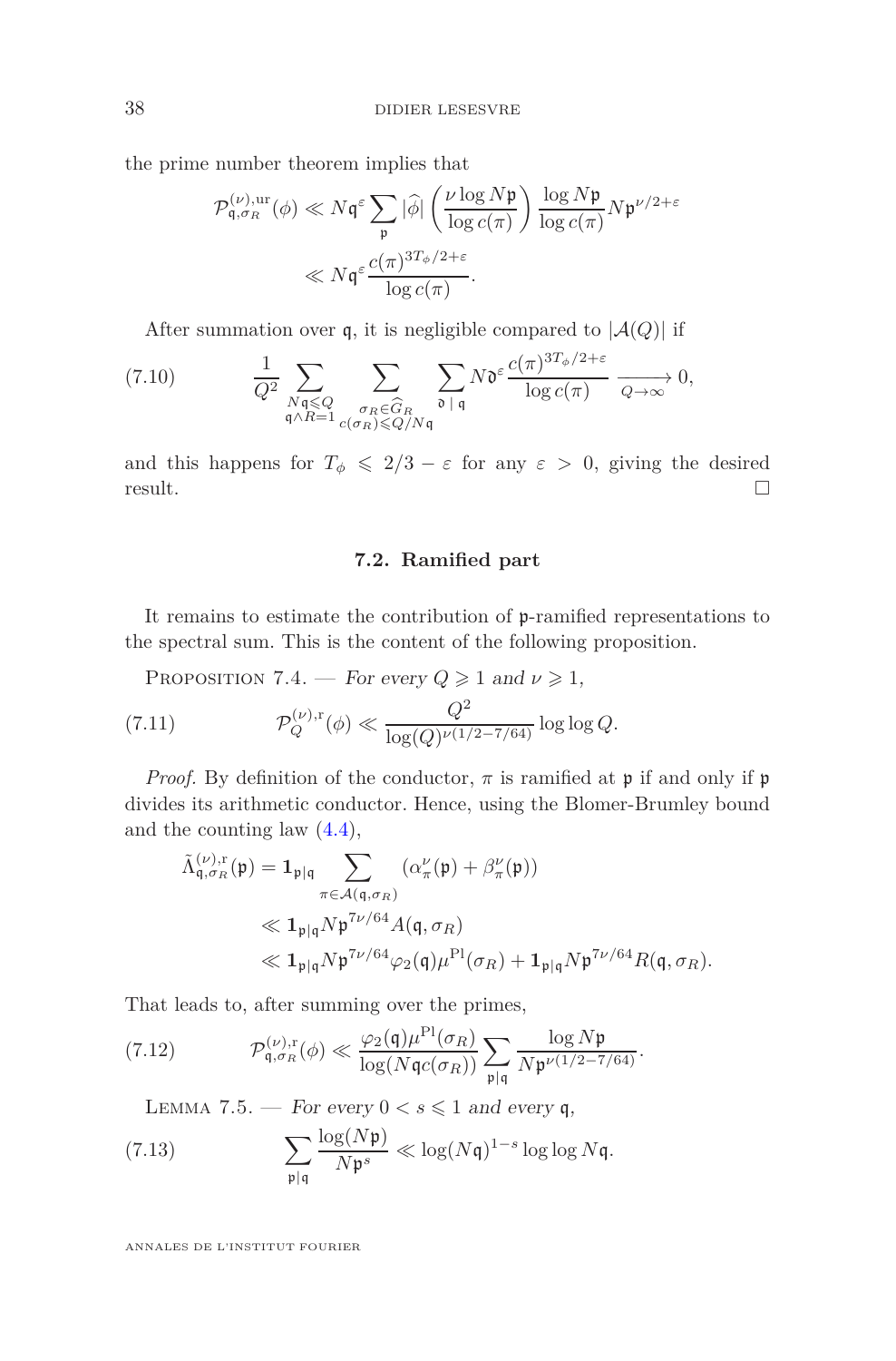*Proof.* This is a straightforward application of the hyperbola method. Indeed, for  $Y > 0$ , partial summation gives

$$
\sum_{\substack{\mathfrak{p}|\mathfrak{q} \\ \mathfrak{p} \neq \mathfrak{p}}} \frac{\log(N\mathfrak{p})}{N\mathfrak{p}^s} = \sum_{\substack{\mathfrak{p}|\mathfrak{q} \\ N\mathfrak{p} \leq Y}} \frac{\log(N\mathfrak{p})}{N\mathfrak{p}^s} + \sum_{\substack{\mathfrak{p}|\mathfrak{q} \\ N\mathfrak{p} > Y}} \frac{\log(N\mathfrak{p})}{N\mathfrak{p}^s} \ll \sum_{\substack{N\mathfrak{p} \leq Y \\ N\mathfrak{p} \leq Y}} \frac{\log(N\mathfrak{p})}{N\mathfrak{p}^s} + \sum_{\substack{\mathfrak{p}|\mathfrak{q} \\ N\mathfrak{p} > Y}} \frac{\log(N\mathfrak{p})}{N\mathfrak{p}^s} \ll \sum_{\substack{N\mathfrak{p} \leq Y \\ N\mathfrak{p} \leq Y}} N\mathfrak{p}^{1-s} (\log(N\mathfrak{p} + 1) - \log N\mathfrak{p}) + \frac{1}{Y^s} \sum_{\substack{\mathfrak{p}|\mathfrak{q} \\ \mathfrak{p} \mid \mathfrak{q}}} \log N\mathfrak{p} \ll \max\left(Y^{1-s}, \frac{\log N\mathfrak{q}}{Y^s}\right),
$$

and this quantity is optimized for  $Y = \log N\mathfrak{q}$ , which gives the claimed statement.  $\Box$ 

This applied to [\(7.12\)](#page-37-0) imples that, for every q and  $\sigma_R$ ,

(7.14) 
$$
\mathcal{P}_{\mathfrak{q}, \sigma_R}^{(\nu), r}(\phi) \ll \frac{\varphi_2(\mathfrak{q})\mu^{\mathrm{Pl}}(\sigma_R)}{\log(N\mathfrak{q})^{\nu(1/2-7/64)}} \log \log N\mathfrak{q}.
$$

Applying now Lemma [4.2](#page-22-1) when summing over the spectral data yields that for every  $\varepsilon > 0$ ,

(7.15) 
$$
\mathcal{P}_Q^{(\nu),r}(\phi) \ll \frac{\log \log Q}{\log(Q)^{\nu(1/2 - 7 - 64)}} \sum_{\substack{\sigma_R \in \widehat{G}_R \\ c(\sigma_R) \leq Q}} \frac{\mu^{\text{Pl}}(\sigma_R)}{c(\sigma_R)^{2 - \varepsilon}},
$$

and this sum over the ramified spectrum converges by [\[19\]](#page-42-1), ending the proof.  $\Box$ 

*Remark.* If the automorphic representation  $\pi$  is ramified at  $\mathfrak{p}$ , then  $\pi_{\mathfrak{p}}$  is either a supercuspidal representation, a unitary twists of the Steinberg representation, or a unitary principal series. The two first cases are known to be tempered, so that the exponent  $7/64$  could be replaced by  $\varepsilon$ . However, suitable unitary twists of a non-tempered unramified representation are ramified yet non-tempered. To rule out this case, a finer argument involving the support of the Fourier-Plancherel transform arising in the spectral side of the trace formula would be necessary. The above proof has the appeal of being both sufficient and uniform for all representations. We are grateful to the referee for having been the source of these comments.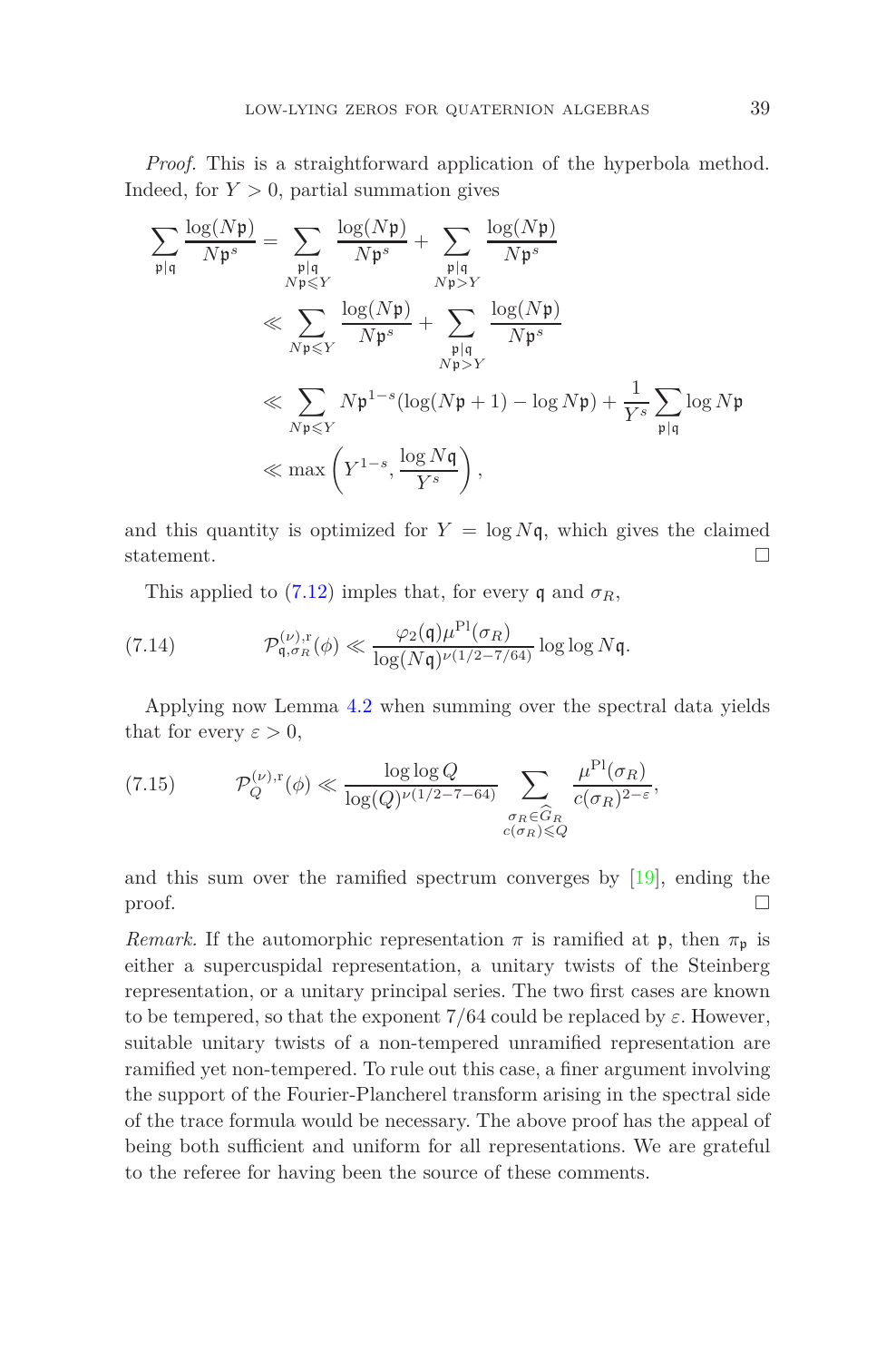#### 40 DIDIER LESESVRE

In the explicit formula  $(2.23)$ , there is a nontrivial contribution from the second order terms obtained in [\(5.15\)](#page-27-0), all the other terms being negligible by Propositions [7.1](#page-34-3) and [7.4.](#page-37-1) Altogether this achieves the proof of Theorem [1.2.](#page-2-0)

### **8. Non-vanishing of** *L***-functions**

<span id="page-39-0"></span>The knowledge of the type of symmetry in Theorem [1.2](#page-2-0) leads to further statistics on the family of *L*-functions associated to representations in  $\mathcal{A}(G)$ . Following Iwaniec, Luo and Sarnak [\[13\]](#page-41-1), it opens the path to bounds on the density of non-vanishing at the central point. Introduce

$$
(8.1) \quad p_m(Q) = \frac{1}{|\mathcal{A}(Q)|} \# \left\{ \pi \in \mathcal{A}(Q) \ : \ \text{ord}_{s=1/2} L(s, \pi) = m \right\}, \qquad m \geq 0.
$$

This section is dedicated to the proof of the following corollary.

COROLLARY  $1.3.$  — Let *B* a totally definite quaternion algebra and assume the generalized Riemann hypothesis. We have

(1.5) 
$$
\liminf_{Q \to \infty} \sum_{m \geq 1} m p_m(Q) \leq 2.
$$

*Proof.* The proportion of vanishing at the central point could be estimated by approximating the Dirac mass  $\phi = \delta_0$  in the one-level density limiting behavior [\(1.3\)](#page-2-1). The Plancherel formula restates the asymptotic one-level density, for a Schwartz function  $\phi$ , as

<span id="page-39-1"></span>(8.2) 
$$
\int_{\mathbf{R}} \phi(x) W_O(x) dx = \int_{\mathbf{R}} \widehat{\phi}(y) \widehat{W}_O(y) dy.
$$

The proportion of vanishing at the central point, counted with multiplicities, can be bounded as follows. Introduce the functions

(8.3) 
$$
\phi(x) = \left(\frac{\sin(\pi T_\phi x)}{\pi T_\phi x}\right)^2
$$
 and  $\hat{\phi}(y) = \frac{1}{T_\phi} \left(1 - \frac{|y|}{T_\phi}\right) \mathbf{1}_{|y| < T_\phi}$ 

as in [\[13,](#page-41-1) equation (1.42)]. Then  $\phi$  is a non-negative function over **R** so that  $\phi(0) = 1$ , *i.e.*  $\delta_0 \leq \phi$  over **R**. The generalized Riemann hypothesis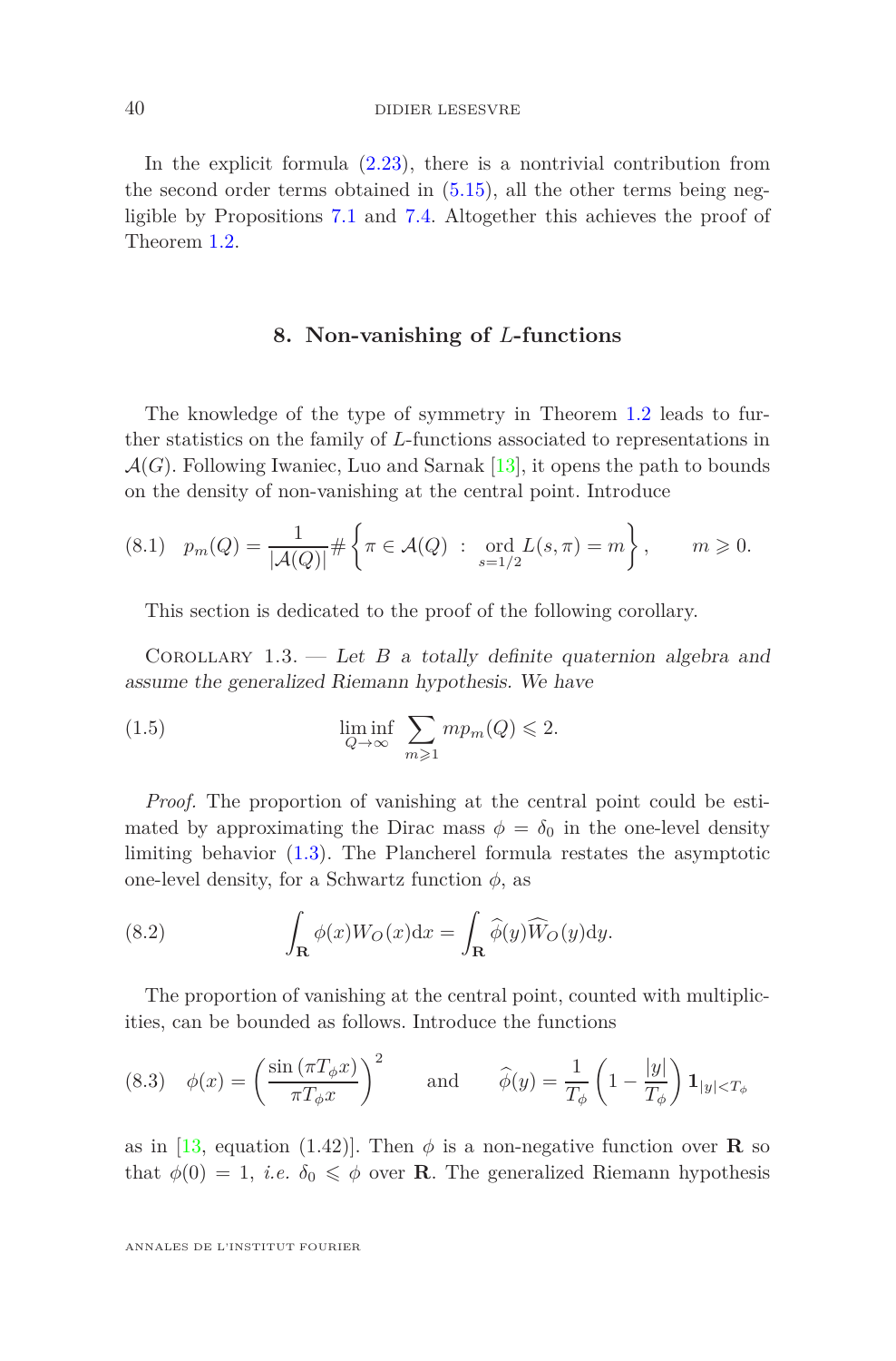amounts to say that all the  $\gamma_{\pi}$  are real so that, for all  $Q \geq 1$ ,

$$
\sum_{m\geq 1} mp_m(Q) = \frac{1}{|\mathcal{A}(Q)|} \sum_{\pi \in \mathcal{A}(Q)} \sum_{\gamma_{\pi}} \delta_0(\gamma_{\pi})
$$
  
\$\leqslant \frac{1}{|\mathcal{A}(Q)|} \sum\_{\pi \in \mathcal{A}(Q)} \sum\_{\gamma\_{\pi}} \phi(\gamma\_{\pi})\$  
\$\leqslant \frac{1}{|\mathcal{A}(Q)|} \sum\_{\pi \in \mathcal{A}(Q)} D(\pi, \phi).

Let  $\phi$  be an even and Schwartz class function on **R**, with Fourier transform supported in  $(-2/3, 2/3)$ . By the density result  $(1.3)$  and the Plancherel formula [\(8.2\)](#page-39-1), for every  $\varepsilon > 0$  and for *Q* sufficiently large,

$$
\frac{1}{|\mathcal{A}(Q)|} \sum_{\pi \in \mathcal{A}(Q)} D(\pi, \phi) \leqslant \int_{\mathbf{R}} \phi(x) W_O(x) dx + \varepsilon
$$

$$
\leqslant \int_{\mathbf{R}} \widehat{\phi}(y) \widehat{W}_O(y) dy + \varepsilon.
$$

Iwaniec, Luo and Sarnak [\[13,](#page-41-1) Appendix A] showed that the function *φ* chosen above is an optimal choice among functions supported in  $(-T_{\phi}, T_{\phi})$ for the orthogonal symmetry type. They computed

(8.4) 
$$
\int_{\mathbf{R}} \widehat{\phi}(y) \widehat{W}_O(y) dy = \frac{1}{T_{\phi}} + \frac{1}{2},
$$

so that, since it is possible to chose a test function with Fourier transform compactly supported in  $(-T_{\phi}, T_{\phi})$  with  $T_{\phi} = 2/3$  by Theorem [1.2,](#page-2-0) we deduce from the above, by letting *ε* go to zero, that

(8.5) 
$$
\liminf_{Q \to \infty} \sum_{m \ge 1} m p_m(Q) \le \frac{1}{2} + \frac{1}{T_{\phi}} = 2,
$$

and this proves Corollary [1.3.](#page-2-2)

*Remark.* The very definition of these proportions gives the for every  $Q \geq 1$ ,

(8.6) 
$$
\sum_{m\geqslant 0} p_m(Q) = 1.
$$

This implies a lower bound for the non-vanishing proportion

$$
p_0(Q) \ge \sum_{m\ge 0} p_m(Q) - \sum_{m\ge 0} mp_m(Q)
$$
  

$$
\ge 1 - \int_{\mathbf{R}} \widehat{\phi}(y) \widehat{W}_O(y) dy - \varepsilon,
$$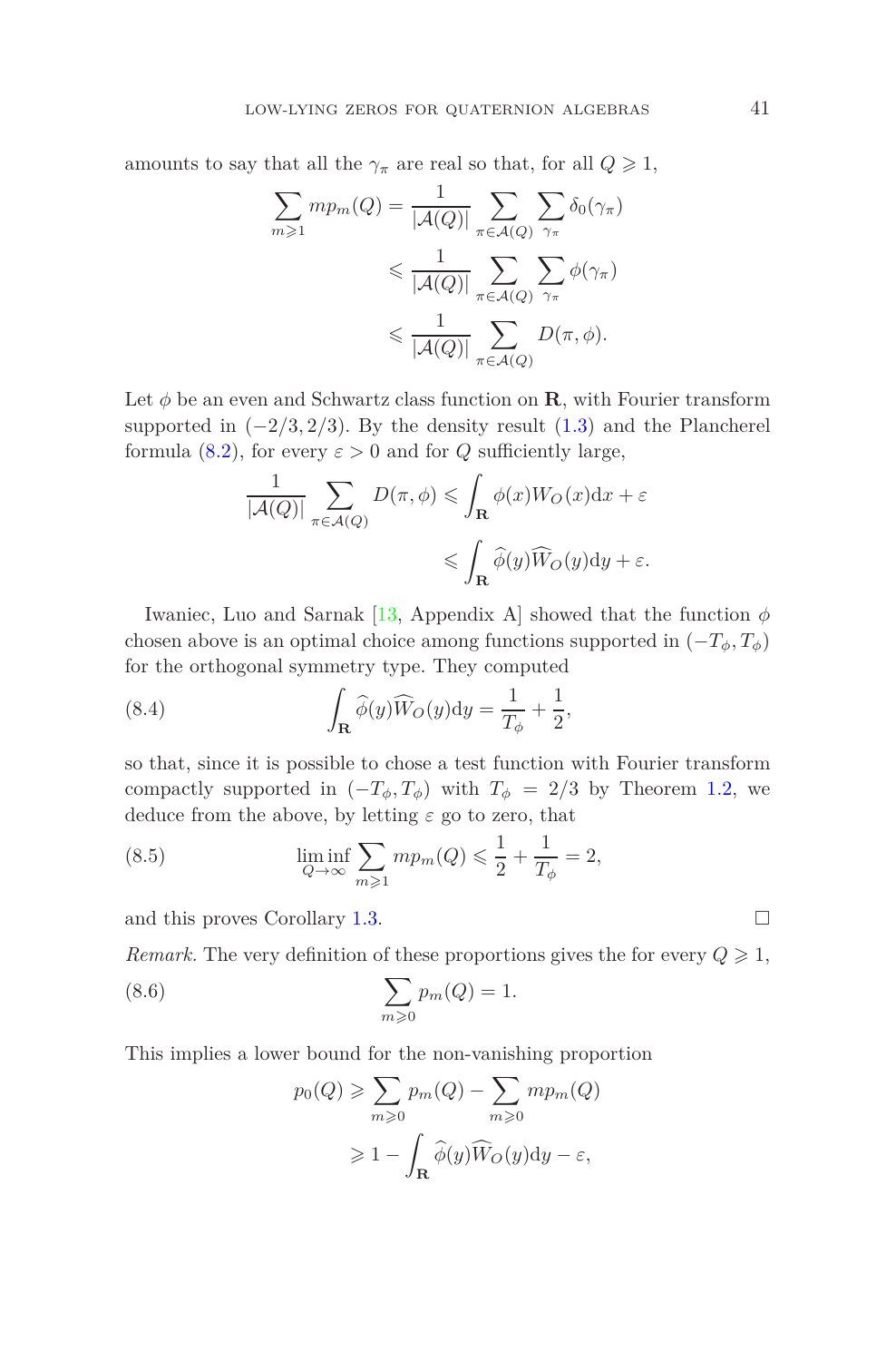so that using the optimal choice of function  $\phi$  as above it yields, for  $\phi$ supported in  $(-T_{\phi}, T_{\phi})$ ,

(8.7) 
$$
\liminf_{Q \to \infty} p_0(Q) \geq \frac{1}{2} - \frac{1}{T_{\phi}},
$$

providing a family of bounds depending on the function *φ*. The bound on the support of the Fourier transform of  $\phi$  by 2/3 is too small to yield a nontrivial result on  $p_0(Q)$ . Enlarging the support for the Fourier transform is expected to be a challenge since off-diagonal terms enter into account in the trace formula.

#### BIBLIOGRAPHY

- <span id="page-41-13"></span>[1] J. Arthur, "An introduction to the trace formula", in Harmonic analysis, the trace formula, and Shimura varieties, Clay. Math. Proc, vol. 4, Amer. Math. Soc., Providence, RI, 2005, p. 1-263.
- <span id="page-41-16"></span>[2] J. Binder, "Fields of Rationality of Cusp Forms", Israel J. Math **222** (2017), no. 2, p. 973-1028.
- <span id="page-41-10"></span>[3] V. Blomer & F. Brumley, "On the Ramanujan conjecture over number fields", Ann. of Math **174** (2011), no. 2, p. 581-605.
- <span id="page-41-6"></span>[4] F. BRUMLEY & D. MILIĆEVIĆ, "Counting cusp forms with analytic conductor", (2018), Preprint available at arXiv:1805.00633.
- <span id="page-41-12"></span>[5] D. Bump, Automorphic Forms and Representations, Cambridge Studies in Adv. Math, no. 55, Cambridge University Press, Cambridge, 1997.
- <span id="page-41-7"></span>[6] W. Casselman, "On Some Results by Atkin and Lehner", Math. Ann **201** (1973), p. 301-314.
- <span id="page-41-15"></span>[7] L. Clozel & P. Delorme, "Le théorème de Paley-Wiener invariant pour les groupes réductifs. II", Ann. Sci. ÉNS **23** (1990), no. 2, p. 193-228.
- <span id="page-41-9"></span>[8] P. Deligne, "La conjecture de Weil. I", Inst. Hautes Études Sci. Publ. Math **43** (1974), p. 273-307.
- <span id="page-41-3"></span>[9] E. DUEÑEZ & S. J. MILLER, "The low lying zeros of a  $GL(4)$  and a  $GL(6)$  family of L-functions", Compositio Math **142** (2006), no. 06, p. 1403-1425.
- <span id="page-41-11"></span>[10] ——— , "The effect of convolving families of L-functions on the underlying group symmetries", Proc. London Math. Soc **99** (2009), no. 3, p. 787-820.
- <span id="page-41-4"></span>[11] D. GOLDFELD & A. KONTOROVICH, "On the  $GL(3)$  Kuznetsov Formula with applications to Symmetry Types of families of L-functions", in Automorphic representations and L-functions, Proc. of the International Colloquium held in Mumbai, January 2012, Tata Inst. of Fund. Research Stud. Math, Mumbai, 2013, p. 263-310.
- <span id="page-41-8"></span>[12] R. HULL, "The maximal order of generalized quaternion division algebras", Bull. Amer. Math. Soc. (1936).
- <span id="page-41-1"></span>[13] H. Iwaniec, W. Luo & P. Sarnak, "Low lying zeros of families of L-functions", Inst. Hautes Études Sci. Publ. Math **91** (2000), p. 55-131.
- <span id="page-41-0"></span>[14] H. Iwaniec & P. Sarnak, "Perspectives on the Analytic Theory of Lfunctions.pdf", Geom. Funct. Anal (2000), p. 705-741, Special Volume, Part II.
- <span id="page-41-2"></span>[15] N. Katz & P. Sarnak, Random Matrices, Frobenius Eigenvalues, and Monodromy, Colloquium Pub, vol. 45, Amer. Math. Soc, 1999.
- <span id="page-41-5"></span>[16] ——— , "Zeroes of zeta functions and symmetry", Bull. Amer. Math. Soc **36** (1999), p. 1-26.
- <span id="page-41-14"></span>[17] A. Knightly & C. Li, Traces of Hecke operators, Math. Surveys and Monographs, no. 133, Amer. Math. Soc, 2006.